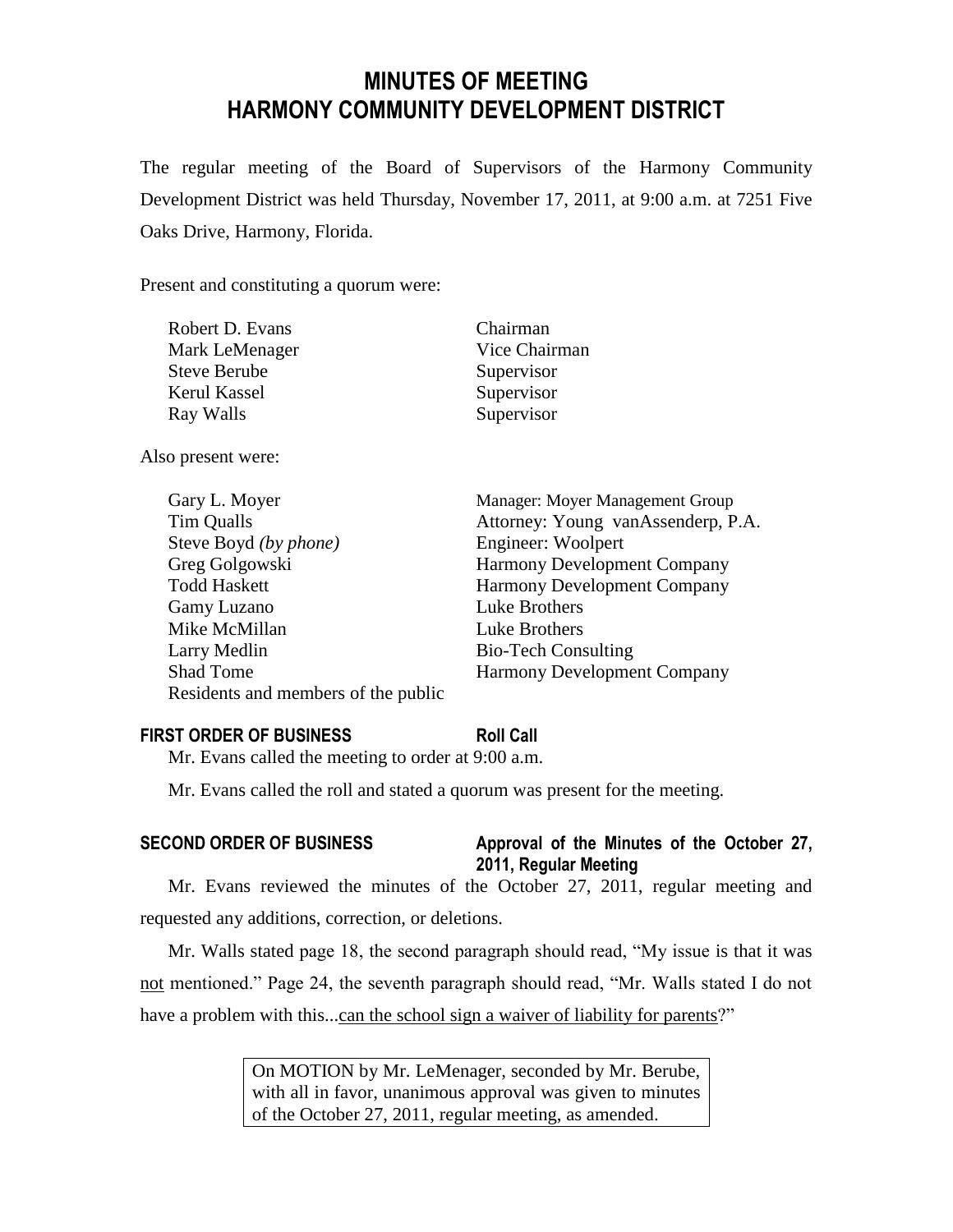#### **THIRD ORDER OF BUSINESS Audience Comments**

A Resident asked does the CDD perform the maintenance at the swimming pool?

Mr. Evans stated yes.

The Resident stated I saw someone out there measuring the surface for new tile, and I was wondering if it is just being looked at or when that work might happen.

Mr. Haskett stated I included a proposal in the Board's agenda package for your consideration at this meeting.

### **FOURTH ORDER OF BUSINESS Subcontractor Reports**

# **A. Landscaping – Luke Brothers**

# **i. Monthly Highlight Report**

Mr. McMillan reviewed the landscaping report as contained in the agenda package and is available for public review in the District Office during normal business hours.

Mr. McMillan stated we are concerned with some of the mulching in some areas. The scope indicates it should be two to three inches and if the level is above that, we are supposed to reduce it down. One thing we are doing, to keep the appearance neat and uniform, is removing all the mulch and installing new mulch so that we do not have any discoloration. As we are doing that, we are recycling the mulch and keeping it down by the garden. Home owners can use it for their gardens or for other areas within the HOA, in keeping with the green theme.

Mr. LeMenager stated keep in mind that when the University of Florida was here a year ago to review the tree problem that we had, it was their conclusion that we over mulched. Use the mulch sparingly on trees.

Mr. McMillan stated that is one of the things we are doing, which is one of the main reasons we are removing the old mulch. I am sure that as we collect more, by the time we are finished, I will work with Mr. Haskett or Mr. Golgowski to inform the HOA and the home owners if they would like to use some of the recycled mulch. Something we are working on that will not cost any money is overseeding the soccer field with rye grass so that it is not brown during the winter.

Mr. Berube asked what happens in the spring when the rye grass goes dormant? Will the existing grass come back, or will it require another reseeding?

Mr. McMillan stated the existing grass will come back. This is done on a lot of golf courses in other areas around the country. We will cut back the water with the cut back of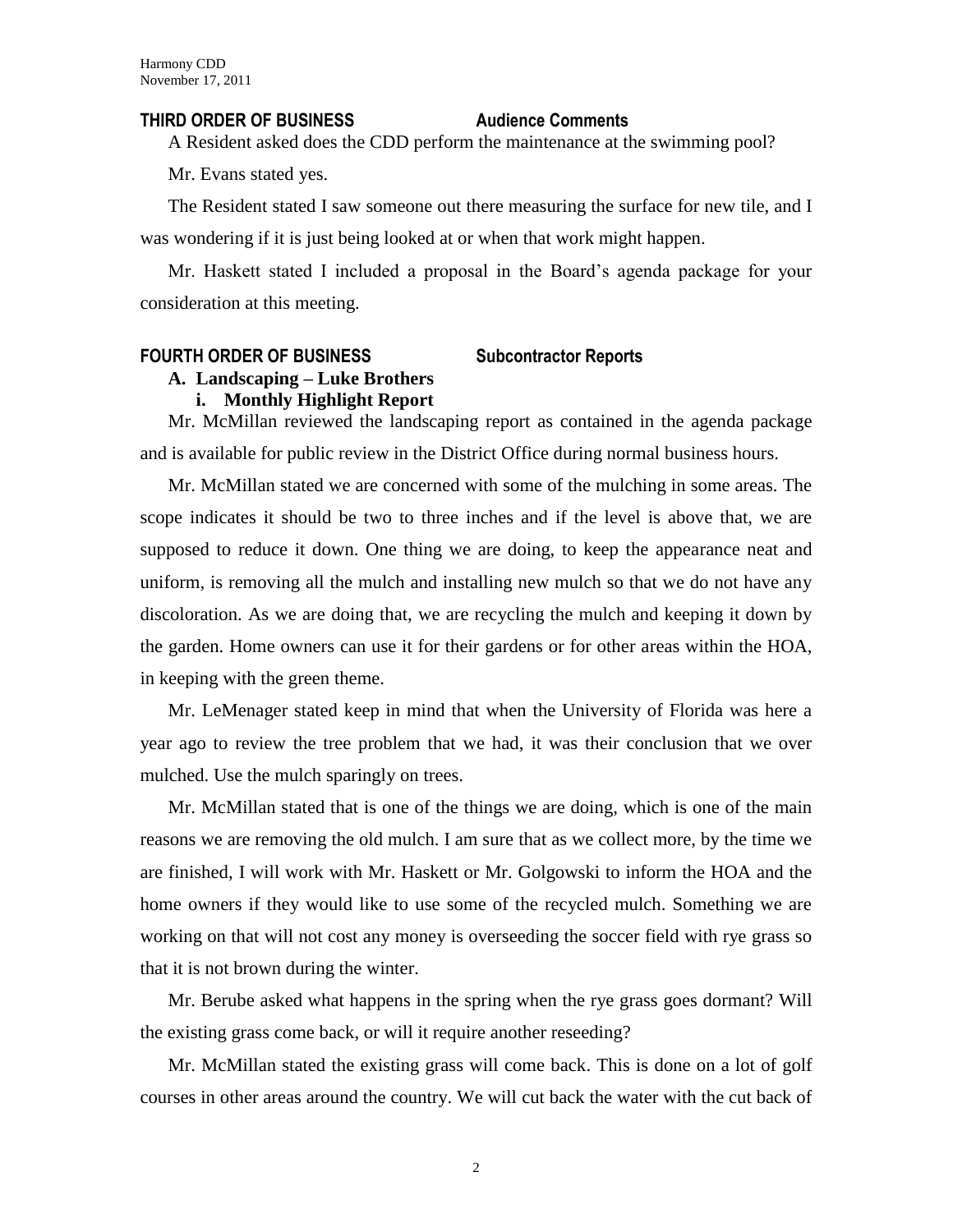the rye grass, and then we will fertilize and turn the water back on for the Bermuda grass to let it come back up.

Mr. LeMenager asked is it just for color or for usage?

Mr. McMillan stated it is mainly for aesthetics. It is fully functional and is something that is more for appearance.

Mr. LeMenager stated clearly I am in a unique position, probably having a house with the best view of the soccer fields. I have not noted a problem with the color in the past. My concern is that we do things that are at no cost to the District, but in the future, they become a maintenance issue for the District. I am not in favor of taking on unknown costs in the future, purely for aesthetic reasons on a soccer field that gets well used over the winter. What are the pros and cons of doing this?

Mr. McMillan stated a con would be, at the very least, you would have an overgrown soccer field; at the worst would be maybe 7% to 10% in select areas, not in one group, of a loss of some of the Bermuda. The growth the following year would definitely fill in and take care of that, but that would be the very worst. The pros include having a field that is green year round.

Ms. Kassel asked do you recall when we had rye grass planted on the side of our house and how lovely that looked and how everyone wanted to know what it was? That was rye grass. It dies out in the spring.

Mr. Berube stated I did some rye grass overseeding at another house in the winter, and it grows in the winter.

Mr. LeMenager stated I know what you are talking about now. It is super green. I understand now.

Mr. Haskett stated it will add more than aesthetics. Because that soccer field is used so much in the wintertime, the Bermuda turf goes dormant in the winter and gets worn down. So the rye gives more of a playing surface to take that abuse throughout the winter.

Mr. LeMenager stated as I remember, it grows pretty quickly.

Mr. Haskett stated yes, it does.

Mr. LeMenager stated that means instead of mowing every two weeks during the winter, you will be out on that special mower, mowing the turf weekly.

Mr. McMillan stated yes. We can actually cut rye grass with the rotary mowers instead of the reel mower, but we can send someone to mow that area weekly, and if need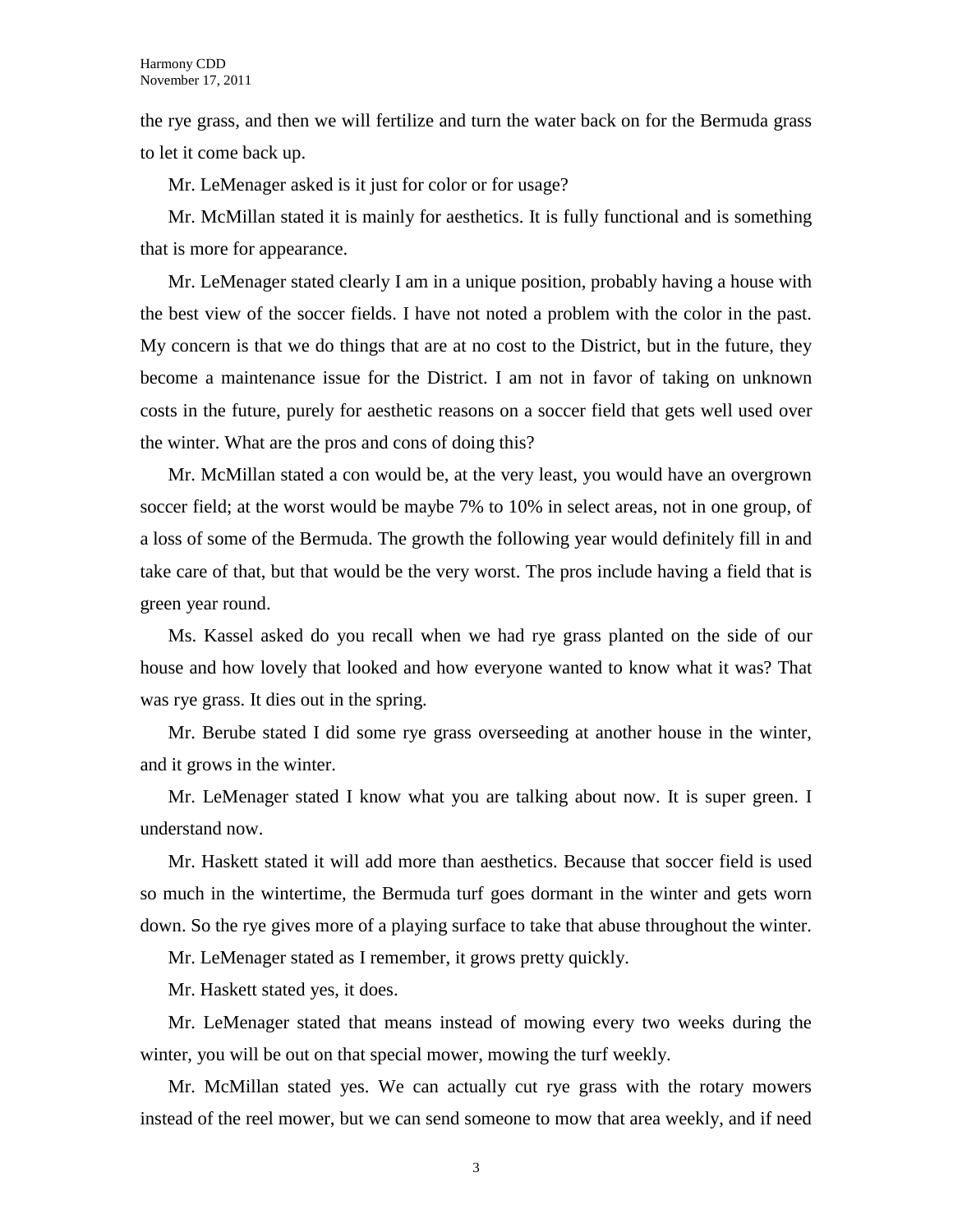be due to fertilizer, two times a week. On the subject of fertilizer, we have had some areas that are coming in green in some areas and not as green in other areas. We will be doing an additional fertilization within the next month. I would like to complete it within the next two weeks because I want to make sure it looks as good as possible, so we want to apply the fertilizer while the grass is thick and full and green, which are key components of any turf maintenance. We noticed these areas after I submitted the report for the agenda package.

Mr. Berube stated typically, fertilizer requires some watering in. I presume we have good communication with you, Mr. Golgowski, and Mr. Mike Walker? I know there have been some communication difficulties in the past, but you worked those out. If you apply fertilizer and we need water, we can get water on it?

Mr. McMillan stated yes. Last night when I left the property at 7:30, I had a phone conversation with Mr. Walker to make sure we are in agreement, and I think very highly of him.

Mr. Walls stated the area at the west entrance from Schoolhouse Road at the roundabout to the school, I have noticed a lot of weeds in the turf that have grown recently. I can see them better because of the color. Are you addressing that? It looks like they continue to get worse.

Mr. McMillan stated one thing that you are seeing throughout the property is weeds are jumping out more because they are turning brown. We have been spraying them consistently, and we are getting a lot of good kill in the areas we have sprayed. We have been inundated with weeds. One prime example is the triangle park off Beargrass had dollar weeds and different broadleaf weeds. We have been getting a very good kill on those. We are following the label instructions to retreat those areas. We are not doing a broadcast application; we are doing selective applications.

Mr. Walls stated I would appreciate you paying attention to that area.

Mr. Berube stated at the end of this month, we expect to be adding a third employee, so there will be a change in the irrigation. I believe the current technician does irrigation as well as pest management and fertilization.

Mr. McMillan stated that was the person before, but now we have a gentleman who just does pest control and I have been working with another gentleman for a month training him on fertilization. So we will have two separate people because of the needs in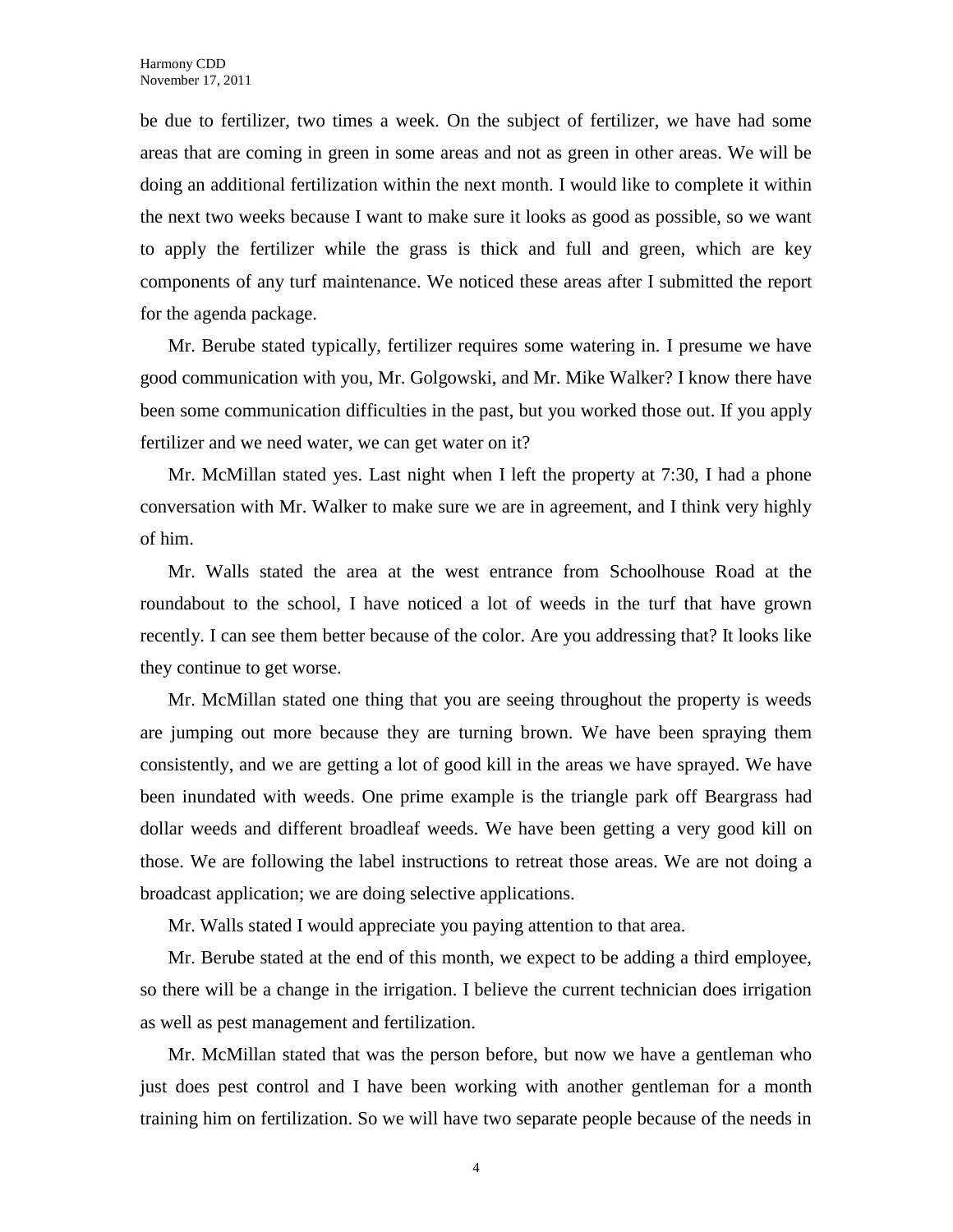October with fertilization, which we will need to do again. The select broadleaf control pest control technician has been pretty much full time, which is why we have someone else just doing irrigation for now.

Mr. Berube stated I was thinking about the manpower requirements, that it might work better to have someone deal strictly with weeds, but it sounds like you have it covered.

#### **ii. Landscape Enhancement Proposals**

Ms. Kassel stated on the second proposal for shrub installations, it refers to Beargrass Park, but I believe that should be Dahoon Holly Park on Bracken Fern.

Mr. Berube stated the pictures do not match the proposals.

Ms. Kassel stated I want that clarified what area it is for, whether it is for Beargrass Park or for Dahoon Holly, the one off Cat Brier and Bracken Fern.

Mr. LeMenager stated I am wondering why we need it.

Mr. Berube stated we do not need it. We are just showing the open area. He is not showing where he is going to install the plant material on brown mulch, so the picture does not really explain the proposal.

Mr. LeMenager stated I presume this is something Mr. Haskett has suggested. My concern is, we spend a lot of money sometimes just because we have the money, rather than being as prudent as possible and saving up for the proverbial rainy day. This Board made a decision to spend \$5,000 extra to install plants in the ponds. There is only so much that we should be spending on beautification. If we are talking about the little park on Dahoon Holly, I walk by that area frequently. It is a pretty, little park, and I am not sure why we need to spend any money to install more plants there. It is nice and green and well developed. Has anyone on Bracken Fern been asking for more plants on their street? It is not even in an area where we are trying to sell more houses. It is a pretty, little park on a nice developed street. Why do we want more plants there?

Mr. Haskett stated we are trying to be proactive before we receive complaints from home owners. The proposals are to replace plants that have struggled over time since 2003, when they were installed. It is known that the red-ruffle azaleas planted around the property do not perform well, so it was proposed to install something that will be appropriate for each site instead of just masses of brown mulch. I think it is required and needed to maintain the whole appearance of the entire community, not just specifically where we are selling houses.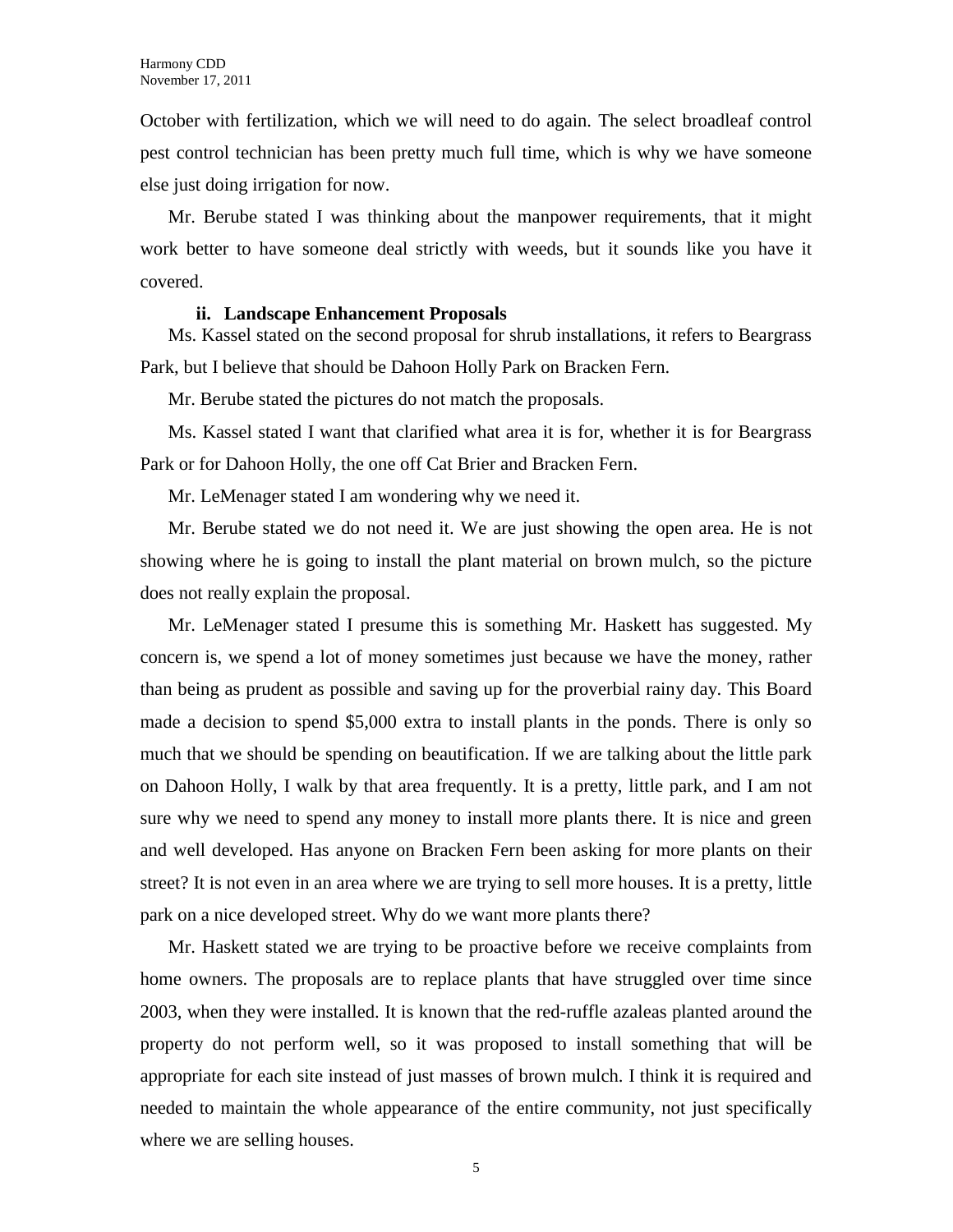Mr. LeMenager stated with respect to the park on Dahoon Holly, there is no place to even put any mulch because it is completely covered with green.

Ms. Kassel stated there are actually a number of areas that are just brown mulch.

Mr. LeMenager stated we might not be thinking about the same park.

Mr. Berube stated it is basically in front of Mr. Carl Fsadni's house.

Mr. LeMenager stated that is the park I am thinking of.

Mr. Berube stated to Mr. LeMenager's point about spending money just because we have it, that is easy to do, but I am not sure we are at that point. When the front entrances got really bad looking, several of us brought it up and said we needed some landscaping out here to spruce it up because it is the entrance into the community. We all agreed on that. For the interior parks, to us they may look fine, but perhaps not to the people driving through the community. Whether or not there are houses or property for sale in those areas, it does not really matter. When people drive through, I think we need "pop" everywhere. We are considering trimming the trees for the aesthetic look. We want people to keep their grass looking good all the time. I do not see this being a lot of money to have some nice color and a little bit of change.

Ms. Kassel stated I have lived here for seven years, and I have seen the slow degradation of these park areas, and I have noted it over time. I would like to see them refurbished to the quality that we are trying to do community wide. We have been setting aside money for a rainy day and we have been making sure that we are fiscally responsible.

Mr. Berube stated we have been doing a pretty good job at that.

Ms. Kassel stated these are not large amounts of money to spend on refurbishing places where people look at and walk by every single day.

Mr. Walls stated this is exactly the kind of thing that I think we need to be doing. We need to be setting the example for the home owners. We want the community to look nice, and we are willing to do our part. Hopefully, they will follow suit.

Mr. Berube stated I think part of our job is to repair, maintain and improve. The part about improving is not really printed anywhere, I do not think, but I like that we are considering these proposals.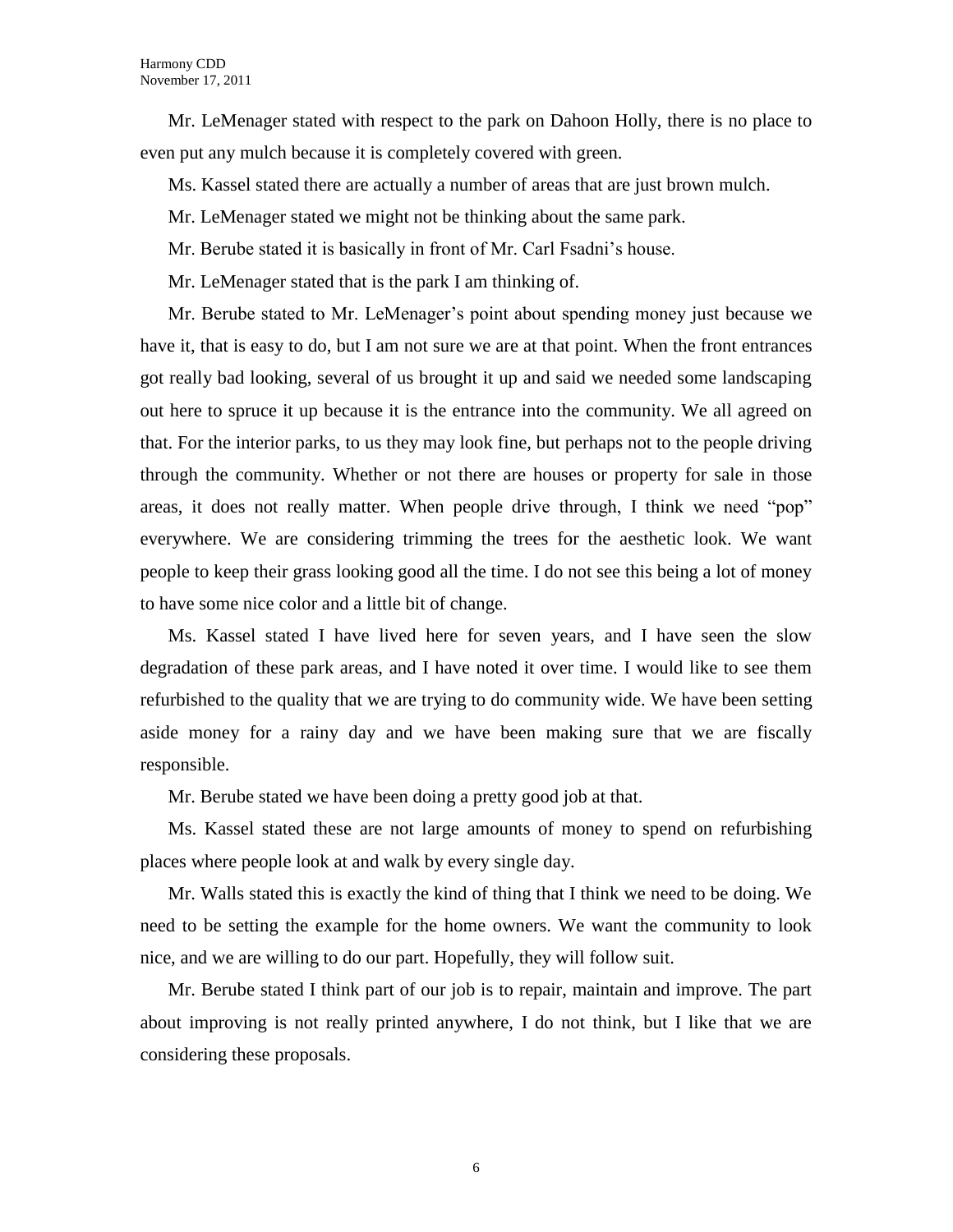Mr. Qualls stated from a legal standpoint, I want to be clear that by accepting this proposal, we are implementing unscheduled maintenance provision in the landscape contractor's scope of services.

Mr. Evans stated there are three proposals for refurbishment of some park areas.

Mr. Qualls stated I see the proposals. By signing this proposal, are we entering into a formal contract in the mind of Luke Brothers?

Mr. McMillan stated I originally sent five proposals to Mr. Haskett, which he forwarded for the agenda packages, but only three were included in the agenda. The pictures were incorrect for the Dahoon Holly Park, but there are proposals for both Beargrass Park and Dahoon Holly Park, as well as other parks.

Mr. LeMenager stated I think the question Mr. Qualls is asking is where we have budgeted for these items. That gets back to my point about fiscal responsibility. It is November. We have no idea what the reality of our finances is going to be for the coming year. This is the second month of our fiscal year. To the extent that we have made an allowance for a couple thousand dollars for plant replacement, then I am in favor of it. But if it is a totally unbudgeted item, I think it is very early in the fiscal year for us to be discussing non-budgeted items.

Mr. Berube stated I would suggest that this work falls under Miscellaneous Services or Parks and Amenities. All of these are going into parks.

Mr. McMillan stated these proposals are not for every park. I broke it up into stages. My idea was to install some plants that are hardier and have some color but not over plant the areas, just try to get something that will grow in and look good from the time when it is installed to a year from now.

Mr. Haskett stated there is a budget line item under Landscaping for Miscellaneous Services in the amount of \$10,000.

Mr. LeMenager stated please make sure the bookkeeper makes sure which line item we are using for this expenditure so that we can keep track of them.

Mr. Qualls stated I am looking at three separate proposals. Each proposal has a place for a signature. I want to make sure we are all in agreement as to what that means if the District signs the proposal. When I look at the scope of services in the contract, there is room for furnishing the planting of additional trees, shrubs, groundcover or vines. But the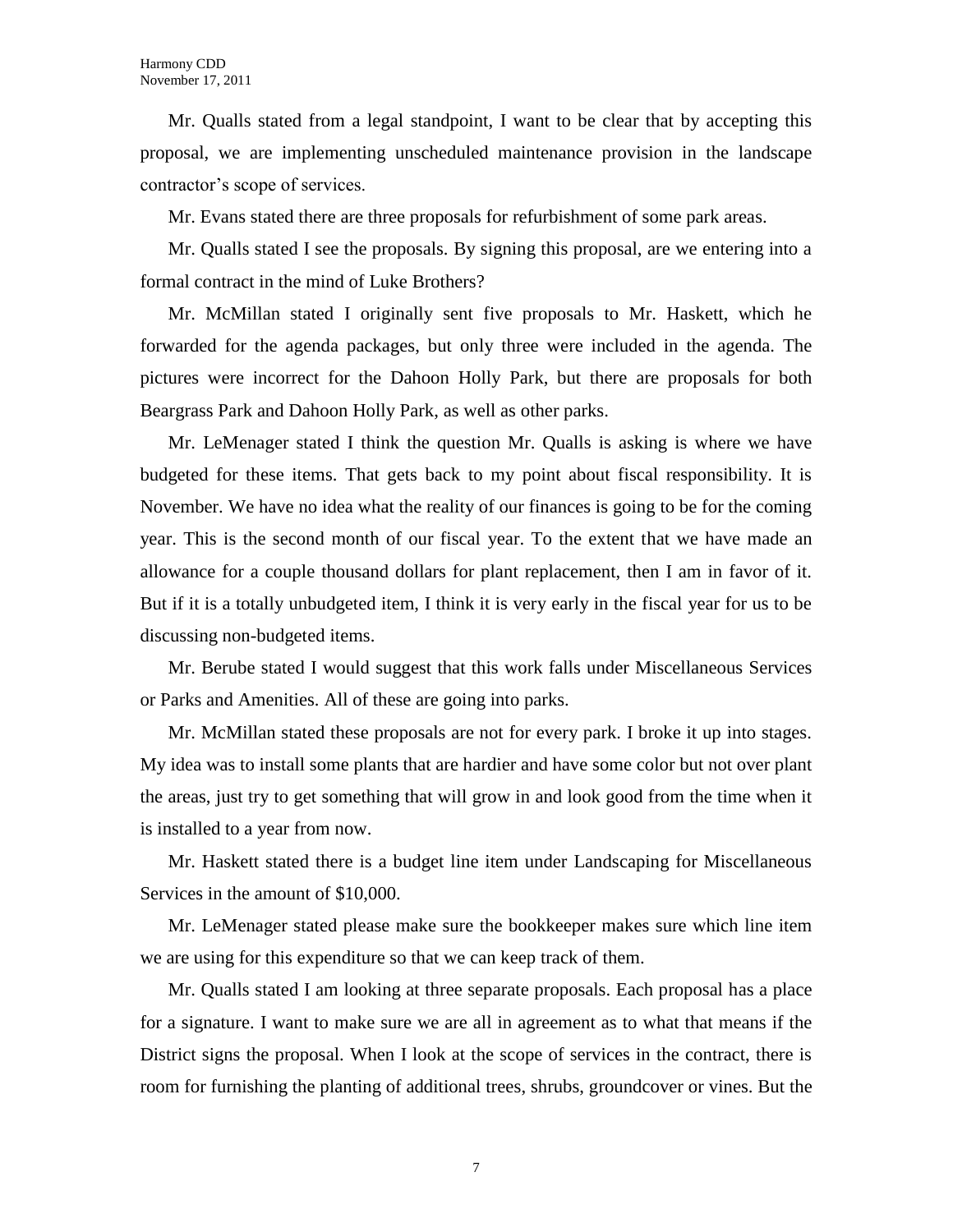way you do that is through  $(1)$  a work authorization through the District manager or  $(2)$  a separate contract. This is not a contract.

Mr. Moyer stated this would be considered a work authorization.

Ms. Kassel asked can we first be clear on what park areas we are approving? There is a mistake with the information in the agenda.

Mr. Berube stated do not consider the pictures because they do not match up.

Mr. McMillan stated the five proposals that I submitted are as follows: (1) shrub installation at the Beargrass triangle park in the amount of \$1,014.50; (2) shrub installation at Dahoon Holly, south of the little square dog park in the amount of \$594.50; (3) shrub installation at Sedges Park in the amount of \$268.50; (4) shrub installation for the triangle park at Buttonbush Loop in the amount of \$555; and (5) shrub installation at Beargrass Park, for the north square park of the dog park off Cat Brier, in the amount of \$441.50.

Ms. Kassel stated one of the proposals that was not mentioned, that was included in the agenda package, is for the water feature park.

Mr. LeMenager asked does it make any difference if we approve it this month or wait until next month? That way we would be able to review all the proposals.

Mr. Haskett stated I think the problem was this was emailed to the person who sent them to you, and they did not scroll through the email attachments to include all five attachments.

Ms. Kassel stated I reviewed the two that were sent via email, but they were ones that were already included in the agenda package.

Mr. Walls stated I am in favor of approving the three proposals in the agenda package. If there are more, we can review them next month.

Mr. Haskett stated I am happy to include them all in the agenda package next month since it appears they are in a bit of chaos at the moment.

Mr. Walls stated the proposals I would approve is for Sedges Park for \$268.50, Beargrass Park for \$441.50, and the water feature for \$1,712.50.

> Mr. Walls made a MOTION to accept the proposals from Luke Brothers for Sedges Park for \$268.50, Beargrass Park for \$441.50, and the water feature for \$1,712.50. Mr. Berube seconded the motion.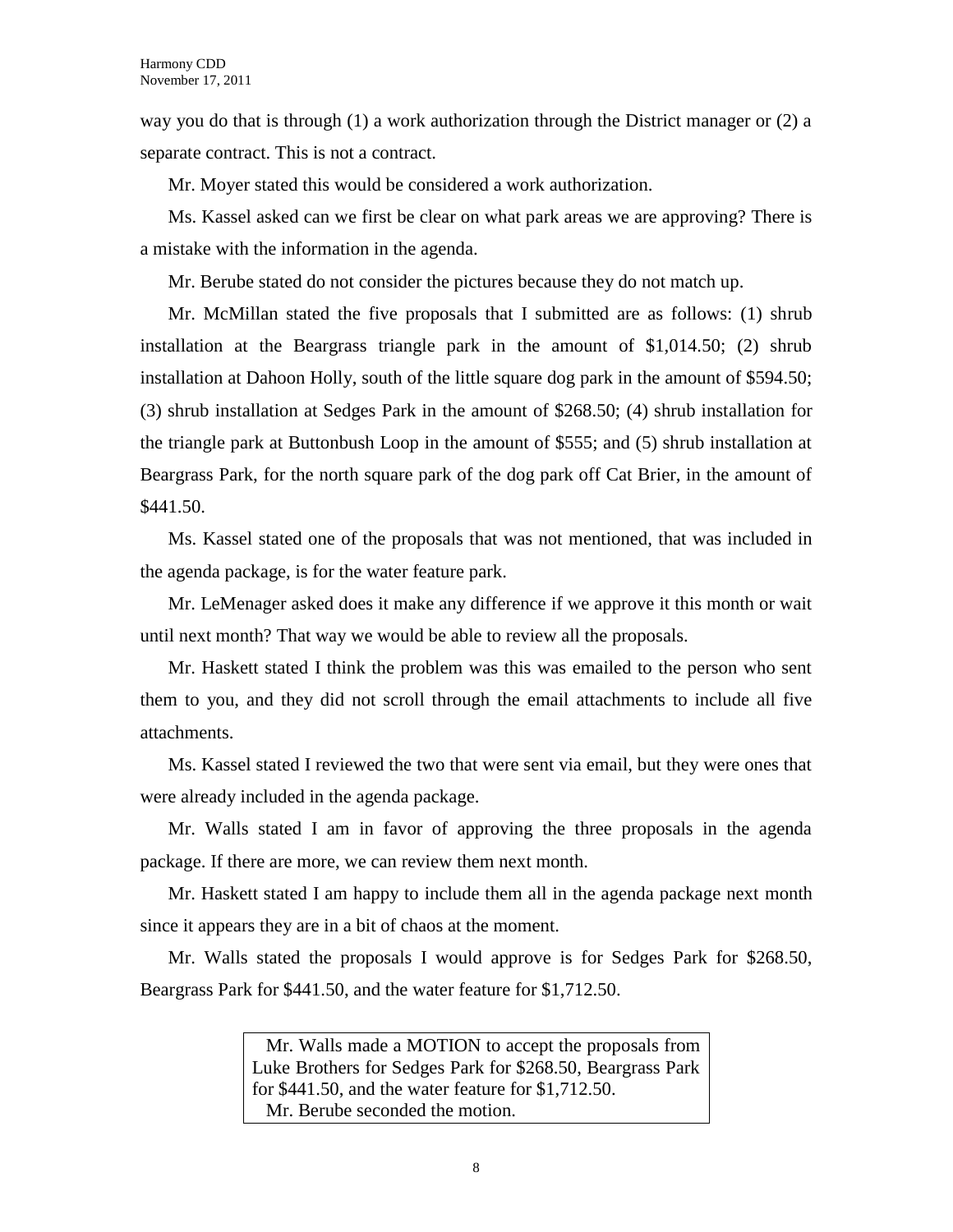Mr. Qualls stated I want everyone to be clear that there is some language that says if a statement is not paid within 10 days, there will be interest at the rate of 1½% per month, and that the District will be responsible for any attorney's fees and court costs incurred by Luke Brothers in collecting these amounts.

Mr. Evans stated approval of these three proposals will be subject to the terms of the existing landscape contract, which shall set precedence over any other terms and conditions that are provided for herewith, within these proposals.

> Upon VOICE VOTE, with all in favor, unanimous approval was given to the three landscape proposals, subject to the terms of the existing landscape contract, as discussed.

Mr. LeMenager stated I want to make sure that we keep track of these expenses under Miscellaneous Services under the Landscape budget item. When we reach \$10,000, then we are aware of.

Mr. Berube stated I presume that the other three proposals will be on next month's agenda with the proper notations.

Mr. Haskett stated yes.

### **iii. Tree Trimming Proposal**

Mr. McMillan stated we were hoping to complete this work by Thanksgiving, but now we would like to get a majority of it complete by Christmas. The holidays are approaching, and we want the property looking as good as possible for families coming to visit.

Mr. LeMenager asked is this for working on the crowns and the interior of the trees?

Mr. McMillan stated yes, it is also for elevation of the maples and sycamores since they usually do not need any interior cleaning except for broken branches, and it is for interior thinning of the oak trees to allow for light and air flow for grass and plants underneath.

Mr. LeMenager stated based on audience comments from last month, I suggest that the sycamores are a much larger concern than just a few broken branches. The concerns are that there are too many trees, that they totally block sunlight, that it is next to impossible to grow grass under them, and that they are perhaps the wrong trees to have planted on such small streets. Before we start talking about what we want to spend money on, specifically sycamore trees, we need to think about the overall tree policy. It is my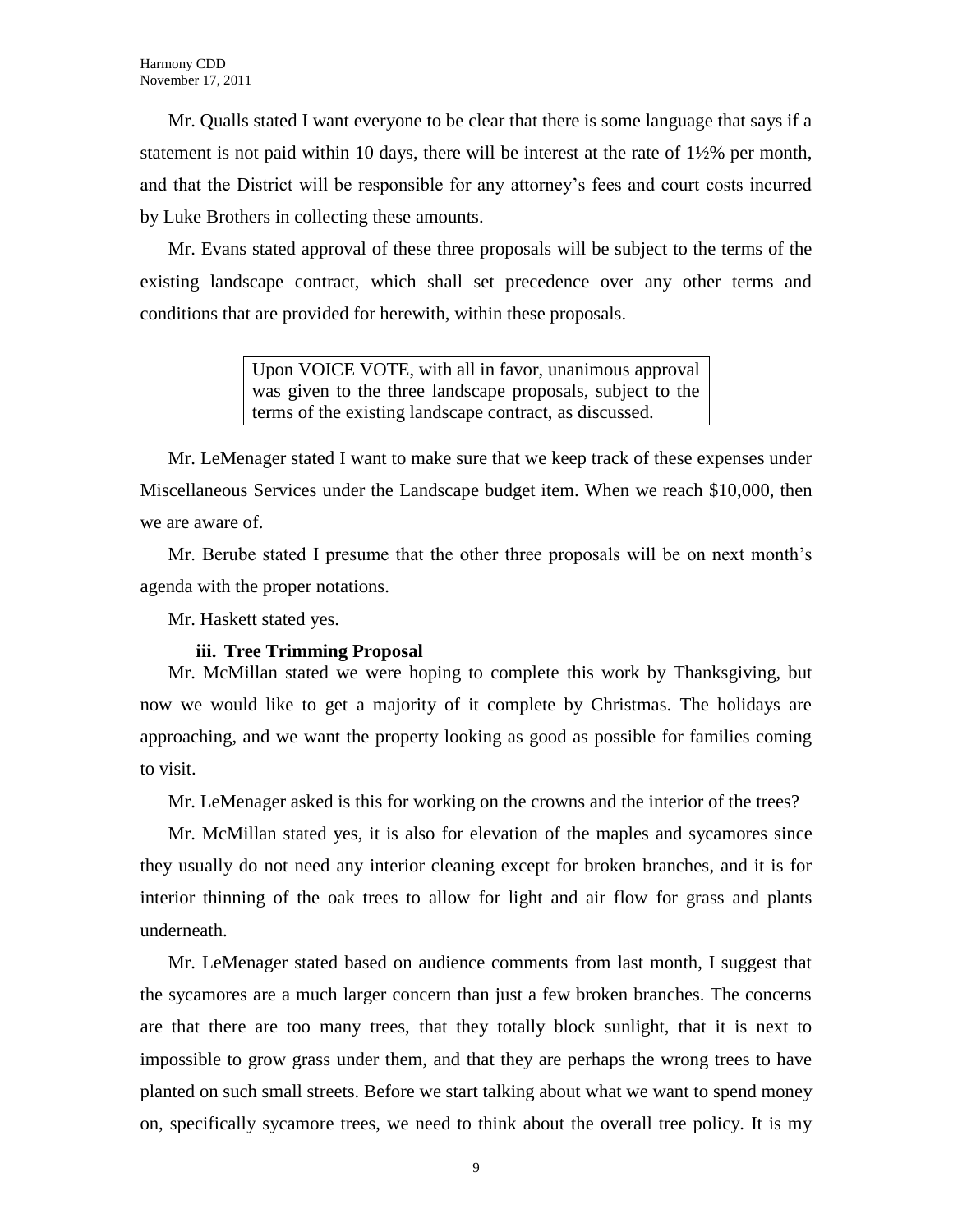understanding that we can work on the crown anytime that the trees are dormant over winter, which gives us until March 2012. I think we plan to have a workshop specifically to discuss trees, hopefully in January 2012. I would like to not move forward on any plans, especially for the sycamores, given the concerns expressed about sycamores. To the extent you can break this up, we can consider a revised proposal, since I understand you want to have work for your crews during the winter. But to make the statement that sycamores do not need anything other than broken branches ignores concerns expressed by the community.

Mr. Berube asked does this cover every tree on the residential streets in your nonservice areas? Are those the numbers of trees that are represented?

Mr. McMillan stated yes.

Mr. Berube stated I do not see anything about elevations. Will you elevate everything up to 10 feet like we do with trees in your service area?

Mr. McMillan stated yes.

Mr. Berube asked is crown cleaning going all the way to the top?

Mr. McMillan stated crown cleaning is when you go inside, there are crossing branches or dead branches, and it includes anything that is growing up and down. The issue that I would like to address with the sycamores is those trees really do not grow that way. They do not grow out; they really just grow up. They do not have the cross branching. A lot of the residents' concerns with sycamores are the roots growing into sidewalks as well as the street. As far as trimming, you will really not see anything other than severely changing the shape of the tree to allow sunlight, which you never want to do when you are trimming trees. You do not want to change the shape or the structure unless it is affecting street lights, stop signs and other liability issues where branches are hanging down and can hit people in the face or eyes.

Mr. Berube stated the root problem that we see with the sycamores, which is a growing issue all the time, there is really no fix for it.

Mr. McMillan stated to fix the root problem that affect sidewalks, you go in and do root barriers. What you are doing is affecting the tree and how it withstands wind. We go in and cut the root barrier so it does not affect sidewalks. The feeder roots are the ones that primarily hold the tree up during hurricane-type or storm-type winds. Now you are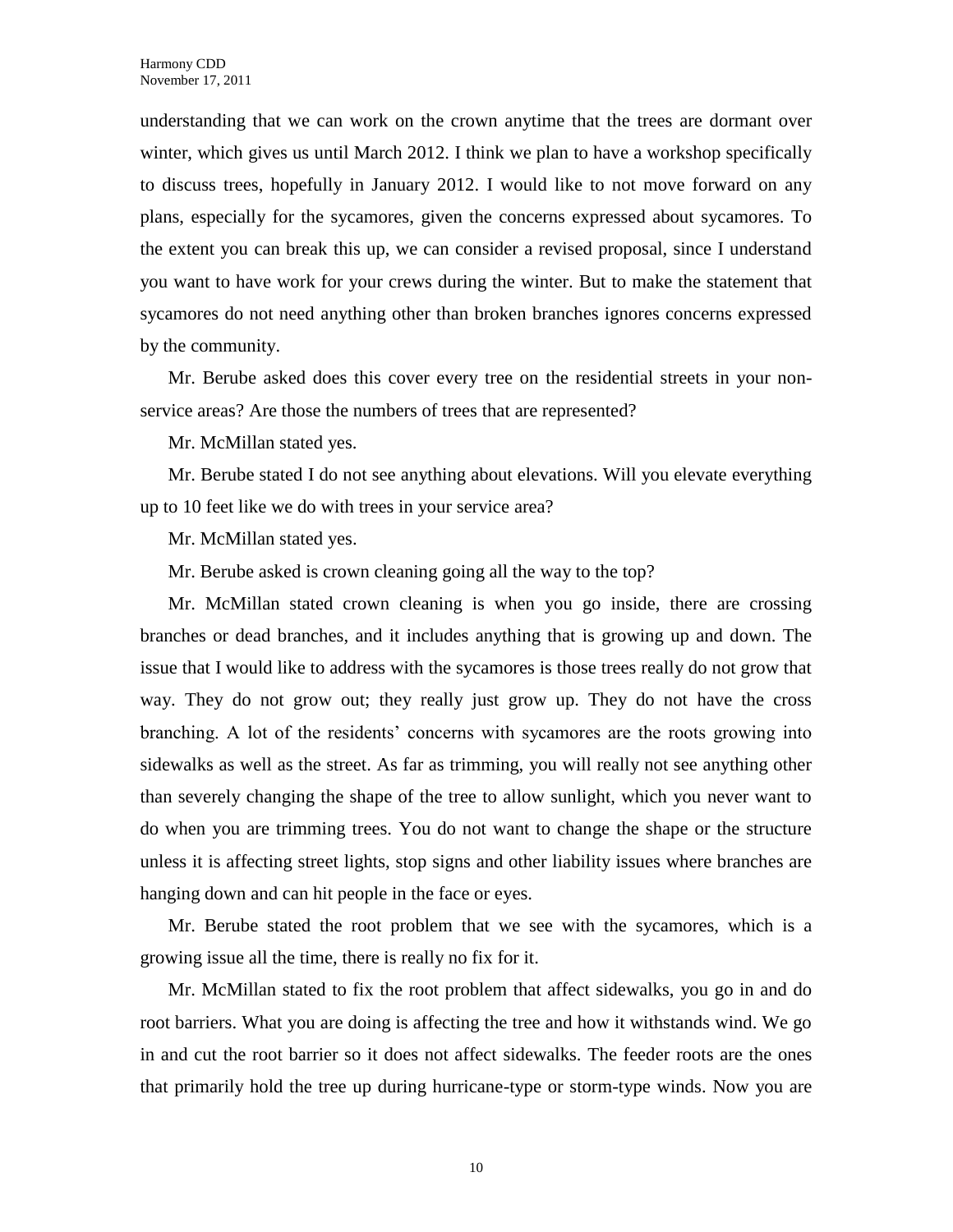affecting the tree and how it stands up, so you are looking at liability for trees falling on cars or houses. You are fixing one problem to circumvent another problem.

Mr. LeMenager stated we have discussed trees in general and the whole concept for traditional neighborhood development. We are not unique; probably every community in the country where the designers designed these traditional neighborhood developments came up with the same problems, which is the trees on the architects plan looked really good, but the reality is much different in terms of them destroying sidewalks and what they do. We have heard from a couple people with respect to the sycamores, and they seem to be the problem tree. I wonder if we can somehow have a formal canvass of the residents who live on streets with sycamores to get a much larger base of opinion as to the problems. The worst-case scenario is we remove them all and install something else. If that is the solution that we need, it is better to do it now than later.

Mr. Haskett stated the County required the street trees, and they specified which variety of trees could go into certain areas when we planned the subdivisions. However, if you remove a tree, for which you need a permit from Osceola County if it is over four inches in diameter, whatever that diameter of the tree is, you have to replace that size diameter with a single tree or a number of trees calculated up to what was removed. That can be very expensive. There are many other ways of dealing with a sycamore tree when it comes to sidewalks. For instance, we can install a sub-base of gravel with a landscape fabric that prevents the roots from coming up into that area, which prevents the sidewalk issues.

Mr. LeMenager stated I appreciate that, but you can also just go to the County Commission and say that the people who conceptually designed these neighborhoods, not in Florida but somewhere else, this does not actually work here. We have examples in Florida where it does not work. It does not work in Celebration. It does not work in Baldwin Park. It does not work in Harmony. We need a different solution. I am not saying it is no one's fault here. It is part of the whole concept of having put trees with huge root systems in such narrow spaces. That exists everywhere.

Mr. Walls stated I might be the minority, but there are two in front of my house, and I have not had any problems with them. I like them. They give me shade and I think they look good. It is probably cheaper to fix the sidewalk than it is to replace the sycamore with another tree.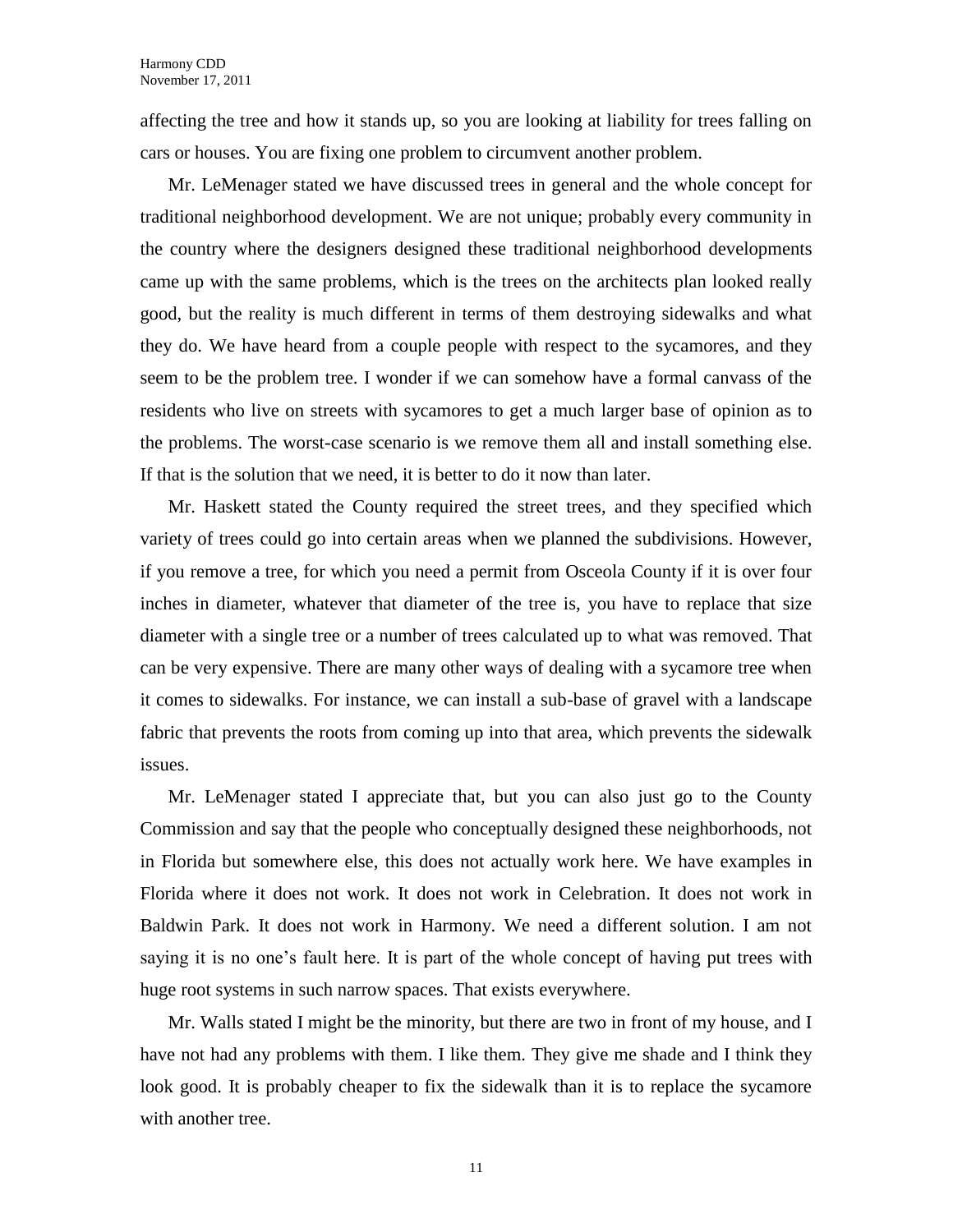Mr. LeMenager stated hence my point about asking residents.

Ms. Kassel stated I think this is a good topic for the tree workshop, rather than a discussion now.

Mr. Berube asked should we table consideration of this proposal until after that workshop? Or do we want to do something with the trees now?

Mr. Evans stated I agree with Ms. Kassel. Let us table this proposal until we have our workshop to discuss tree issues. I think the issue is much larger than just this. The other issue that we discussed briefly in other meetings is that all these trees are within the area of responsibility of the home owners who are supposed to be maintaining these trees. If we are considering taking funds that are generated from all the property owners to try to pay for and accept a responsibility that lies with a select group of home owners, is that the prudent thing for the District to do? That is something we need to discuss, because now we would be accepting that responsibility, not just for this one group but for the entire community as Harmony is built out. We would be assuming an enormous amount of financial obligation. The other thing is, we are spending money now that is collected from all the home owners for a select few. We can debate that issue in the workshop.

#### **iv. Contract Revision**

Mr. Luzano stated I would like to read a letter from Mr. Pete Lucadano, which you have probably already received. "Thank you for your continued trust in Luke Brothers Landscape Services as your landscape services provider for the grounds of the Harmony Community Development District. We value the relationships that we have built with each of you and we are very thankful for the intense time, effort, and leadership that Todd Haskett has dedicated in order to make our collective program a success. As you evaluate the District's need to procure landscape services past the existing contract termination date of September 30, 2012, it is understood that value buying and program consistency are key metrics that will factor into your selection of your next course of action. In consideration of these needs, Luke Brothers Landscape Services would like to propose a concept that may accommodate both functions, as well. Starting October 1, 2012, through December 31, 2012, we will continue the existing program at a 5% deduction in the cost of services. January 1, 2013, through December 31, 2013, we will continue the existing program at the 5% reduction in pricing that we provided in the last quarter of 2012. Thank you for your consideration of our suggested landscape maintenance program and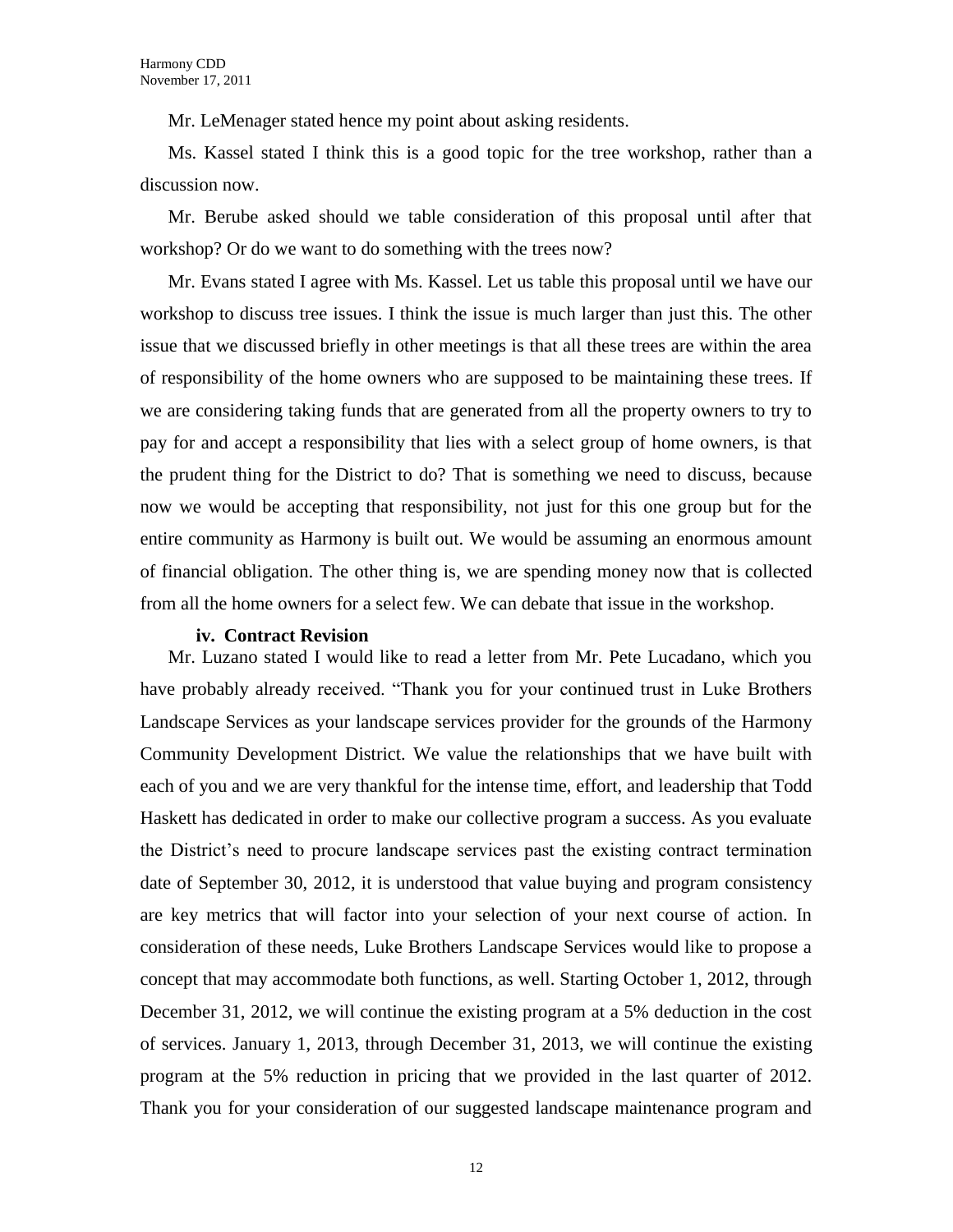pricing through 2013. Please do not hesitate to let us know if you have any questions, comments or suggestions."

Mr. LeMenager stated this is nice, but it does not start until a year from now. I would like to see if you would offer the discount now.

Mr. Berube stated I am thinking the same thing. We are 5% over budget right now.

Mr. Evans asked did we not already give some consideration for a price extension when we made adjustments to their contract?

Mr. Berube stated yes. We manipulated some numbers and timing and some other things.

Mr. Evans asked is this reflective of the changes in irrigation responsibilities?

Mr. Luzano stated yes, it would be 5% of the contract for what we are doing at that point. Since we are removing irrigation in December 2011, in October 2012, there will be a 5% discount.

Mr. Evans stated we already sent out a notice of our intent to modify the contract with the exclusion of the irrigation.

Mr. Qualls stated I brought a copy of the modified version that has also been sent to Mr. Lucadano.

Mr. Evans stated we have already set forth the revision to an existing contract, so we will have an amended and restated landscape service agreement, which eliminates the irrigation maintenance aspect.

Mr. Qualls stated that is correct.

Mr. Evans stated based on that amended and restated agreement, the proposed contract extension and price reduction would be relative to this agreement. It is my understanding that what is being proposed, as opposed to the CDD going out for another formal bid process, you would prefer to negotiate the extension of this contract based on the existing terms and conditions with a 5% reduction going forward.

Mr. Luzano stated that is correct.

Mr. Berube stated as I understand it, if the contract was \$500,000 the previous year and we removed irrigation for, say \$50,000, now the value of the contract is \$450,000. When we get to October 1, 2012, we will reduce the \$450,000 contract by 5%, and that will be the new contract.

Mr. Luzano stated that is what is understood.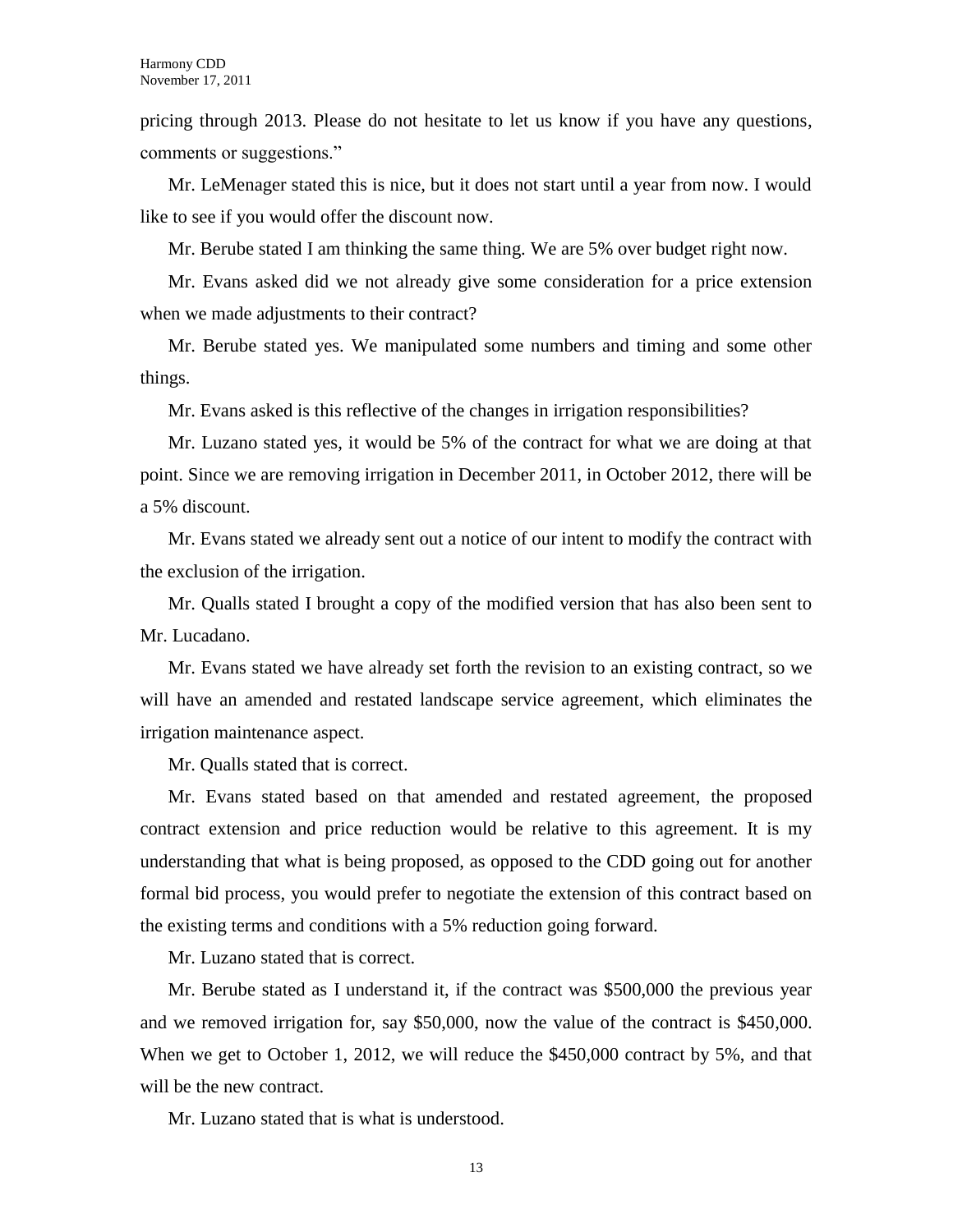Mr. LeMenager stated I do not think we have to decide on this now.

Mr. Berube stated no, we should not, either.

Mr. LeMenager stated I am totally in favor of entering into a good-faith negotiation with our current supplier to see if we can come up with a good agreement to go forward. We all recognize that bidding for these projects is an expensive, time-consuming process that doubtless will lead to legal bills. There is some advantage to this request. I am in favor of it. May I request an emailed copy of this letter? Then we can review it thoroughly with the contract and see if we are in agreement. I do not think you will find any opposition on my part to extend the contract on terms like this.

Mr. Evans stated in other words, this will be open for discussion at a later date. We want to address the amended and restated contract and execute it so that we have a platform on which to work.

#### **B. Aquatic Plant Maintenance – Bio-Tech Consulting**

Mr. Medlin stated the plant installation on the three back ponds was completed earlier this week. I looked at it this morning but could not review the entire planting area. After the meeting, I will review the entire planted area to make sure they are all in their holes and in the right places. We will be doing more maintenance next week in those planted areas and around the other planted areas. We are seeing a lot of torpedo grass, and this is a good time to get caught up on that weed, which has been where my focus has been lately.

Ms. Kassel asked is there a reason we did not receive a report this month?

Mr. Medlin stated for this meeting, but the time the material is due for the agenda, the only information would be for last month. I have not done any CDD pond treatments yet this month.

Mr. LeMenager stated this meeting is early, only three weeks after our last meeting.

Mr. Berube stated we have done some fairly extensive plantings over the last three years, with the last project being the biggest. One of my thrusts behind doing those plantings is to not necessarily put Bio-Tech out of business but to reduce some of the needs for maintenance on the ponds, specifically spraying chemicals. I have been reading these reports for a couple years, and most of the time, there is not a lot going on and only certain things are sprayed. What is the downside of reducing your monthly services to perhaps quarterly? The worst thing that will happen is we have more grown in various areas and perhaps the aesthetics will be worse. My thrust now is that I would like to have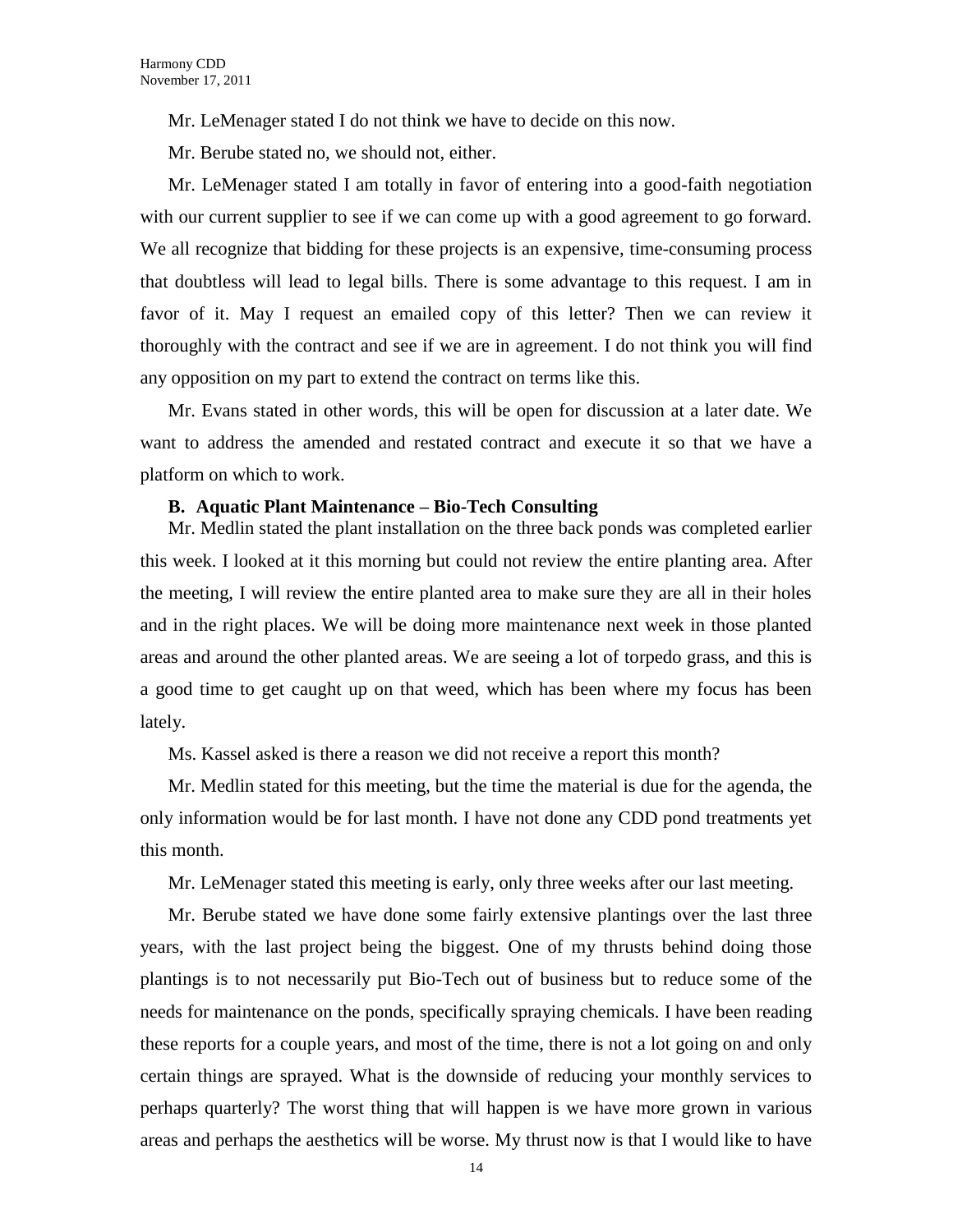quarterly service instead of monthly. We have spent money on plantings to reduce chemicals going into the ponds.

Mr. Medlin stated the open water areas are almost striking a balance. There is grass carp in the ponds and they eat some of the weeds. I spray some of the algae, and where grass carp are not doing their job in some ponds, I keep it back and maintained. It is really the planted areas, the thinner areas, and the buffers. Those unmowed buffers are probably the quickest area here that can get out of control. Some are good, and some are all bad, but there is nothing else there. Some buffers are all torpedo grass. To kill all that would leave nothing but dirt. We get all kinds of dog fennel and cogongrass. Without monthly service to stay on top of at least those areas, you probably would not be able to see the ponds. By the end of the year, they will be severely overgrown, and there will be areas of huge dead vegetation everywhere. A lot of those are exotics and you do not want them to displace everything that we have.

Mr. Berube stated I presume you know the difference between CDD-owned ponds and developer-owned ponds. They are two different areas, and the CDD only owns six of the ponds.

Mr. Medlin stated I did not know that specifically. I had heard it mentioned before.

Mr. Berube stated we manage all of them. What I am hearing is you would be concerned cutting back maintenance to a quarterly basis because some of these weeds may overgrow.

Mr. Medlin stated some are better than others and the better ones can probably handle it. You could piecemeal it out. I can make a list of ones that have constant problems. I spend quite a bit of my time in those buffers. Those unmowed buffers are a new thing for me; I have not seen that situation in other ponds that I manage.

Mr. Berube stated when you are out next week for your treatments, please make a note of each pond and how we need to manage these better in the areas you are talking about. Some of them we probably will not be able to change, but we are interested in plant management. Tell us where the problem areas are that we need to address. Then we will work out the CDD ponds and the developer ponds.

#### **C. Dockmaster/Field Manager – Buck Lake Boat Use Report i. Buck Lake Boat Use Report**

Mr. Haskett reviewed the monthly boat report as contained in the agenda package and is available for public review in the District Office during normal business hours.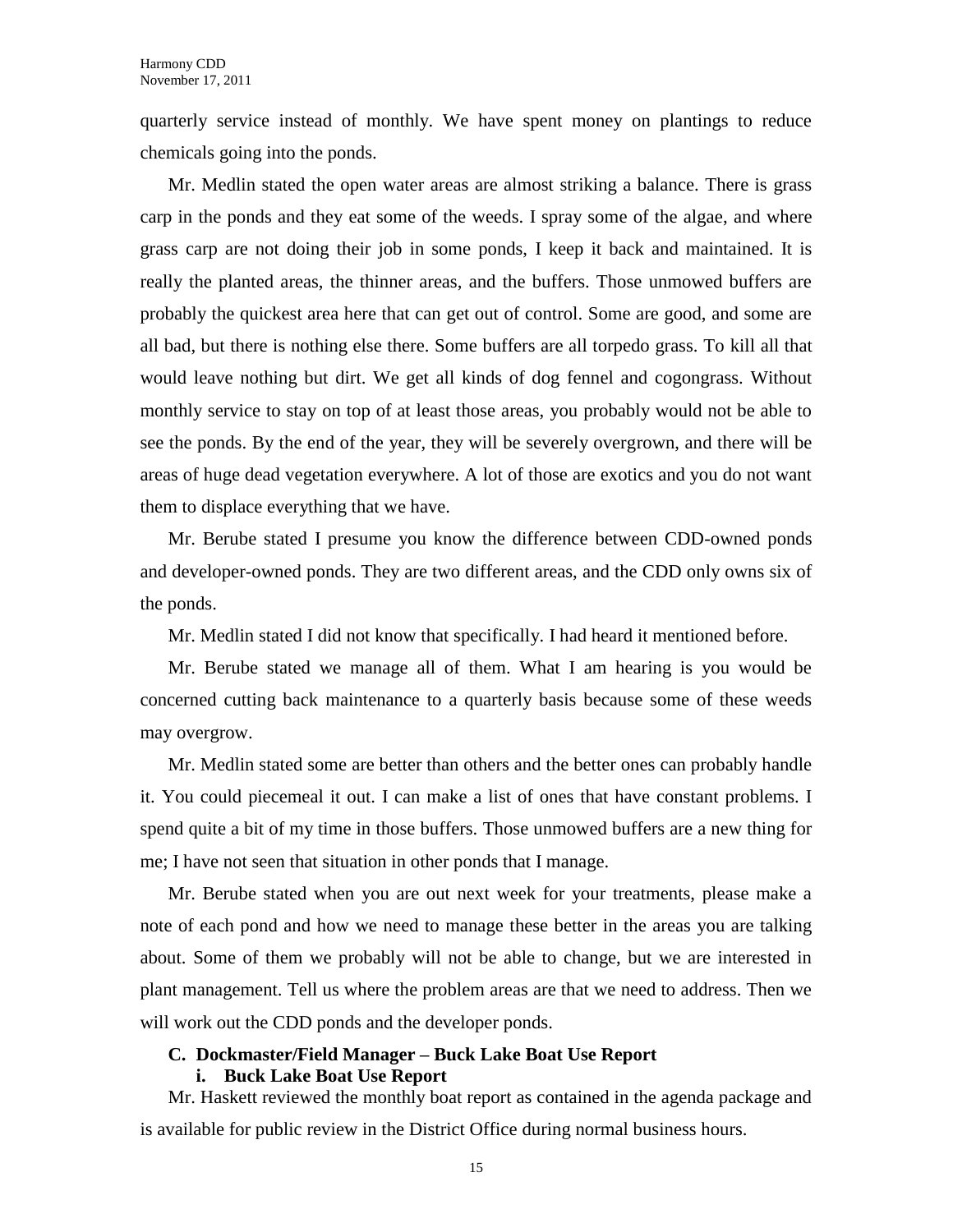Mr. Haskett stated the sailboat should be returning the beginning of next week. We are making repairs that the Board approved with the removal of some of the line items for cleaning and the sail cover. The solar boat is back in the water, and I believe we have made the necessary adjustments to it. We had an issue with the small pontoon boat again with the motor not going up and down. Mr. Belieff thought it was just fishing line that caused that issue. Staff is moving along with gazebo #1, which is across from Dahoon Holly. They are doing some final touchup with the paint and are starting on the next one on Beargrass at Cat Brier Park. That should go faster now that they have a rhythm on how to proceed. Once those are complete, we will move to the Lakeshore Park bathrooms and do those improvements. The cost will probably be about \$3,000 to \$4,000 to make the necessary renovations to that facility, which will include commercial steel boards and some soffit that is having issues and needs to be repaired. We also wanted to put in a nonskid tile in the bathrooms instead of the concrete so that it will be easier to keep clean and will look nicer. I do not have any proposals for that work, but I would like to know if you want specific line item pricing to renovate the Lakeshore Park bathrooms or if you want to provide a not-to-exceed figure so that I can proceed with the work.

Mr. LeMenager asked what did we budget for this? Or what line item would we use for this expense?

Ms. Kassel stated Parks and Amenities has \$8,500 in that line item.

Mr. Berube stated I would be fine with everything except for the tile. I know the painted concrete is not easy to maintain, but I suspect that the tile with the grout lines would not be any easier.

Mr. LeMenager asked what did we have in mind for the \$8,500? These are the kinds of projects that would fit that line item. It sounds like this project will need about half that budgeted item.

Mr. Haskett stated we contemplated this work when we prepared the budget. I want to be sure the Board is comfortable in spending that amount. Let me know if you want to see proposals for the specific work items.

Ms. Kassel stated we could give him a ceiling.

Mr. LeMenager stated half of the budgeted amount is \$4,250. Could you accomplish it for that amount?

Mr. Haskett stated yes, I do not think it would cost over \$3,000.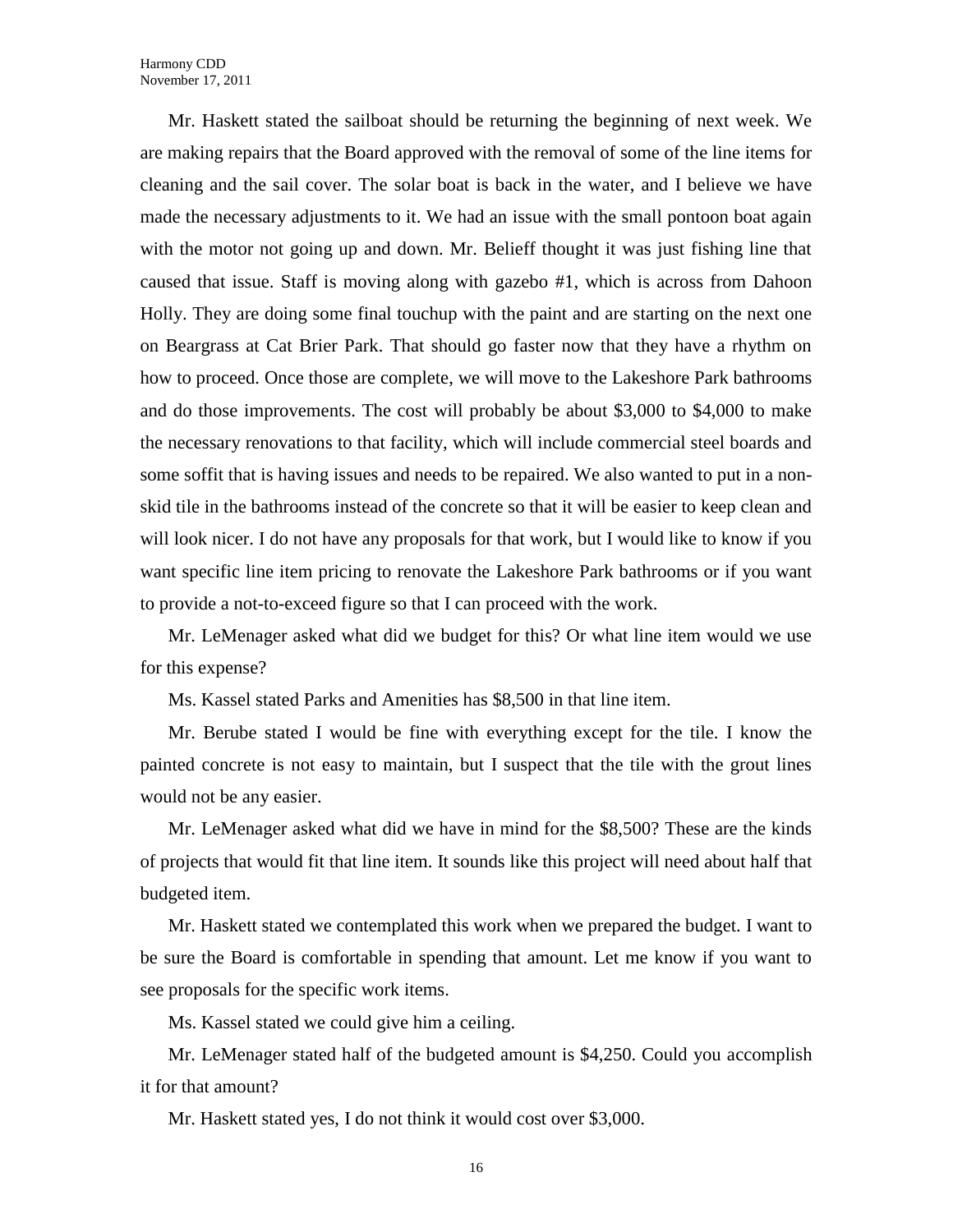On MOTION by Mr. LeMenager, seconded by Mr. Walls, with all in favor, unanimous approval was given to the refurbishment of the Lakeshore Park restroom, as discussed, in an amount not to exceed \$4,250, to be funded from the Parks and Amenities budget line item.

Mr. Berube stated when they get to painting the building, I have a Graco airless sprayer that you are welcome to use.

Mr. Haskett stated I have one, as well.

#### **ii. Debit Card Usage**

Mr. Haskett reviewed the debit card usage report as contained in the agenda package and is available for public review in the District Office during normal business hours.

Mr. Berube stated there was a note that one purchase was to change the tires on the mule. I thought it was a lot of money for mule tires.

#### **iii. Cell Phone Usage**

Mr. Haskett stated Mr. Walls and I have had some conversations in the past about the minutes being used within the shared minutes. As a result of Mr. Druckenmiller being on staff, as well as Mr. Belieff, communicating back and forth with cell phones, we thought it would be much cheaper in the long run to do some of that via email. I did not have an opportunity to provide this information in the agenda package, but I can share it with you verbally. To get free iPhones on the AT&T contract that we currently have, the three iPhones would be free under that current contract. The three iPhones would have 700 shared minutes. That is specifically for calls to a land line. Mobile-to-mobile calls are all inclusive, so when I call them on their cell phones, there is no extra charge. Currently we pay \$131.97. Upgrading to having three phones and data capabilities would be \$234.

Mr. LeMenager asked is \$131 just for voice capabilities?

Mr. Haskett stated no, currently Mr. Belieff has data since he receives emails. What is difficult is when Mr. Belieff is off and Mr. Druckenmiller is covering for him. Ms. Rosemary Tschinkel in the District office typically emails boat reservation forms, which generates a phone call since Mr. Druckenmiller does not have email abilities. This would solve that issue and it would reduce the minute usage. We are over our minutes by 104 minutes on the bill coming out next month, so we need to respond by changing the plan.

Mr. Berube stated paying \$131 plus taxes and fees is about \$150 per month.

Mr. Walls stated I am fine with this.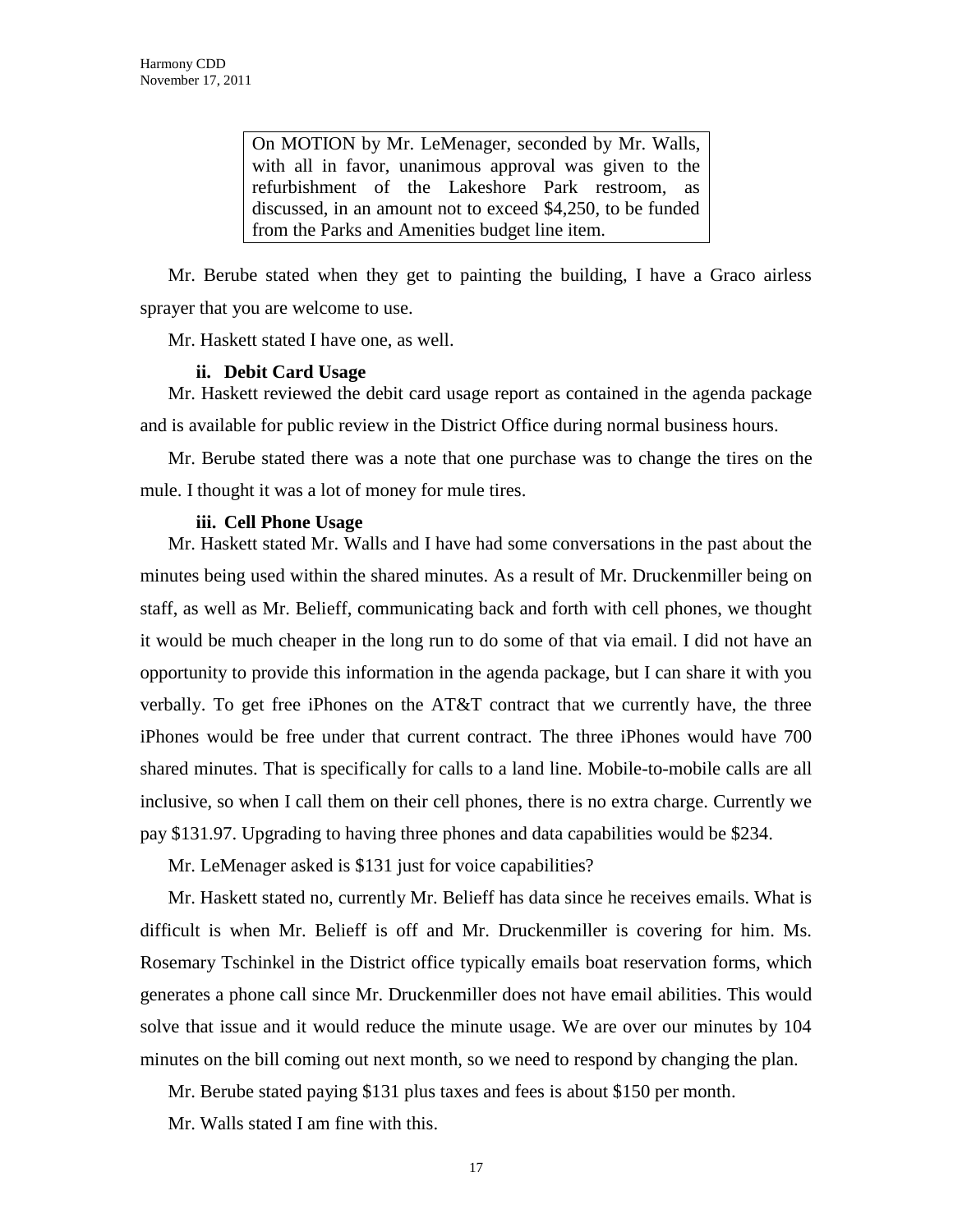Mr. Berube stated it seems we need these capabilities.

Ms. Kassel asked are we paying more than the \$100 difference between the two plans for these extra minutes?

Mr. Haskett stated yes. I have not yet seen the bill, but each extra minute is billed.

Mr. Walls stated they were also eating into the rollover minutes, so the overage would normally be higher if we did not have those rollover minutes.

Mr. Haskett stated when we first started, there were about 1,400 rollover minutes.

Mr. LeMenager stated that is good management to use up our rollover minutes. Now that is gone, so we should think about a different plan.

Mr. Berube stated we budgeted for this last year for communications. I am fine with it, with the caveat that our staff knows these are business phones. We have a cap of 700 minutes.

Mr. Haskett stated that is correct. I have that conversation with them every month. this new plan will help alleviate that because there are too many land line calls, so they should not go over the 700 minutes.

> On MOTION by Mr. Walls, seconded by Mr. Berube, with all in favor, unanimous approval was given to the new cell phone plan with AT&T for three iPhones, as discussed.

Mr. Berube stated will this remove the need for the extra phone since the third phone will be going to our third employee.

Mr. Haskett stated that is correct.

Mr. Berube stated we will not have an extra phone for boats anymore.

Mr. Haskett stated that is correct, unless the Board thinks otherwise. I do not think it is necessary.

Mr. Berube stated no, everyone has a cell phone.

Mr. LeMenager asked should we change the boat usage rules to say users need to bring a cell phone?

Ms. Kassel stated that will require a workshop.

Mr. Berube stated I would like Mr. Haskett to be sure we are not paying any taxes on this new phone bill that we are exempt from.

Mr. Haskett stated yes, I have already had that discussion with them.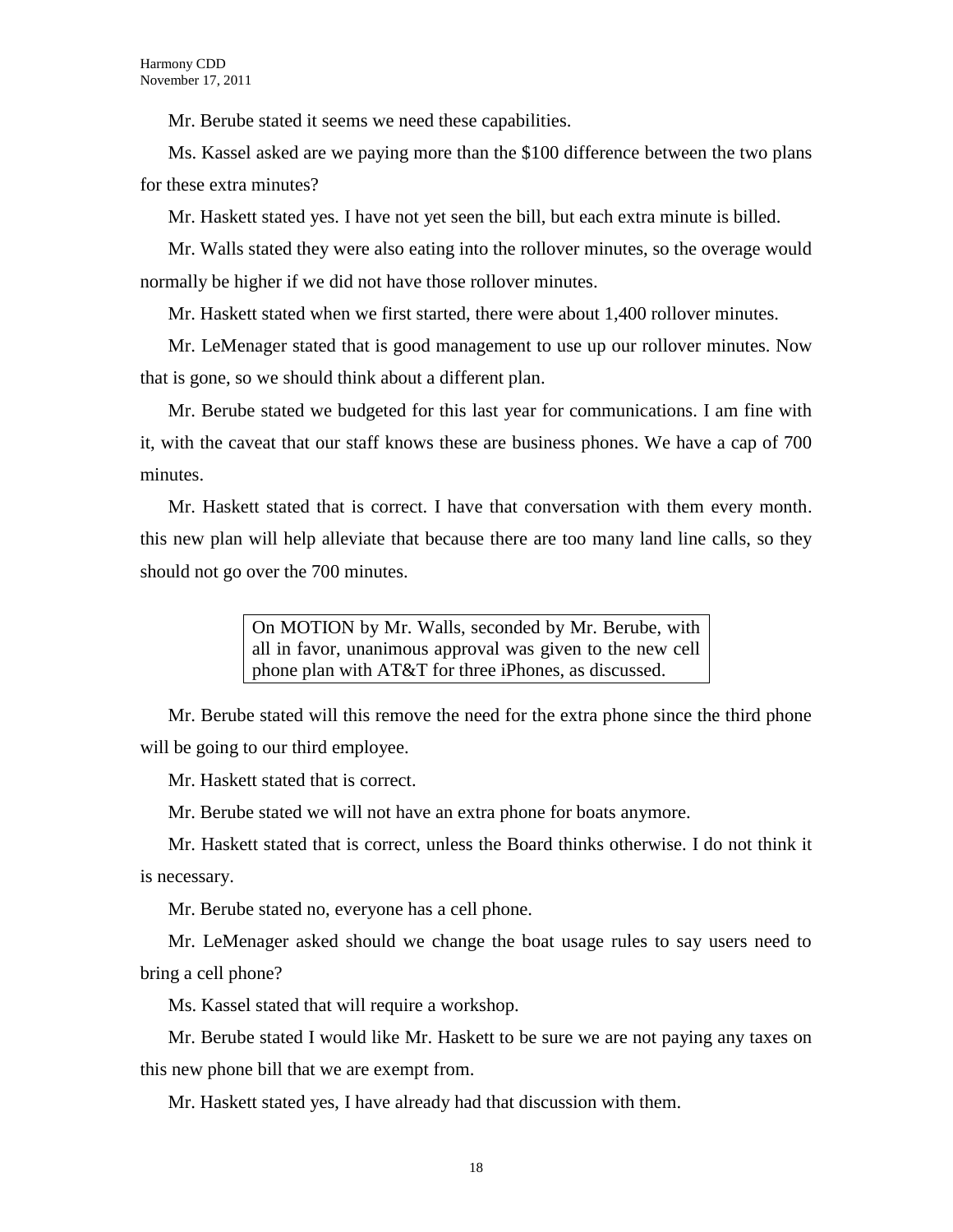#### **iv. Pool Renovation Proposals**

Mr. Haskett stated these proposals were emailed to the Board prior to the meeting.

Mr. Qualls stated the proposals were submitted to the Harmony Development Company. If the Harmony Development Company is contemplating paying for and doing the work, then I do not see a problem. If the District is contemplating paying for and doing the work, then I advise that the proposals should be sent to the District.

Mr. Berube stated one proposal was sent to the Harmony Swim Club.

Mr. LeMenager stated two of these date back to April 2011. The pdfs did not match up very well.

Mr. Haskett stated they are almost identical One from Spies has a price on the first page for \$3,450 and the second proposal has the price on the second page of \$34,950.

Mr. Berube stated the proposal from Classic Renovations is all on one page.

Mr. Haskett stated what Spies has proposed on two separate proposal sheets is the same work from Classic Renovations, for the Swim Club main pool as well as the kiddie/wading pool. The work includes resurfacing the pool as well as replacing the tile around the pool.

Mr. Evans asked is the scope identical from the two proposers?

Mr. Haskett stated yes.

Mr. Evans stated the verbiage is different.

Mr. Haskett stated that is correct. The Spies proposal includes more of the how-to and their methods, whereas Classic Renovations simply says what they are going to do.

Mr. Berube stated I see two major differences. Classic Renovations says they are going to redo the racing lanes and targets, but Spies does not. Classic Renovations includes new floor heads to allow water to discharge in an upward position.

Mr. Haskett stated you are correct; that is the only thing that is optional, which Spies does not include, which is the discharge of the return.

Mr. Berube asked do they not discharge up now? They cannot discharge down.

Mr. Haskett stated they discharge flat, which is why we get the yellow rings around the returns. An upward discharge would alleviate that issue.

Mr. Berube asked how did Spies address that?

Mr. Haskett stated they did not. It was mentioned after-the-fact with Classic Renovations. I can go back to Spies for pricing for that, but Classic Renovations is already a lower price than Spies.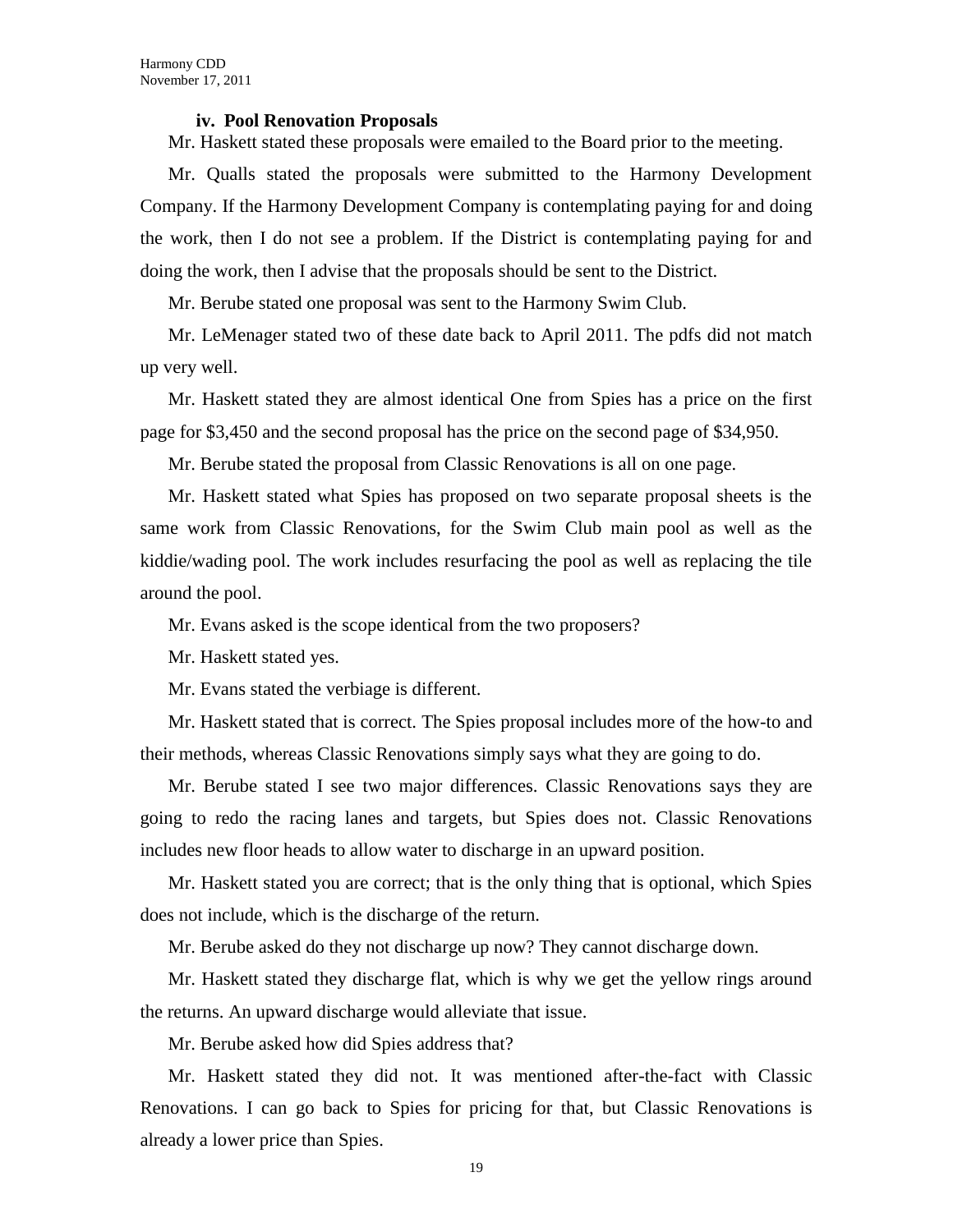Mr. LeMenager stated we are looking at \$38,400 with Spies and \$30,700 with Classic Renovations for essentially the same job.

Mr. Haskett stated that is correct.

Ms. Kassel stated we would actually be getting more from Classic Renovations.

Mr. Evans stated there are two proposals from Spies: one for \$3,450 and a second one for \$34,395. Is it these two combined that compares equally to the proposal from Classic Renovations?

Mr. Haskett stated yes, except for the drainage returns that Classic Renovations proposed.

Mr. Evans stated the proposal from Classic Renovations exceeds the combined proposal from Spies in scope.

Mr. Haskett stated that is correct.

Mr. Berube stated Mr. Haskett has been dealing with Spies off and on for years, more than the rest of us, as a supplier. To a certain degree, they do some work on the pumps, filters, chemical feeders and so forth. Not considering the dollars, what are your feelings about these two companies?

Mr. Haskett stated the biggest factor that we can consider with regard to quality is Classic Renovations was subcontracted by Spies to do the job. More than likely, either way, Classic Renovations will be doing the work.

Mr. Walls stated when we received these proposals, I researched Classic Renovations. They have been around for a long time and it looked like they had some good ratings from the Better Business Bureau. Accepting the proposal from Spies means they would keep the marked-up difference.

Mr. LeMenager stated to the point Mr. Qualls made, the proposals were submitted to the wrong entity. We need to have that fixed so that they are to the Harmony CDD.

Mr. Evans stated that is easy enough to do.

Mr. Haskett stated it is. The main thing is to try to get this scheduled since there is some lead time required. Winter is the best time to accomplish this project.

Mr. LeMenager stated we have been discussing this dollar amount for a while, and \$30,000 is about what we have been budgeting for two years.

Mr. Moyer stated we budgeted \$28,000 this year.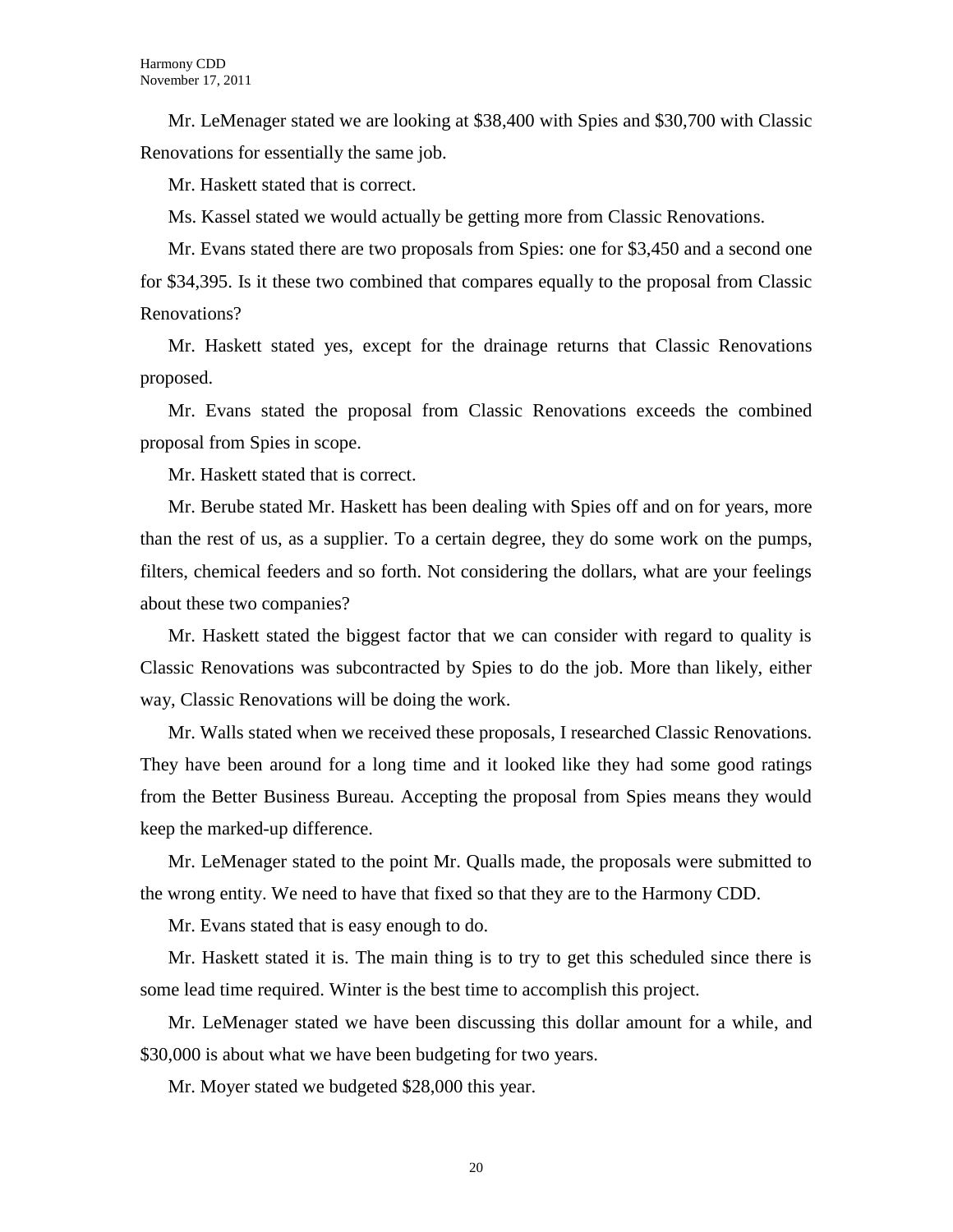Mr. Berube stated \$1,040 for those 12 little plastic outlets seems like a lot of money, unless I am missing something.

Mr. Haskett stated it is the work involved. You have to break apart the pool shell around it and regrout it.

Mr. Berube stated they will already be doing that when they put on the marsite on the pool surface. That is the little catch they are not telling you.

Mr. Haskett stated I think it is appropriate for the work involved.

Mr. Berube stated the same thing applies here what Mr. Qualls mentioned with the notes at the bottom of the proposal. I do not like the fine print.

Mr. Qualls stated I do not like it, either. These contractors say this is just a proposal, but in reality, to me it looks like a contract. I would request any final contracts or proposals be subject to legal approval.

> On MOTION by Mr. LeMenager, seconded by Mr. Walls, with all in favor, unanimous approval was given to accept the proposal from Classic Renovations for refurbishing the Swim Club pool, as discussed, in the amount of \$30,715, subject to a revised proposal being submitted to the Harmony CDD, subject to final review and approval by legal counsel, and authorizing the District Manager to execute the proposal on behalf of the District.

A Resident asked how long will it take to complete this work?

Mr. LeMenager stated two weeks.

The Resident stated I am very worried that I will miss my water aerobics.

Mr. Berube stated the other pool will still be available.

Mr. Haskett stated the color combination at the current pool is less than desirable. It is very retro. I would like to utilize the same color combinations of cobalt blue that we have at the Ashley Park pool, which will keep it consistent.

Mr. Berube stated if it is Diamond Brite, it is likely to be white with blue specks in it.

Mr. Haskett stated that is correct.

Mr. Evans stated while we are on the subject of contracts, I would like Mr. Qualls to prepare an addendum page that says we can attach an addendum that includes the terms and conditions set forth in the attached proposal in order for us to pay the invoice.

Mr. Berube stated my concern was the 50% down payment.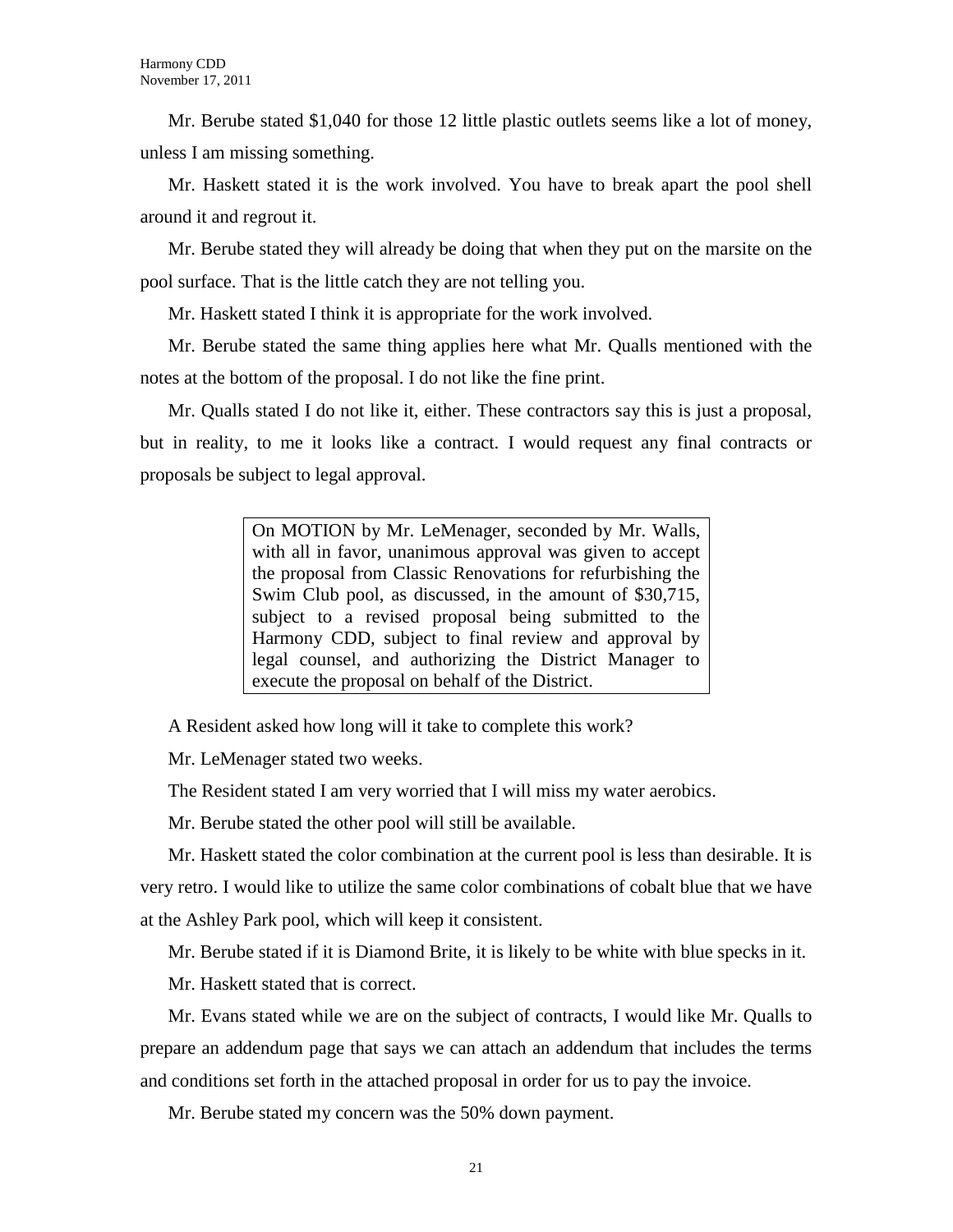Mr. Qualls stated I also noticed that, as well as that we will advise the Health Department. I am not an expert in this area, but there are some serious torte repercussions if things are not done exactly right if something should happen. We will amend that language.

Mr. Evans stated Mr. Qualls is authorized to make any necessary changes in order for Mr. Haskett to proceed with this project. I would like to have that addendum template that we can attach to these proposals in the future to simplify things.

Mr. Qualls stated it is almost like a counter offer.

Mr. Evans stated that is correct.

# **FIFTH ORDER OF BUSINESS District Manager's Report**

#### **A. Financial Statements**

Mr. Moyer reviewed the financial statements, which are included in the agenda package and available for public review in the District Office during normal business hours.

Mr. Moyer stated as expected, we have not received any non-ad valorem assessment revenues since that appears on the real estate tax bills, and property owners do not pay their tax bills until November. We will be receiving a good portion of that money between now and the middle of December. We have used some of our operating reserves in the amount of \$55,000, although it came from Unassigned Fund Balance rather than the operating reserves. In the aggregate, the numbers are the same, regardless of where it came from.

Mr. LeMenager stated this is exactly the reason we set aside money for the first quarter's operating expenses.

Ms. Kassel stated I think it was two months ago when I asked a question about the deposits that showed up on the balance sheet and how we discussed removing that. Mr. Moyer indicated that it was for utility deposits, but notes in the financials say that it is for key deposits.

Mr. Moyer stated I will have the accountant check into that.

Mr. Berube stated it is \$1,300.

### **B. Invoice Approval #139 and Check Run Summary**

Mr. Moyer reviewed the invoices and check summary, which are included in the agenda package and available for public review in the District Office during normal business hours, and requested approval.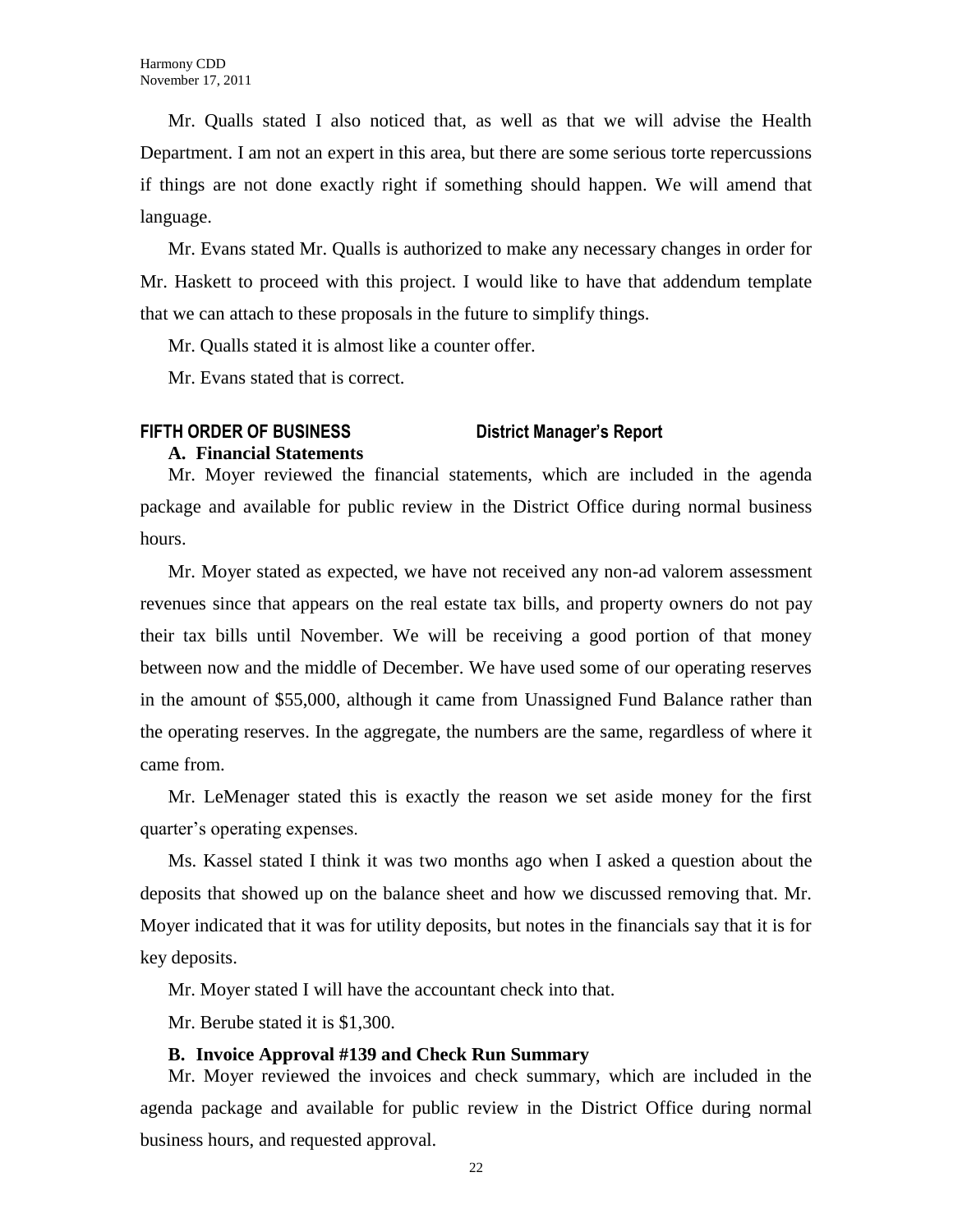Mr. Berube stated last month I asked about the BrightHouse bills, but this month we have one BrightHouse bill and nothing else. Did anything change?

Mr. Haskett stated not that I am aware of that you asked me to implement. You asked about the megabytes and issues of that nature, but I have not received an answer on that issue yet.

Mr. LeMenager stated it was a short month, so it could simply be timing.

Mr. Haskett stated that could be.

Mr. Berube stated last month you reported that the developer was kind enough to run the line from the Enrichment Center down to the dock. At some point, the developer may not want to use the Enrichment Center and pay that bill anymore. I presume there will then be that \$125 bill coming to the CDD for that line, as well. That is why it is important to me with these internet lines at \$125 each, when we have three of them, it will be \$375 each month. While I agree with the key card readers and all it entails, I was not interested in paying \$4,000 a year. That amount needs to be reduced.

Mr. LeMenager asked can we do wi-fi? Why do we need hard lines?

Mr. Berube stated I would settle for reducing the size of the line and saving some money right now.

Mr. Moyer stated it may very well be that this line is dedicated only for our use, which means we will pay a premium for it.

Mr. Berube stated there is a very specific capacity indicated, and it is huge. They do not use that much in that entire office. That is why I question the size capacity.

Mr. Haskett stated I will research that.

Mr. Berube stated the Robert's Pool Service invoice this month said that we needed four new chemical feeders all in the same month. It is also interesting that the chemical feeders on the kiddie pool required two, and yet the big regular pools at both the Swim Club and Ashley Park needed only one. How can a little pool the size of a bathtub need two chemical feeders, while a 90,000-gallon pool need only one?

Mr. Haskett stated in the agenda package, there is also information about the Health Department's inspection, several for \$50 each. In conjunction with that, the State recently changed their laws about the use of chemical feeders. If you are injecting chlorine, which we do in the pools at the Swim Club and Ashley Park, then you need a pH counterbalance injector, which is typically acid. When the State came in and performed their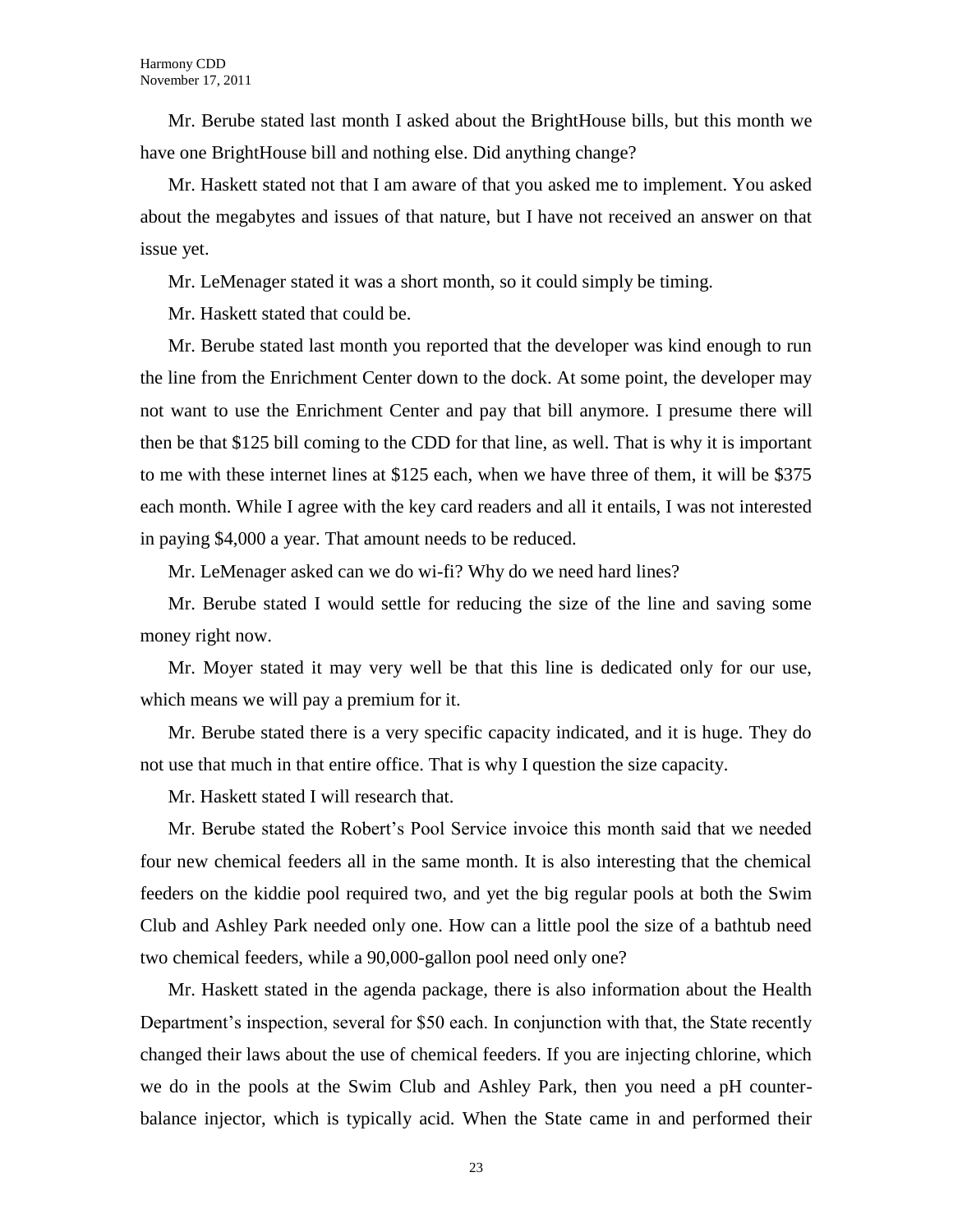inspection they pointed out those were required and that we needed to get those implemented immediately. We were using tablets in the kiddie pool, but now we need the chemical chlorine and pH balancing feeders because we are no longer allowed to use tablets.

Mr. Berube stated in reality, we did not replace any; we had to add new feeders to meet new State regulations.

Mr. Haskett stated that is correct. Rather than having the pool shut down, we implemented it immediately. It is also noted on the health inspection reports that we received a clean bill of health with regard to chemicals and everything. The only things that were lacking were the safety rings and the chemical feeders. Kids like to play golf with the safety rings and use them as toys, so it is a common item that we have to replace.

> On MOTION by Mr. LeMenager, seconded by Ms. Kassel, with all in favor, unanimous approval was given to the invoices as presented.

# **C. Public Comments/Communication Log**

Mr. Moyer reviewed the complaint log as contained in the agenda package and available for public review in the District Office during normal business hours.

Mr. LeMenager stated given that my wife, Ms. Pam LeMenager, is the most popular name on this list, she did review it. She commented that while it is nice that all the items are noted as complete, she does not necessarily agree that it is.

Mr. Evans asked is there something specific?

Mr. LeMenager stated Luke Brothers did touch on the spraying for the weeds, but to an extent when we are complaining about weeds and they are sprayed, we need to wait for them to die. It is not like they are pulled out. I think that is her primary concern, that it is nice that they are sprayed but they stay there and look ugly until they die and someone physically removes them.

Mr. Haskett stated regarding her comment about the crepe myrtles, Mr. McMillan and I did go out last week to review them that she mentioned in the park along Beargrass in relation to the oak tree that is there. We agree that the crepe myrtles need to be pruned down about four feet, past where they have been pruned in prior years. We also have some cross branching that needs to be corrected. Regarding the oak tree, when the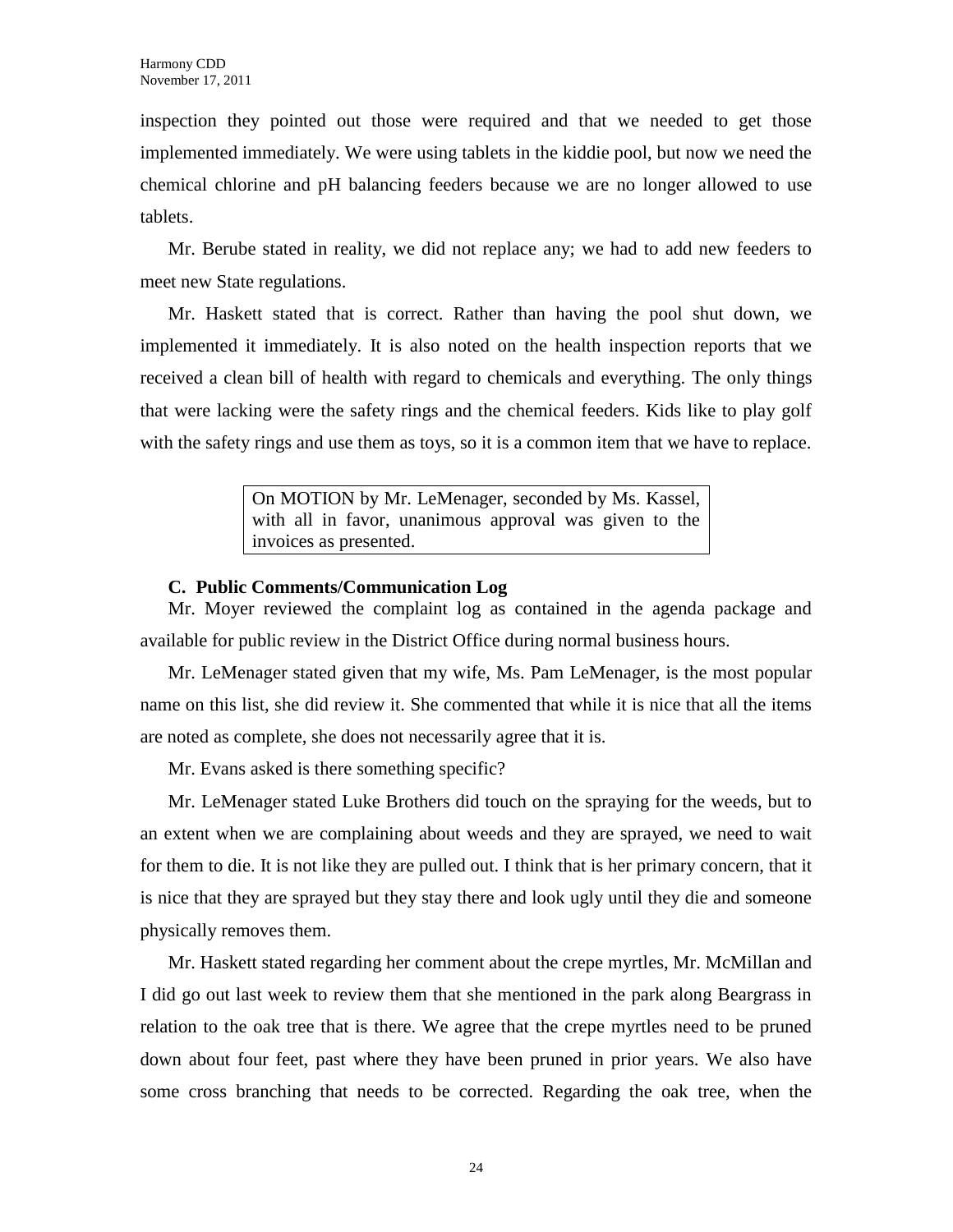arborist's proposal is accepted, that tree will have crown thinning and other trimming so eventually the oak tree will be much taller than the crepe myrtles.

Mr. LeMenager stated right now, it is hidden.

Mr. Berube stated four months ago, Mr. Haskett showed us a nice picture for the west entrance where you were going to add some crepe myrtles in front of the fence with some other plant material. We had a conversation about hiding the fence and the architecture. I do not think any of that happened.

Mr. Haskett stated it was tabled to obtain different pricing and suitable plant material. Unfortunately it fell off my list, but I will add it again.

Mr. Berube stated I thought we approved it.

Mr. Haskett stated I do not believe so.

# **D. Website Statistics**

Mr. Moyer reviewed the website statistics as contained in the agenda package and available for public review in the District Office during normal business hours.

# **SIXTH ORDER OF BUSINESS Staff Reports**

# **A. Attorney**

# **i. Science Project**

Mr. Qualls stated I provided a report by email regarding this project and the holdharmless agreement. It has been taken care of, and those agreements will go to the District manager. Mr. Golgowski is involved in this project, as well.

# **ii. Modified Agreement with Luke Brothers**

Mr. Qualls stated I modified this agreement, so now the contract actually states, it is to be clear, that this will be a reduction of \$2,375 per month for ten months. I also forwarded this to Mr. Lucadano. The scope of services has been modified as well so that any irrigation repairs will be performed by the District. Luke Brothers requested that if one of their crew members breaks a sprinkler head, they want the ability to make that repair. So I included in the scope of services that they will repair it at no cost to the District, but they will report the break and the repair to District personnel so that work can be double checked.

Mr. Berube asked have you finalized that language yet?

Mr. Qualls stated no.

Mr. Berube stated it needs to be repaired within a certain period of time, otherwise they may let it go for two months.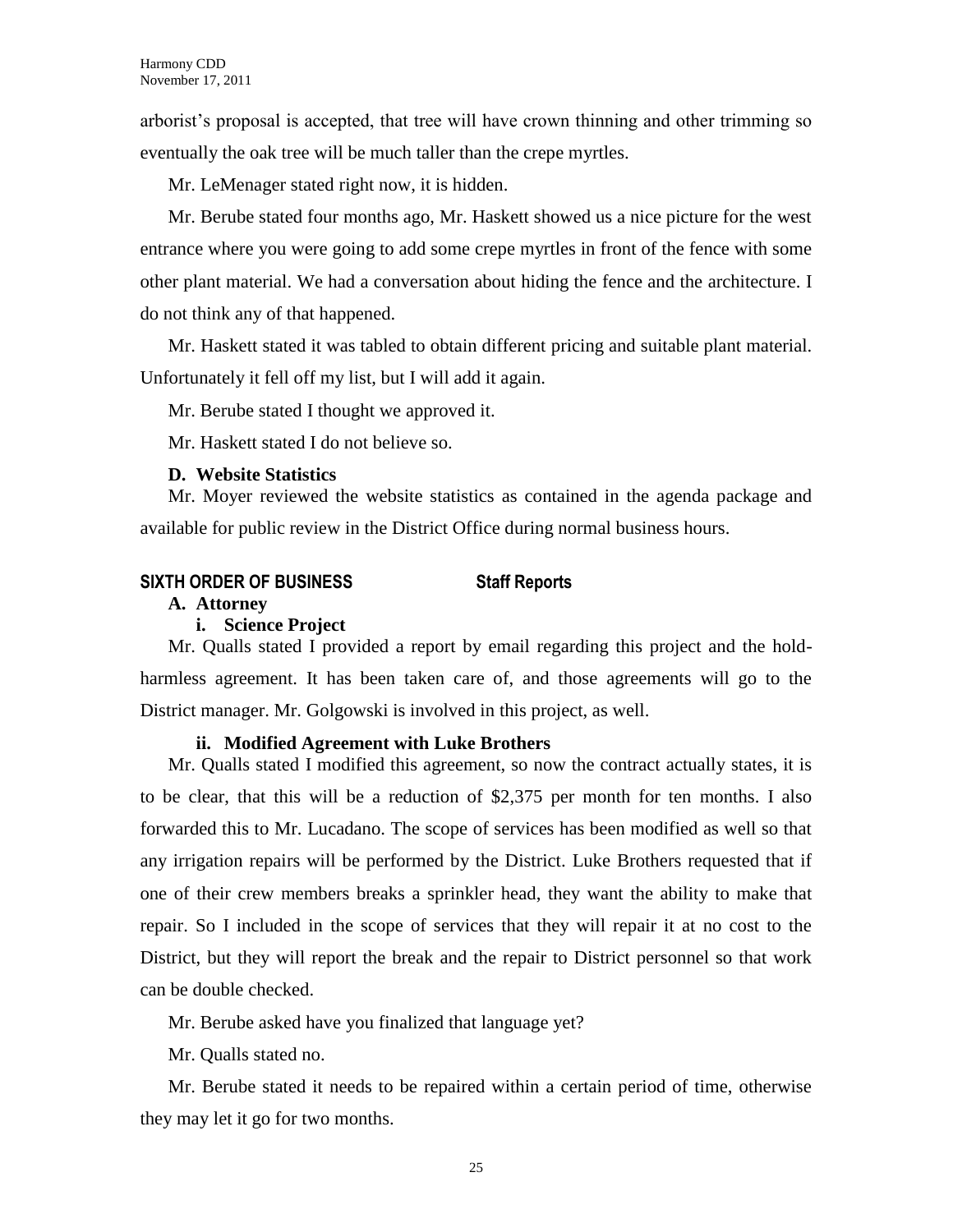Mr. Qualls asked what should the timeframe be? I indicated it should be immediately so that we do not have geysers going unrepaired.

Mr. Berube stated it should be within 48 hours or less.

Mr. Qualls stated I will add that condition.

Mr. Berube stated I seem to recall there is a 48-hour response time for something, but I do not remember specifically what it is. Is that timeframe reasonable?

Mr. Evans stated if they broke it, they may know when they broke it, but they may not know until the irrigation gets turned on.

Mr. Berube stated irrigation may be running for two or three days before anyone notices or reports it. That is why I think there needs to be a timeframe on how long before it gets repaired.

Mr. Walls stated that is something our irrigation technician can also do, if he notices it and reports it to them.

Mr. Haskett stated I would like to see the process be that if they know they broke it, they fix it, which is fine, but if we are doing our inspections and one is broken, if it is determined that the landscape company broke it but did not repair it, then they will receive it on a report.

Mr. LeMenager stated if one of their crew members breaks one and realizes it, he should call his supervisor and get it fixed right away. Otherwise, why give them 48 hours? We will have a person on staff who can go and fix it right away. They have the ability to fix it immediately if they notice it.

Ms. Kassel stated they have the ability, but we are trying to give them the inclination.

Mr. Evans stated we are trying to give them the opportunity to correct any damage once they have knowledge of it. They either have knowledge of it when it occurs or when it becomes known to them. Those are the two elements. Once it is known to them, either when it occurs or when they were informed, then they have no more than 48 hours to make the repair.

Mr. LeMenager stated we will have someone on staff. Why would we wait?

Mr. Evans stated if it is an emergency, then we will make the repair. If it is minor, then we should give them the opportunity to repair it.

Mr. Berube stated it should be specific. Based on the letter we received from Mr. Lucadano today, I think he wants to retain our business.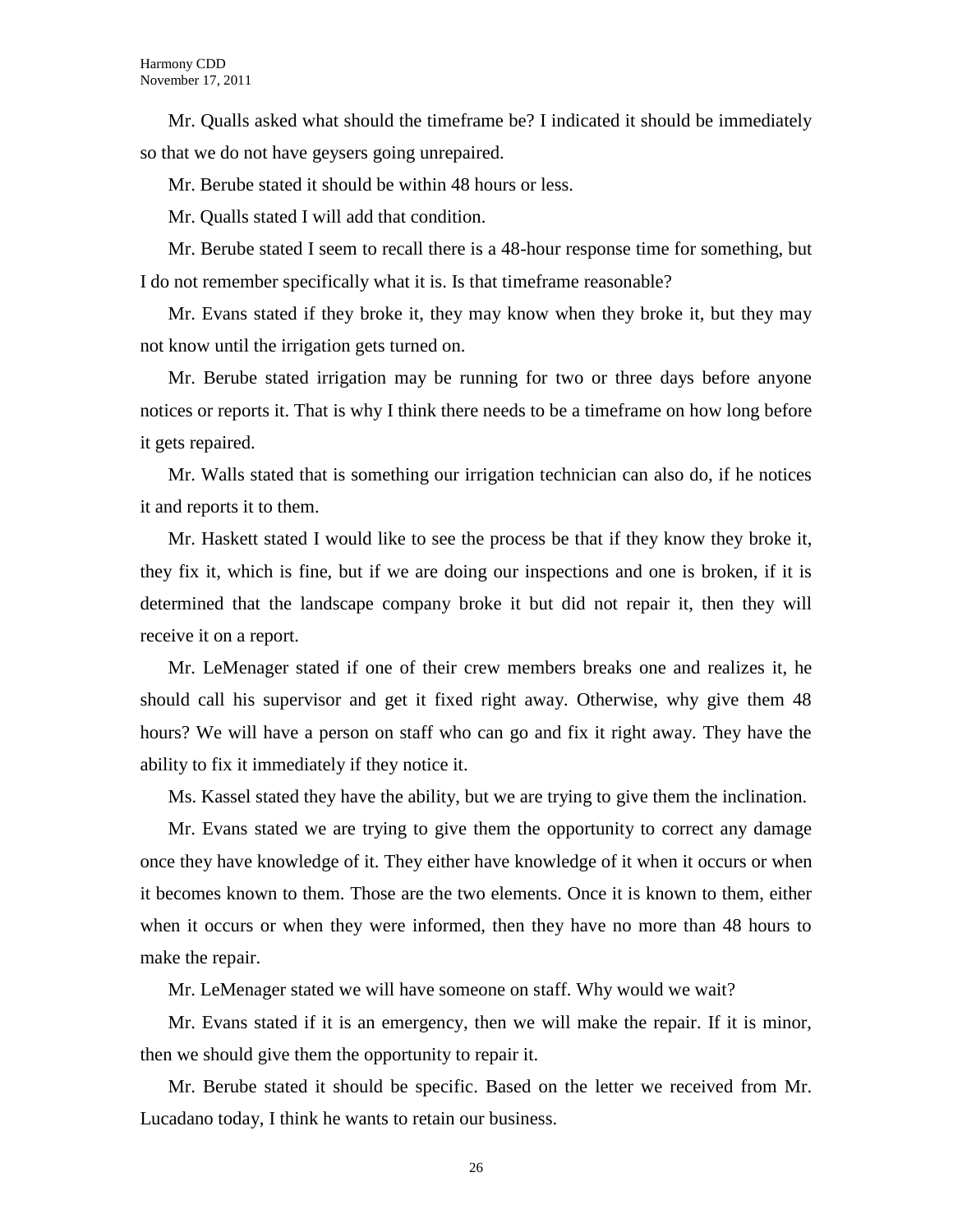Mr. LeMenager stated I agree.

Mr. Berube stated I do not think he will argue very much on what we decide to do with sprinkler heads.

Mr. Qualls stated to be clear, if they cause the damage and they see it when it happens, they fix it immediately and report it to the District so the repair can be checked. If a break is discovered and determined to be caused by them, it is reported to them and if it is not repaired immediately, they then have 48 hours to make the repair.

Mr. LeMenager stated I do not really like the second part. The bottom line is, if we discover the break, then I have a feeling who caused the break will become a contentious issue. We will be meeting with them and telling them we had four breaks and we think they did two of them. They will say that they did not cause them.

Mr. Berube stated to their point, it has always been accepted that if it is ground level or higher, they caused the damage. I think the same standard will apply. If there is a pipe broken underground, they probably did not do anything to it. At ground level and higher, you have to consider that a piece of equipment hit it.

Mr. Haskett stated it is quite obvious when a mower goes over an irrigation head.

Mr. Qualls stated I think I have clear direction. It does say that any damage on the property due to washouts created by irrigation breaks that went undetected for a period of time due to the negligence of the contractor, shall be repaired by the contractor at no charge to the District. With what I originally stated after your discussion a little bit ago, including the 48-hour timeframe, is that acceptable to the Board?

Mr. Berube stated yes.

Mr. Evans stated yes.

#### **B. Engineer**

Mr. Tome stated I received an email that I forwarded to Ms. Burgess and several others that Mr. Boyd is available by phone. He is trying to call into the meeting now. He was under the impression that this meeting was at 6:00 p.m. today, when he was prepared to attend. He does have a couple items for the Board if you are inclined to call him.

Mr. Evans asked are they pressing matters?

Mr. Berube stated one had to do with the water meter change out and another was something about a storm drain repair.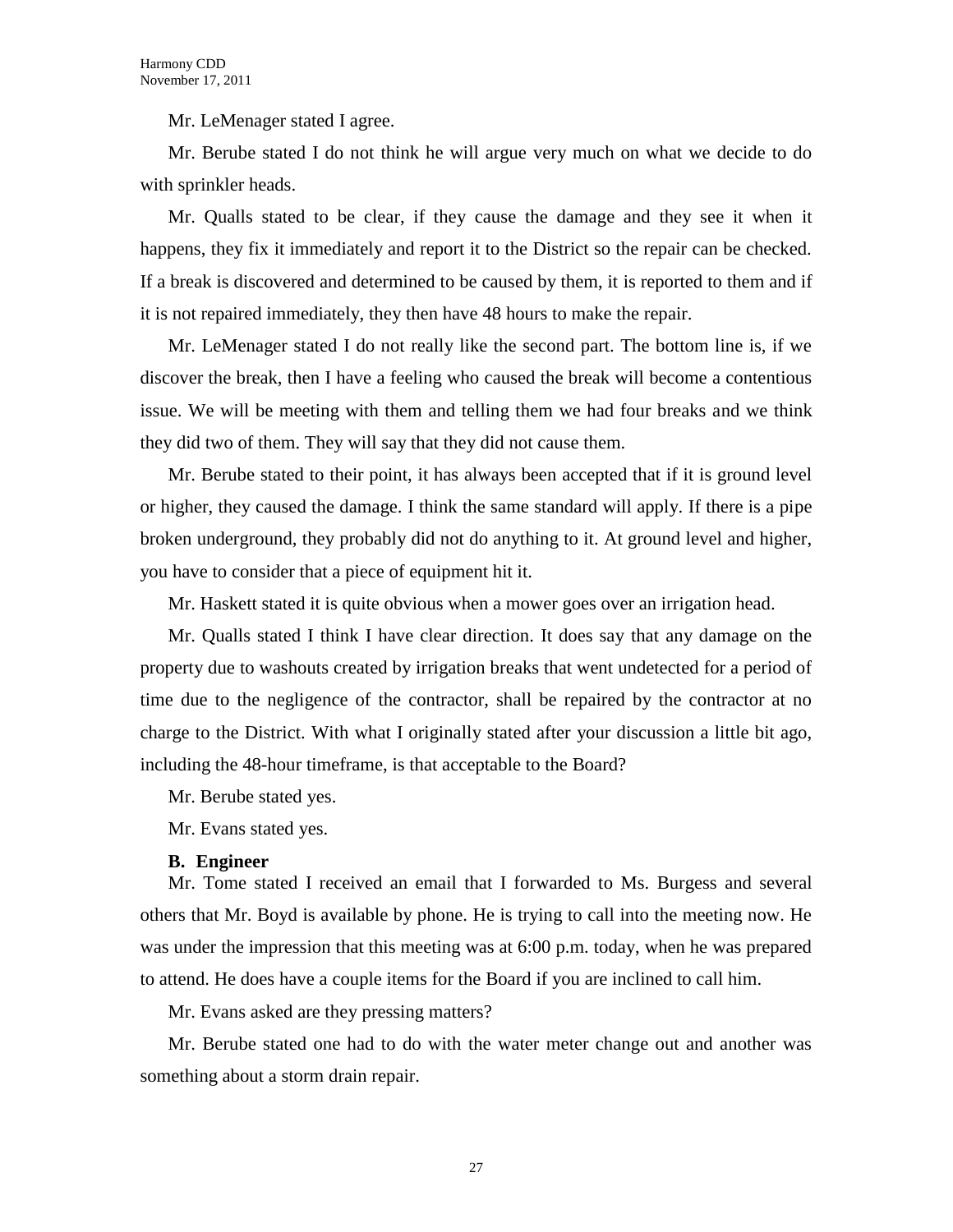Mr. Tome stated he had three items: the alley repair in Cypress, the landscape maintenance exhibit with respect to the trees, as well as the discussion item for the water meters.

Mr. LeMenager stated Mr. Boyd rarely has anything to discuss with us, so if he has something, then I think we try to reach him.

Mr. Berube stated I talked with him yesterday and he indicated he would be at today's meeting.

Mr. Boyd stated I apologize for not being at the meeting this morning. I planned on attending, and the agenda package indicated it was at 6:00 p.m., so I changed the meeting time on my calendar.

#### **i. Alley Repair**

Mr. Boyd stated the alley repair in the Cypress neighborhood was completed successfully as I believe everyone is aware. I received an invoice from Mr. Randy Palmer for that work yesterday and forwarded it to Mr. Moyer's office. That total was \$4,041.27. We will need to check with a vacuum truck service. One thing Mr. Palmer was not able to accomplish in his scope of services was to vacuum out the pipe for the sediment that is in there. It is not completely clogged, but I think there is enough in there that I think we want to clean it out.

Mr. Berube asked is it a sewer pipe that needs to be cleaned out?

Mr. Boyd stated it is the storm water pipe that collects the runoff from the alleys into the backs of the lots.

Mr. Berube asked do we own it and not Toho Water Authority?

Mr. Boyd stated that is correct; it is a CDD facility.

Mr. Berube stated that is fine.

Mr. Boyd stated it is something that needs to be taken care of before we get an abnormal rainfall in the future so that it does not back up.

Mr. LeMenager asked is that the one behind my neighbor's house?

Mr. Boyd stated it is the one east of your house where the alley was opened up the week of October 31.

Ms. Kassel stated it is by Ms. Patrice Denike's house.

Mr. LeMenager stated we do have drainage problems there, which I have reported to Mr. Boyd in the past.

Mr. Boyd stated it could be due to the fact that soil has washed into that pipe.

28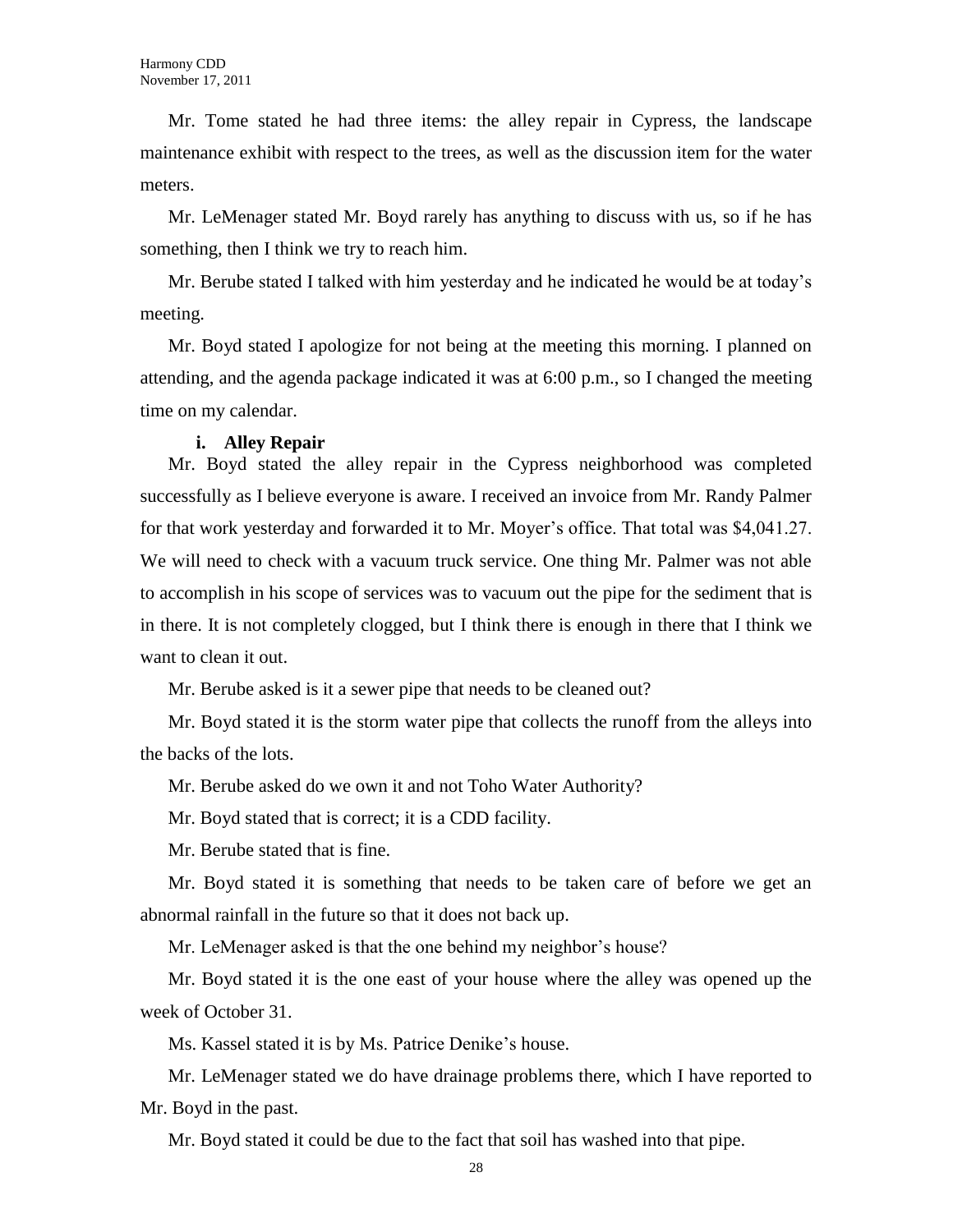Mr. LeMenager stated sometimes it gets to within six inches of my next-doorneighbor's garage door.

Mr. Boyd stated the pipe that drains to the alley behind your house drains into the same one where this happens. It sounds like we want to get a vacuum truck out there. I can locate a company to call unless there is a company that Mr. Moyer is familiar with.

Mr. Moyer stated we do not have a company that we use, but we can find one. If Mr. Boyd knows of a company to contact, that is fine.

Mr. Berube stated Toho Water Authority cleans sewer pipes quite often, and they are fairly cooperative. They might be willing to come out and handle that for us, but we can find out.

Mr. Boyd stated I would be surprised if they are cleaning out stormwater pipes.

Mr. Berube stated I am sure they would need to be paid in order to do it. I can ask them.

#### **ii. Water Meter Change Out**

Mr. Boyd stated Mr. Berube contacted me about potentially downsizing some of the reclaimed water meters.

Mr. Berube stated over the past several months, we discussed downsizing the water meters. Last month, we had some final numbers, and Mr. Moyer recommended that we ask Mr. Boyd to review this information to make sure we would not have trouble with any fire codes or anything of that nature. I think largely Mr. Boyd and I are in agreement that the potable water meters at the Swim Club and various other facilities can be downsized. The concern in downsizing some of the reclaimed meters is there are a lot of variables in how much water flow we need to have. There are some things we just do not know. We have Maxicom so we know how long it runs and what zones it runs at the same time, but we have 18 meters with 453 zones. If we downsize the meters and later run into a capacity issue on some of them, it should be a matter of reprogramming Maxicom to run different zones at different times. The worst-case scenario is if we downsize a meter and run out of flow, in which case, we would have to go back to the larger meter. I think Mr. Boyd agrees with most of that in principle, but I will not speak for him. We have spoken about this issue several times, and there is a lot of background information that we have been sorting through.

Mr. Boyd stated regarding the potable meters, there were six locations that Mr. Berube identified and passed along some flow information to me. Based on what he has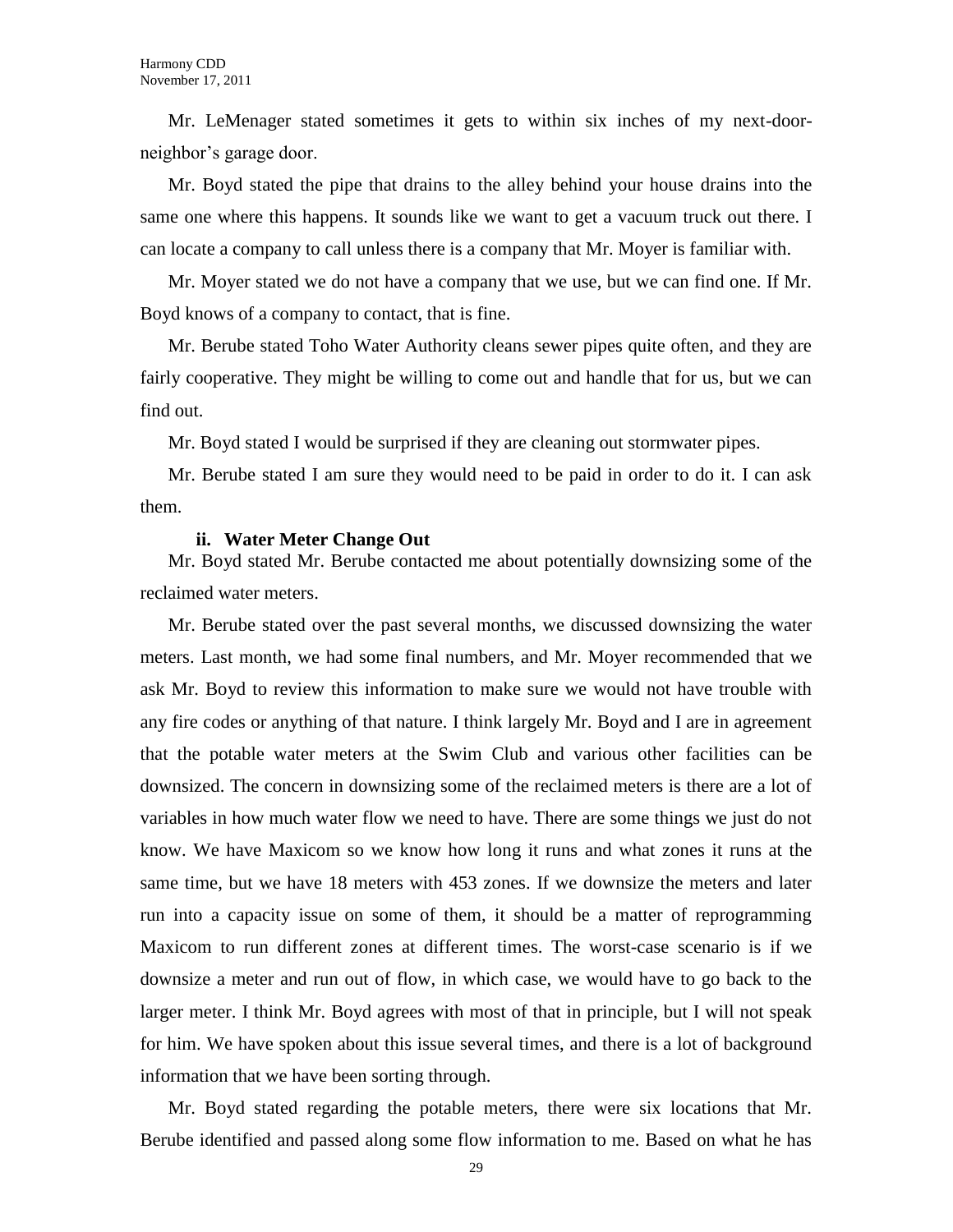provided, I do not have any concerns with the resizing he proposes. That downsizing should be fine since the uses for those locations use less water than a single-family house would use. Four of them are one-inch meters now, and they could be easily reduced to three-quarter-inch meters. The Ashley pool and cabana has a two-inch meter, and that could be reduced to a one-inch meter. The only real impact for the pool would be if it ever needed to be drained and refilled, the fill time will be about eight hours with a oneinch meter as opposed to a few hours with a two-inch meter. I do not have a concern with that. Regarding the reclaimed meters, there were several that Mr. Berube identified that could potentially be downsized. I do not doubt that some of them could be downsized. The concern I have is that the flow usage is recorded in gallons per day. Without knowing the run times for these valves, I do not know the actual flow rate going through those meters. While I agree that there are probably some that are oversized, I do not have sufficient information from an engineering standpoint to be able to say which meters can be downsized to what size. Mr. Berube has done quite a bit of research on this, and I tend to agree with some of his conclusions. For example, there are some one-inch meters that have a flow of 1,560 gallons per day. A three-quarter-inch meter would still function at 4,110 gallons per hour. If you are seeing the valves on for an hour, then that threequarter-inch meter will be fine. Those are the types of questions we would be looking at. I cannot really make any recommendations about the reclaimed meter resizing other than to say it might be worth looking into.

Mr. Evans stated Mr. Berube provided a very comprehensive financial analysis based on a series of different meter reductions. Have you revisited that based on the discussions you had with Mr. Boyd?

Mr. Berube stated the financials remain the same because it is the same group of targeted meters that should be reduced. I delved further into how many gallons per day, over a period of time, these meters are flowing. The financial impact remains the same. If we change all the target meters, it will cost \$12,200, which will actually be less for another reason. The payback is saving \$1,230 each month, or 10 months if we change out all the targeted meters.

Mr. LeMenager stated define targeted meters.

Mr. Berube stated 12 out of the 18 reclaimed meters would be reduced.

Mr. LeMenager asked what about potable meters?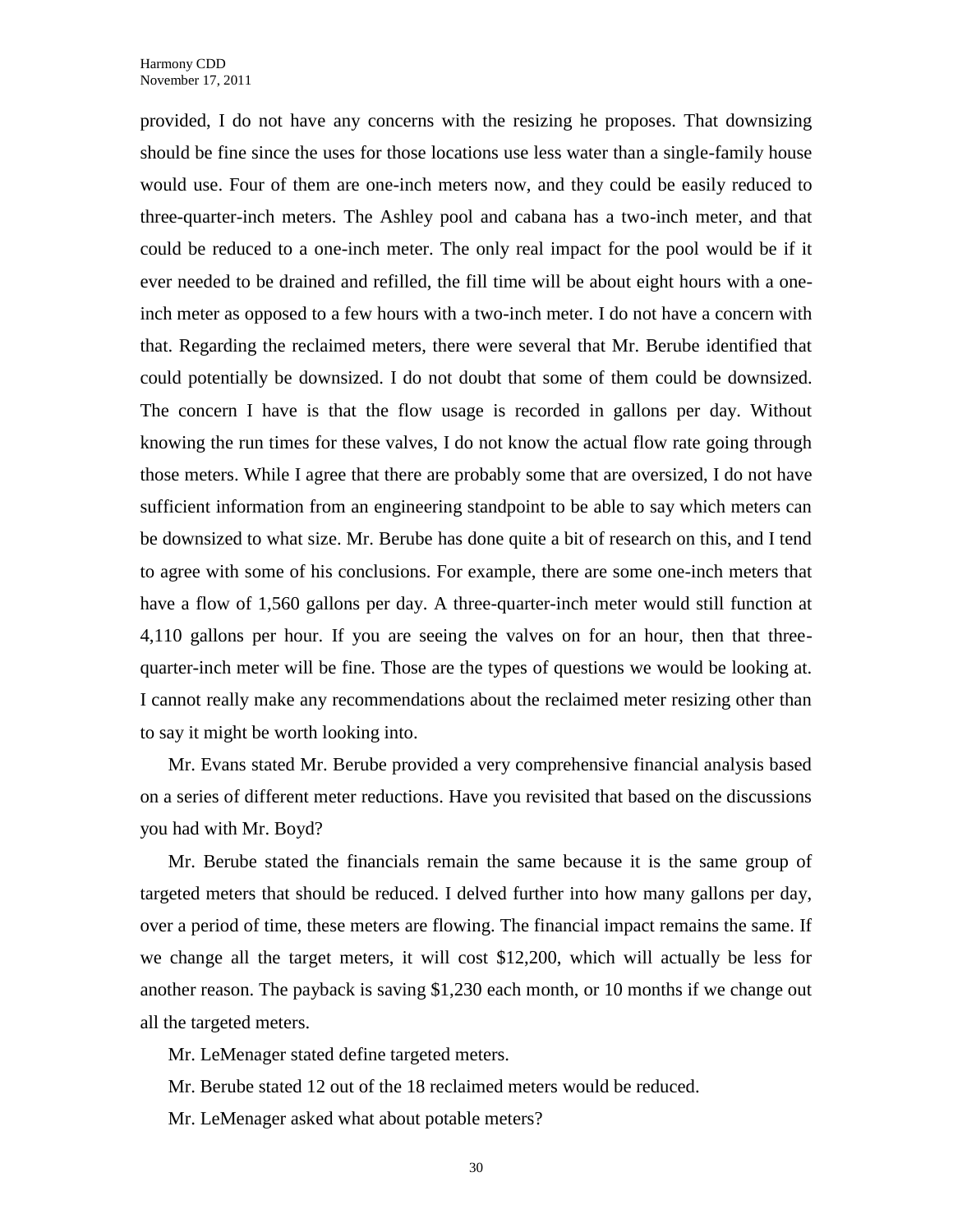Mr. Berube stated potable meters are separate and we would change all the potable meters. The potable meter payback is not as great because Toho Water Authority just reduced the meter fees. They raised our water usage fees, but the payback time in the aggregate is less than a year. The payback on the potable meters only is about 27 months.

Mr. LeMenager stated so it is still worth doing on the potable meters. What I am hearing from Mr. Boyd is there is no question that we can resize the potable meters, but there is some question on what is really the maximum flow that is going through the reclaimed meters.

Mr. Berube stated there are a few questionable reclaimed meters where the current usage and the potential flow restrictions are close. There are a number of reclaimed meters where those numbers are not even close and we could just downsize them. There are some three-inch meters now, and some two-inch meters are using more than the three-inch meters. So we know we can change some three-inch meters to two-inch meters. If we just want to change the ones that are no question for reclaimed meters, the numbers remain pretty much the same. Then we would not get into any questions of if we have enough flow. We could eliminate about half of them that are questionable.

Mr. Boyd stated I agree. If you have some three-inch meters that are not flowing any more than the two-inch meters, then it would seems those three-inch meters can be downsized. The variable would be if the valve times are significantly less on the threeinch meters than the two-inch meters. You would have to make adjustment to the system if you saw some adverse effects.

Mr. LeMenager asked how do we check that?

Mr. Berube stated the Maxicom system.

Mr. Boyd stated that is correct; the Maxicom system should provide you with that information.

Mr. Berube stated you turn on the system to make sure you have enough flow through the sprinkler heads. The reason there is a capacity issues is because we have only 18 meters but we have 453 zones that all run individually. If you have 30 zones all running at the same time on one meter, there could potentially not be enough water getting through that meter to fill all the zones. So you change the time for some of the zones.

Mr. LeMenager stated we have obviously talked about the Maxicom system and the significant costs of having to retrofit the flow meters. It sounds to me like there is a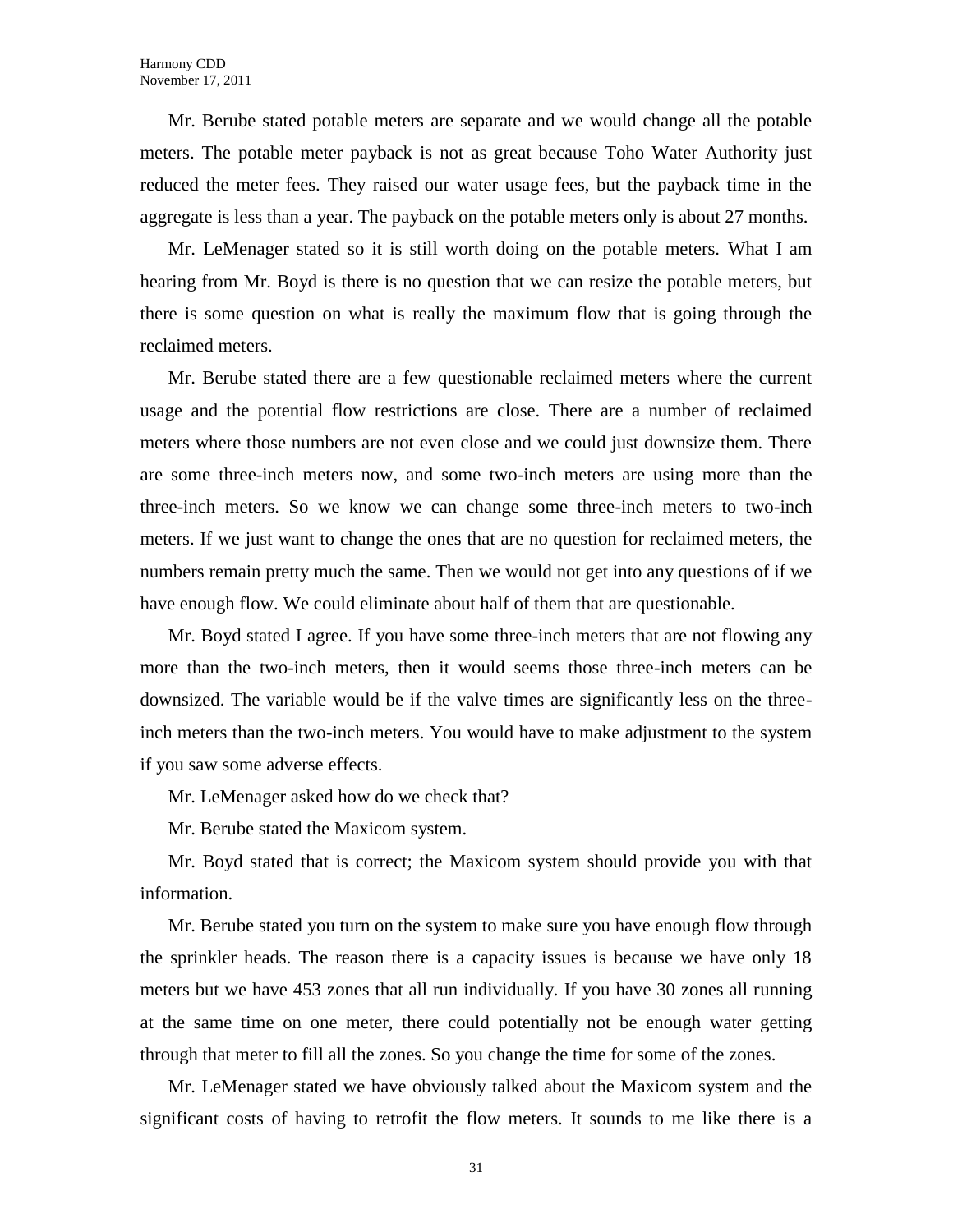potential for some serious savings in terms of the information that we would get from these flow meters in terms of reducing our meter size. If we are talking about saving \$1,200 each month, we would get a payback for the cost to change out those meters, and then going forward, it makes the economics of the Maxicom system a lot different.

Mr. Berube stated installing flow meters will cost about \$60,000.

Mr. LeMenager stated but it would be a five-year payback if we are saving that much per month by reducing the meter sizes.

Mr. Berube stated the flow meters would allow us to make the judgment that we are trying to make today.

Mr. LeMenager stated that is correct. Right now, we are trying to make a wild guess.

Mr. Berube stated yes. But is it worth spending \$60,000 to potentially save \$1,200 each month? Maybe, if we could do it. I only have concerns on a couple meters where it is marginal. I am certain we can make this change, certainly on all the potable meters we can.

Mr. LeMenager asked is there a downside if we downsize a reclaimed meter and it ends up being too small? Can that actually damage our system?

Mr. Boyd stated without having the benefit of having all the information from the Maxicom system might be able to provide, the downside is a meter serving a fairly large area would need the valve run time to be increased substantially as a result to get the same amount of water out, which means you are altering the schedule off which the entire system works potentially. I am not saying that cannot be done, but I am looking at the downsides. Once you start changing your run times on some of the larger valves, it potentially changes the on and off times for other points in the system.

Mr. Golgowski stated each Maxicom controller will have perhaps 24+ zones on it, and the system runs three at a time. I presume it is doing that as a flow management strategy. Presently, when it is dry and the irrigation has to run a lot, we can start at 8:00 p.m. and it might finish watering at 8:00 a.m. We have a legal window for watering between 4:00 p.m. through 10:00 a.m. the next morning, so we can stretch that out some. We start later in the evening so people will not get wet when they are out walking in the streets. We certainly have much more flexibility in the smaller zones, but probably not in the larger ones.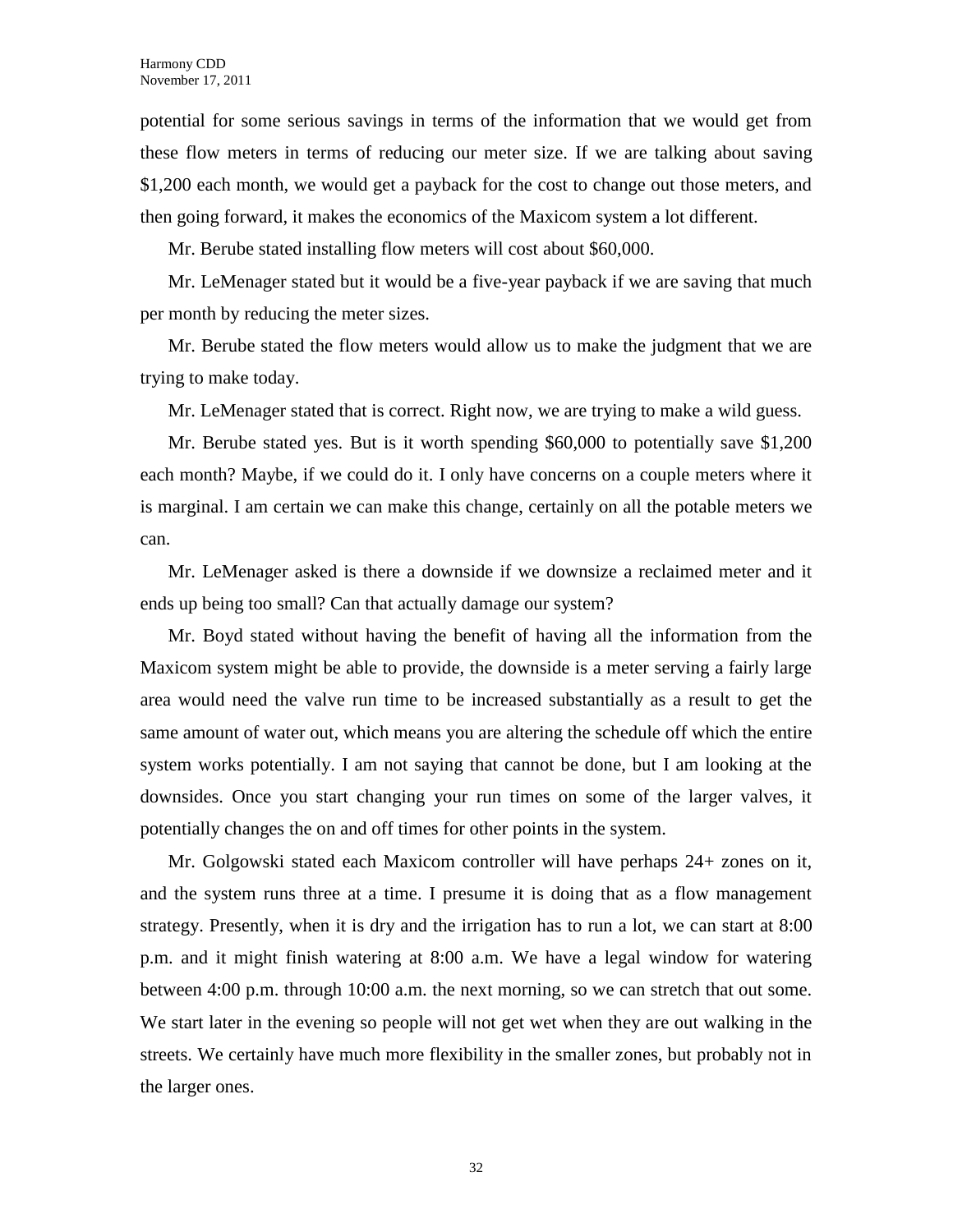Mr. Berube stated none of this is permanent. If we figure out that a downsize is a mistake, then we remove the new meter and put the bigger one right back in. There are no permanent changes except that it is piped in.

Mr. LeMenager asked what will Toho Water Authority charge us to swap out a meter?

Mr. Berube stated each one is different. The bigger the meter, the more expensive it costs, and the most expensive ones are \$2,200. But there is also a meter fee figured into that, as well, and we will have some meters coming out and we will not have to purchase as many meters as they anticipate. The three-inch and four-inch meters are a couple thousand dollars each, and the smaller potable meters are about \$300 to change them. Our maximum cost if we change them all out is \$12,200.

Mr. Evans stated you can take a one-inch meter that is coming out and move it to where a two-inch meter is being downsized.

Mr. LeMenager stated we can reuse some of them.

Mr. Berube stated that is correct. The two-inch meters that are coming out can go where the three-inch meters are being downsized.

Mr. LeMenager asked who owns the meters?

Mr. Berube stated we own the meters, although we still have to pay for them. We already have a set of meters here, and their proposal included the cost of the meters plus labor, which is \$30 per hour. If we swap some meters, then our total cost will be reduced even more.

Mr. LeMenager asked will Toho Water Authority have any problems if we tell them where we want certain meters?

Mr. Berube stated it should not be a problem unless one is damaged.

Mr. LeMenager stated you have addressed all the concerns that I had.

Mr. Evans asked does the Board want to vote and move forward on this issue?

Mr. LeMenager stated I feel comfortable moving forward now. That was my concern last month. Mr. Berube did a stellar job, and I wanted to make sure Mr. Boyd checked the engineering aspects, which it sounds like he has. It sounds like there is very little downside, and I am in favor of moving forward. This has a payback within this budget year. Is this something Mr. Berube can proceed with implementing since he is a Supervisor?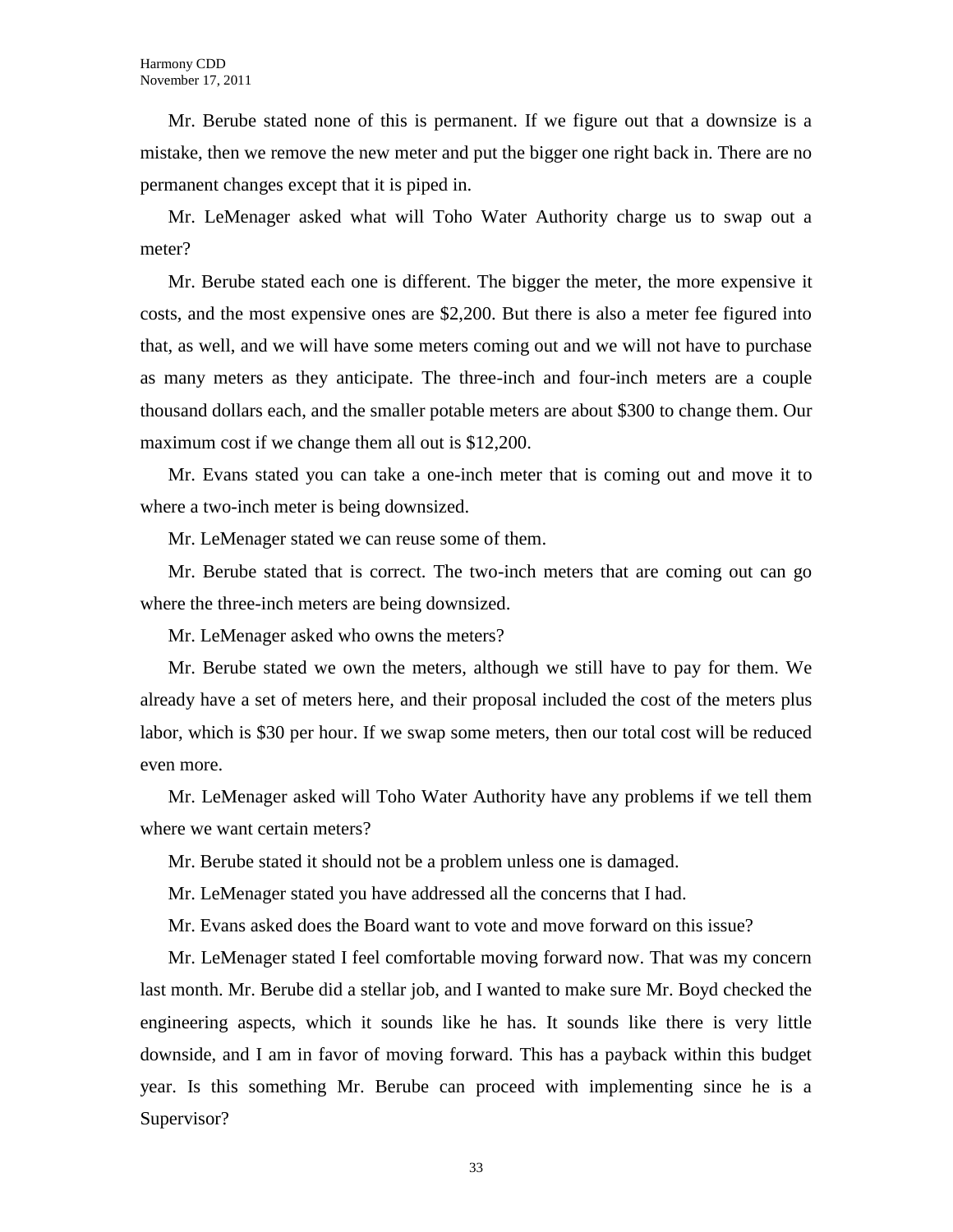Mr. Berube stated I was planning to transfer the implementation of this to Mr. Haskett.

Mr. Qualls stated it is not a Sunshine Law violation to proceed with this.

Mr. Berube stated I will handle the contacts with Toho Water Authority, but the physicality of this work, including landscaping and those details, Mr. Haskett will be involved with.

Mr. LeMenager stated I want to be sure we do not run afoul of anything.

On MOTION by Mr. LeMenager, seconded by Mr. Walls, with all in favor, unanimous approval was given to authorize staff to proceed with the meter downsizing, in coordination with Mr. Boyd, for both potable and reclaimed meters, based on the presentations that have been previously made, as discussed.

# **C. Developer**

# **i. Century Link Telephone Service**

Mr. Golgowski stated by making the changes in the monthly service plan, we will be saving about \$25 each month, based on an overall bill of \$150.

Mr. Berube stated you are recommending keeping the unlisted number.

Mr. Golgowski stated I reviewed this after it was submitted for the agenda package, and we are dropping that coverage.

Mr. Berube asked what difference does it make if someone calls that number?

Mr. Golgowski stated it ties up the line, but it may not make any difference. We are listing it under Severn Trent, so you would have to look hard to find it.

Mr. LeMenager stated register it on the National Do Not Call list.

Mr. Berube stated I was hoping that Severn Trent would have handled this issue, but you proceeded with it, and this is great. I appreciate your efforts. It was a very good report, and we got done what needed to happen.

# **ii. Maxicom Computer**

Mr. Golgowski stated the computer that controls the irrigation system went down last week. The mother board failed on it, and it was original equipment. Fortunately, we had a spare one that we were able to put into service, so we did not have to purchase any hardware. Mr. Mike Walker and Mr. Aaron Smith were able to restore things. They are still working on it, but it has been almost completely restored remotely. I have not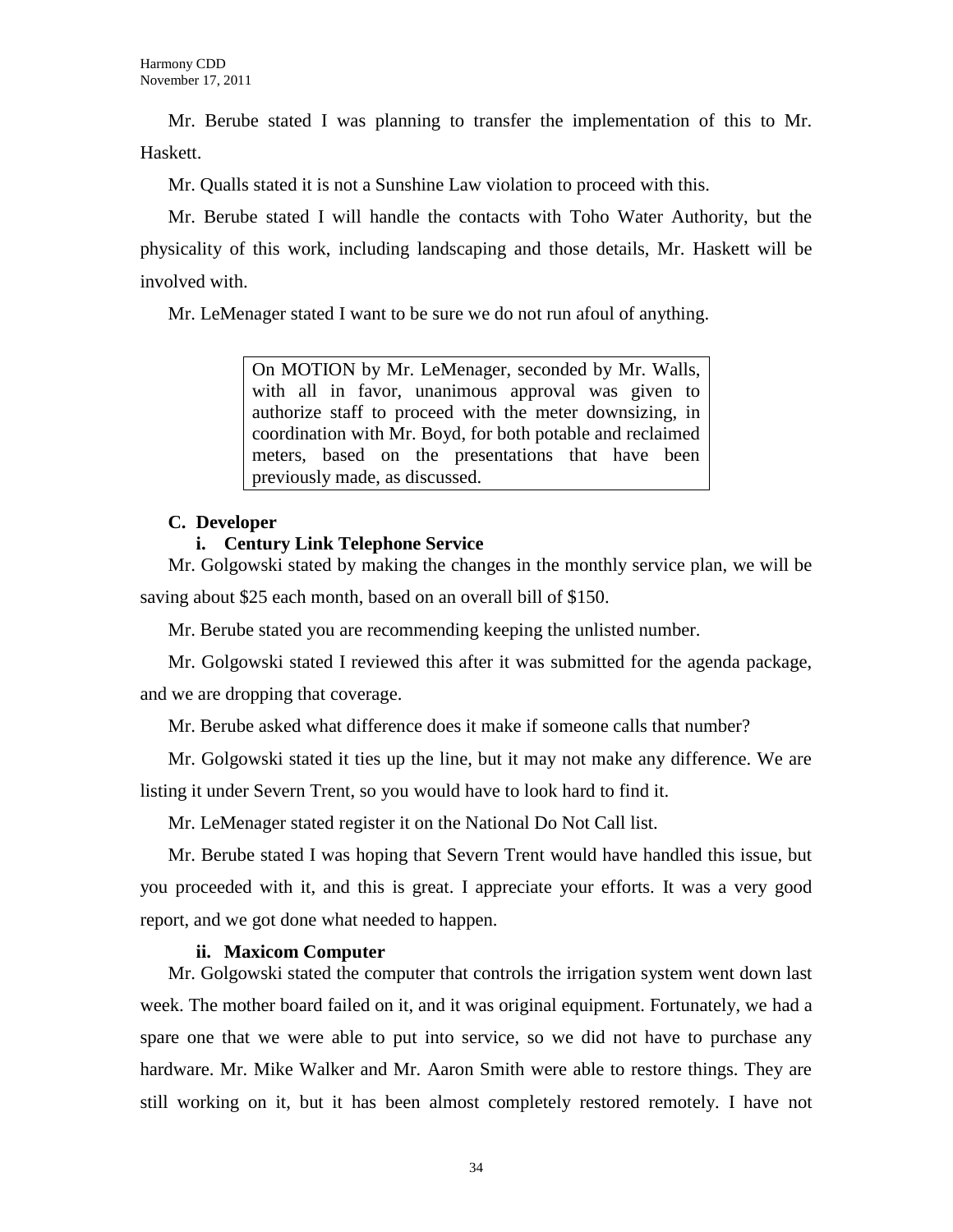received an invoice yet, but I suspect it will be nominal, and they may well provide this to us gratis.

Mr. Berube asked was this a desktop computer that runs the system?

Mr. Golgowski stated yes. At some point, that will need to go because it is eight years old.

Mr. Berube asked can this system operate on a laptop?

Mr. Golgowski stated yes.

Mr. Berube asked does the computer need to be on all the time?

Mr. Golgowski stated yes.

Mr. Berube stated perhaps you can provide the specifications of what we need to consider. It will probably be a basic laptop.

Mr. Golgowski stated it would not require much hardware. It is currently running with a Windows XP operating system. If we can find a laptop with Windows XP, that would be great; otherwise, we would need to upgrade the software, which may cost \$800 to do.

Mr. Berube stated I just bought a couple used ones for my home, and I put Windows XP on it for \$200. They are all refurbished and they are clean when they arrive. If the desktop goes down, at some point we will need a laptop anyway, which might be \$300 or \$400.

### **iii. Maintenance Technician**

Mr. Haskett stated the interviews for our third employee have been proceeding as planned. I had three on Tuesday and four set for this afternoon. This was as a result of an advertisement that the Development Company placed in the Gazette to generate some interest. We received 14 résumés submitted so far, and there are a couple prospective people in that group. We will hopefully have the position filled soon. Mr. Tome mentioned to me that we may want to consider day labor as a supplement until that position gets filled. We have 13 days left in the month in which to get someone hired. Severn Trent still has to go through their interview process once we select the person we would like to hire, so we are looking at mid December. I would rather not fall back on Luke Brothers with this issue. Cleaning restrooms and picking up trash could be a day laborer position if the Board is amenable to going that route until we officially have the position filled.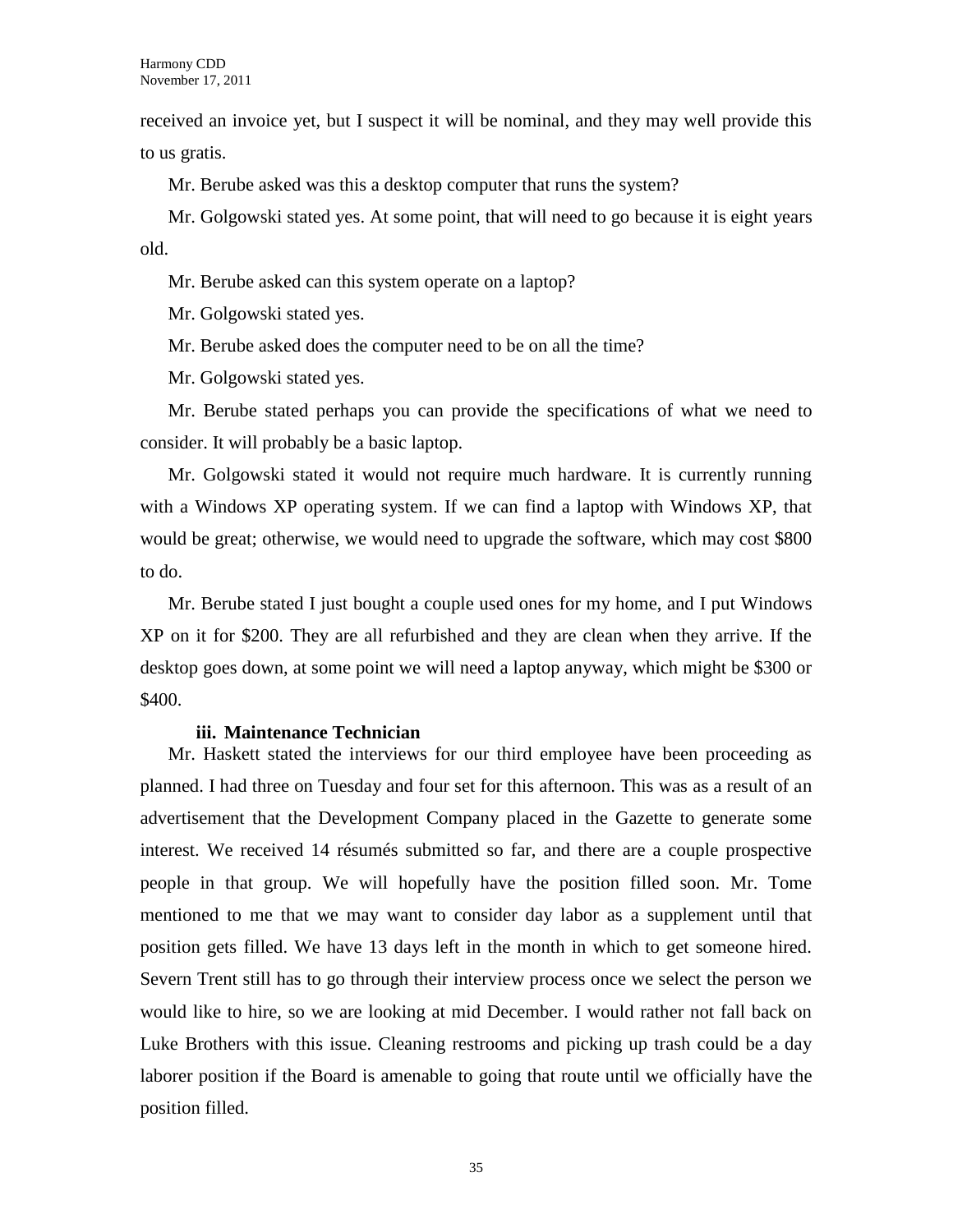Mr. Berube asked does Mr. Belieff have enough extra time during the day to assist in that effort?

Mr. Haskett stated he can supplement some of it, but we are far enough behind as it is with all the duties that need to get done. I want to at least have that option to fall back on.

Mr. LeMenager stated I think we can authorize Mr. Haskett to bring in a day laborer, based upon the employee not being employed by December 1, 2011. Perhaps we should tell Severn Trent that they are not the only CDD management company in the world.

Mr. Berube stated I understand Mr. Haskett is continuing with the interview process. Have you seen any likely candidate that enthuses you yet?

Mr. Haskett stated no, not yet.

Mr. Tome stated next week is Thanksgiving, and it takes time to perform a background check and go through the hiring process and paperwork. We may find someone who has to provide a two-week notice. I think the point Mr. Haskett is making is that he would like the flexibility, should Mr. Belieff and Mr. Druckenmiller not be able to keep up. The Development Company has occasionally hired day laborers recently, and the quality of the people is not bad. We have been able to find people who are selfmanaged and are able to get the job done. We would like to have that flexibility so that things are not falling down or not getting done and then we start receiving phone calls from people complaining because the restrooms are dirty.

Mr. LeMenager stated if you have some good day laborers who are not bad, perhaps we could hire one of them.

Mr. Berube stated maybe run them through the hiring process by having different day laborers come in. Then you can have a day to review them and their work.

Mr. Tome stated some of them do not want to be hired. If you make minimal amounts of money, then you can stay on certain programs and still collect unemployment.

#### **iv. Lakeshore Park Pavilion**

Mr. Haskett stated Mr. Belieff brought something to my attention at Lakeshore Park, where people are parking in the grass around the pavilion on the weekends who have not reserved the pavilion, but they are residents. Sometimes they get belligerent with him when he says something to them about not parking on the grass, but he has nothing to point to that says they should not park on the grass. I would like to request approval to install some Do Not Park on the Grass signs around the parking area so that they do not park in that area. They are causing damage to the turf.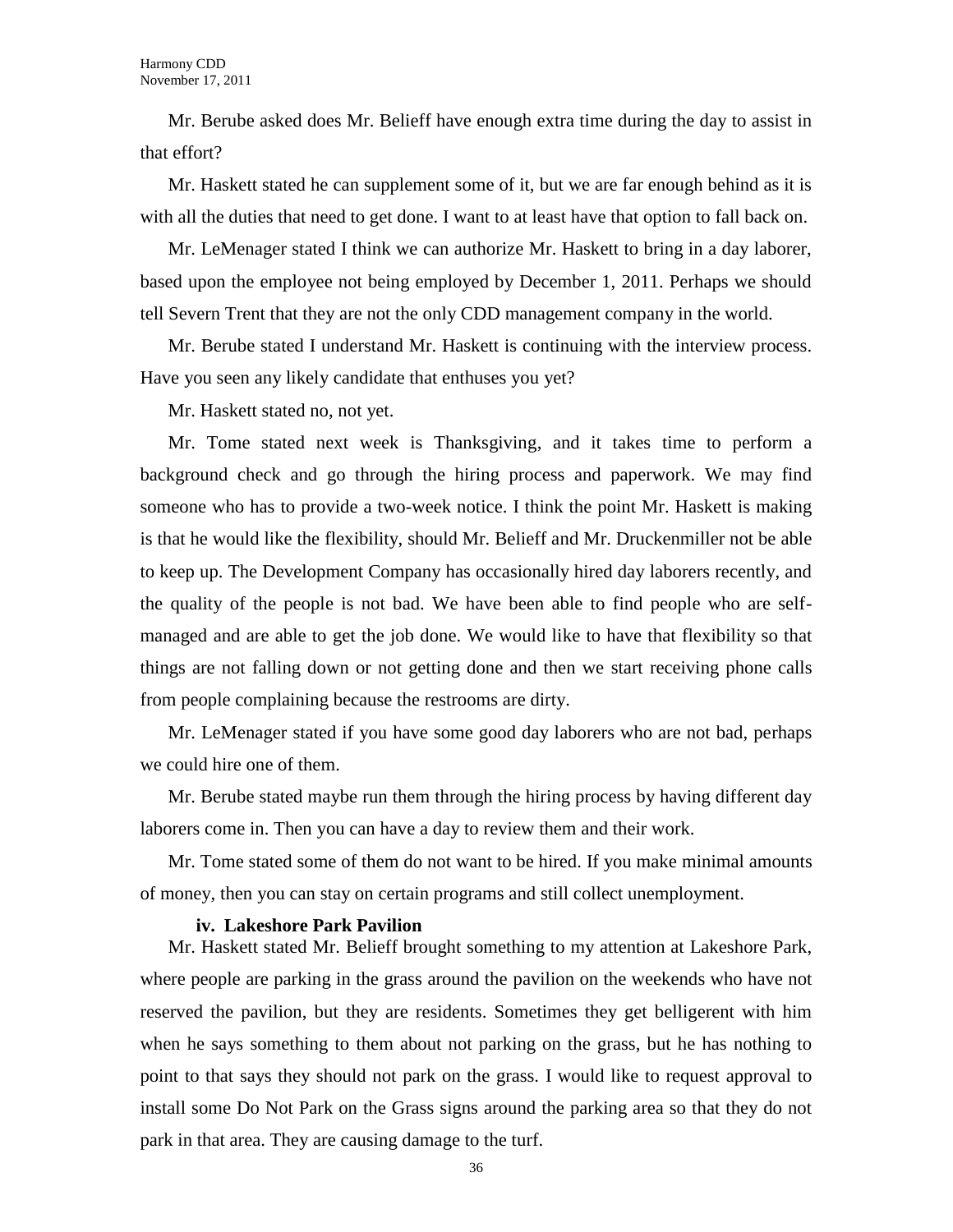Mr. LeMenager asked why not install a fence around the gravel area where people park?

A Resident stated sometimes you need to drive your vehicle closer to the pavilion to drop off things for a party.

Mr. LeMenager stated there can be a gate.

Mr. Walls asked does Luke Brothers need to have access to that area as well?

Mr. Haskett stated yes, and I think they can access it fine. As long as we have a sign to point to, that will help Mr. Belieff a great deal.

Mr. Evans stated it is probably the same people doing it all the time.

Ms. Kassel stated we can put one at the end of the parking area where everyone can see it, No Parking Beyond This Point.

Mr. LeMenager stated we can install a gate that can be accessed with our access cards, and anyone who wants access can open the gate.

Mr. Berube stated it will need another BrightHouse line to that area.

### **v. Maxicom System**

Mr. Berube stated I understand that the rain sensor for Maxicom went down again, and I see another bill for repairs. Every year, we see more and more invoices for the Maxicom system. It is expensive, and it will only continue to get worse. We need to keep in mind that we are saving water with this irrigation system, but it is an expensive way to save water.

### **vi. OUC Bills**

Mr. Berube stated we discussed the additional taxes on OUC bills a couple months ago, and it seems like that issue died. Unless someone pushes it, nothing will get done. We still have 26 OUC bills where we pay no taxes, but there are two where we pay taxes. Everyone agrees it is wrong, but it just does not get fixed.

### **SEVENTH ORDER OF BUSINESS Supervisor Requests**

Mr. Walls asked has anyone had any problems with the card access system? I have not heard anything, which I think is good. How is it working so far?

Mr. Haskett stated it is working out quite well. I have not had any complaints that cards are not working, just complaints from residents who were not aware that the system was in place. We have tried to react as quickly as possible, usually within one week from the time we receive their information to Ms. Tschinkel. She provides the pictures to me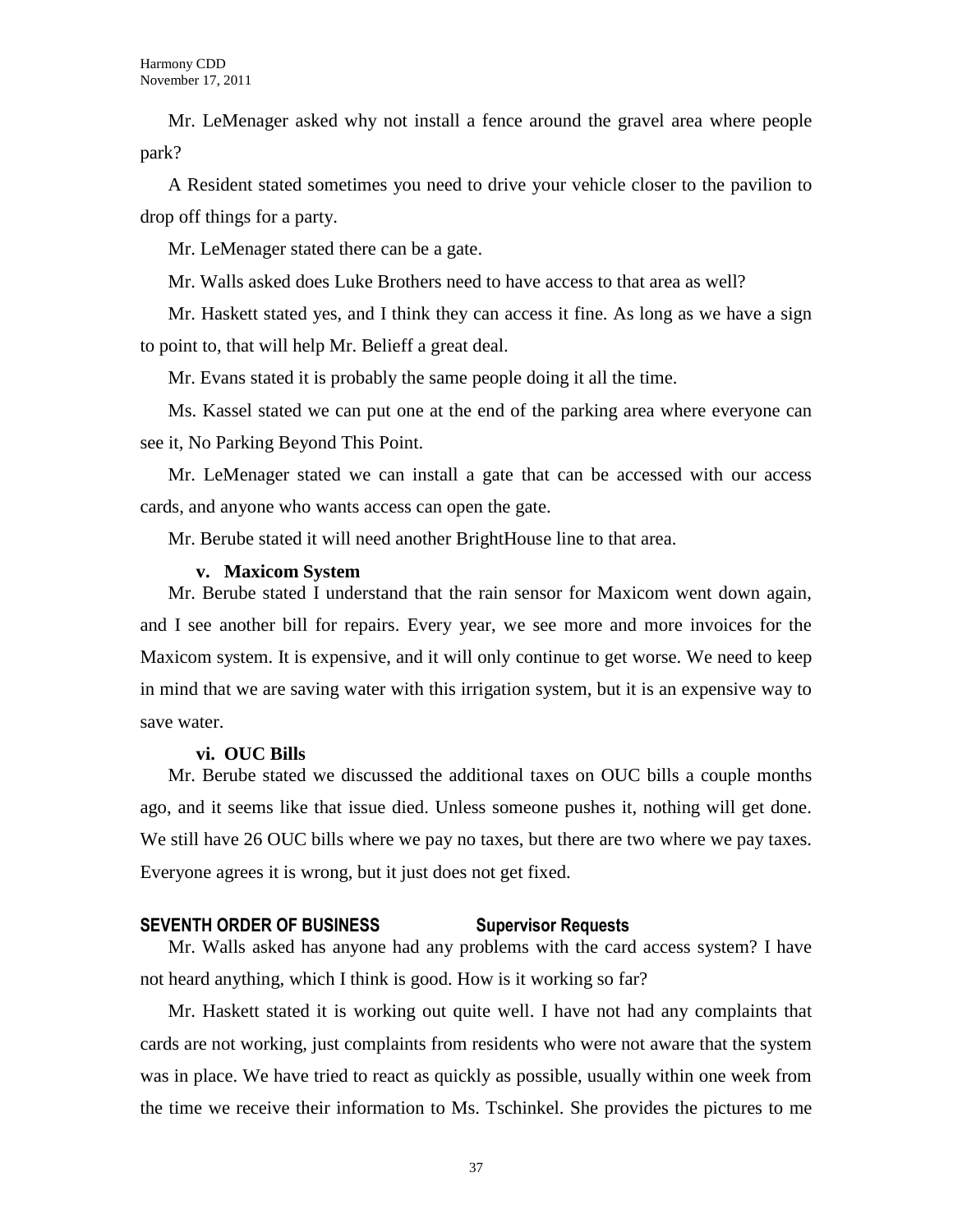and I print the cards for pickup at the Sales Gallery. I am only aware of one card that did not function properly, and that was Mr. Druckenmiller's card, but it got a little mutilated.

Mr. Walls stated we talked a couple months ago about getting quotes for pool service.

Mr. Haskett stated I can get that information for you, but I will not be at next month's meeting. I am happy to say my grandmother turns 97 on that day, so I will be celebrating it with her. I can provide proposals for you unless you want to go through an RFP for pool service and get the engineer and attorney involved in the process. Winter would be a good time to get those proposals.

Mr. Berube stated to expand on what Mr. Walls mentioned, we are going to have three employees working for us and these people will depend on those jobs for their livelihood. I think we are at the point potentially of hiring a manager—a fourth employee—to manage the staff. This is nothing against Mr. Haskett, but he might leave the Development Company at some point, which leaves us with no guidance for our employees. Certainly someone can pick up the slack, but if someone comes in to replace Mr. Haskett, they will have enough to do for the Development Company, not to add the burden of CDD employees. Mr. LeMenager has mentioned this issue in the past, and I think it is time to hire a manager. I think we need an RFP for it, and to make it happen, we will need to bring services in-house to make the additional budget neutral, which we have done with all our employees. We need to bring in certain services in-house. Some things that come to mind are tree elevations, mulching, swimming pool operators, and perhaps other things. If we are going to do an RFP for pool service, I would also like to see an RFP for landscaping, although I think I know where we will be with pricing for that. To figure out a budget for all this, we need to know what the numbers are.

Mr. LeMenager stated I did not hear that we are doing an RFP for pool service.

Mr. Haskett stated I offered it as a suggestion.

Mr. LeMenager stated I do not support spending a lot of money with the attorney just to ask a couple of local pool companies how much they will charge us to clean the pools.

Mr. Berube stated it can be a quote or an RFP.

Mr. LeMenager stated an RFP is a little different than just asking for proposals.

Mr. Berube stated Mr. Haskett can solicit for proposal. Also, we are 10 months away from the expiration of the contract with Luke Brothers. It will take us about that long to sort through that process. If we are going to keep the same landscaper and accept his 5%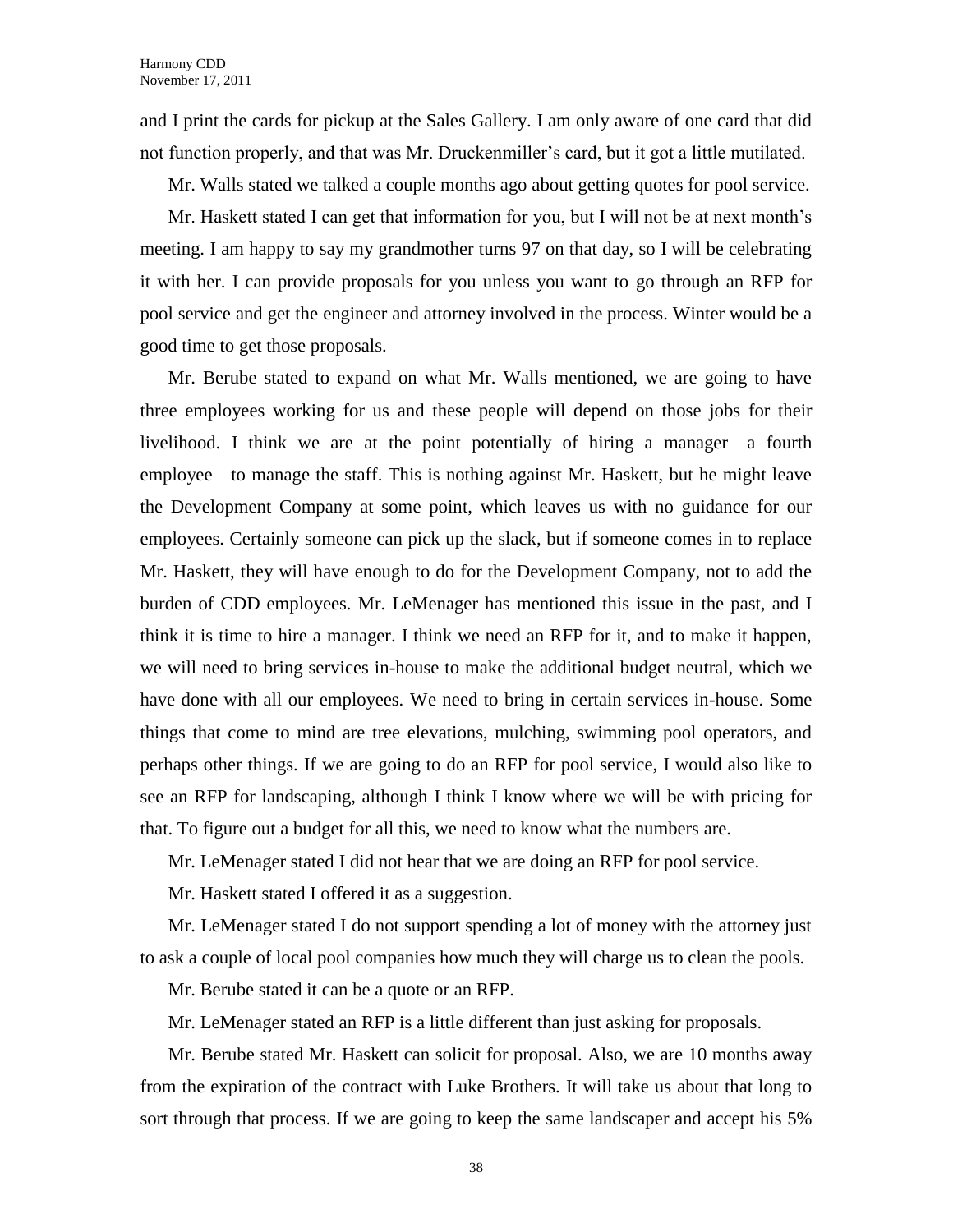reduction to extend his contract, I am fine with that. I do not know if that is the right thing to do. Do we want to prepare an RFP? My only purpose in asking is because I would like to show you my next proposal for a fourth District employee.

Mr. Evans asked are you proposing that we hire an individual that replaces Mr. Haskett's involvement with how he interacts with the current staff?

Mr. Berube stated this new person would supplement Mr. Haskett's services and would be a direct supervisor. My anticipation is he would be a working manager.

Mr. Evans asked is there a capacity need at that level at this time?

Mr. LeMenager stated I do not think there is.

Mr. Evans asked would the District entertain reimbursing the developer for Mr. Haskett's time?

Mr. Berube stated this is why we have five members on the Board. I am thinking we should expand what we are doing and make it budget neutral by adding another employee. It will be more than hiring a fourth employee. He will need office space and a vehicle and other things. We have done this before. My intent is not to pick on Mr. Haskett.

Mr. Evans stated I am not sure how it would be budget neutral. Right now, the District has the benefit of Mr. Haskett's time for free. The District has not been reimbursing the developer for his time, which is probably at least half, or more, of his time spent providing proposals and dealing with the contractors. He spends an enormous amount of time, dedicated to the CDD.

Mr. Berube stated I have no argument with those comments.

Mr. Evans stated to be fair and to better understand this, are you proposing that we continue that? At some point in time, we may have to find a replacement if something were unfortunately to happen to Mr. Haskett. Then we can start budgeting for that capacity, but within that capacity, we are reimbursing the developer for the time that he spends on CDD business.

Mr. Berube stated however we decide to do it is fine. The way I get it to being budget neutral is, right now, we pay Luke Brothers \$24,000 annually for mulch. Not all of that is labor, but the majority of that component is labor. The amount of mulch we use is less than half, and if we brought mulching in-house with our staff, there is still a cost for mulch, but most of that amount would be for labor. Elevating trees up to ten feet, many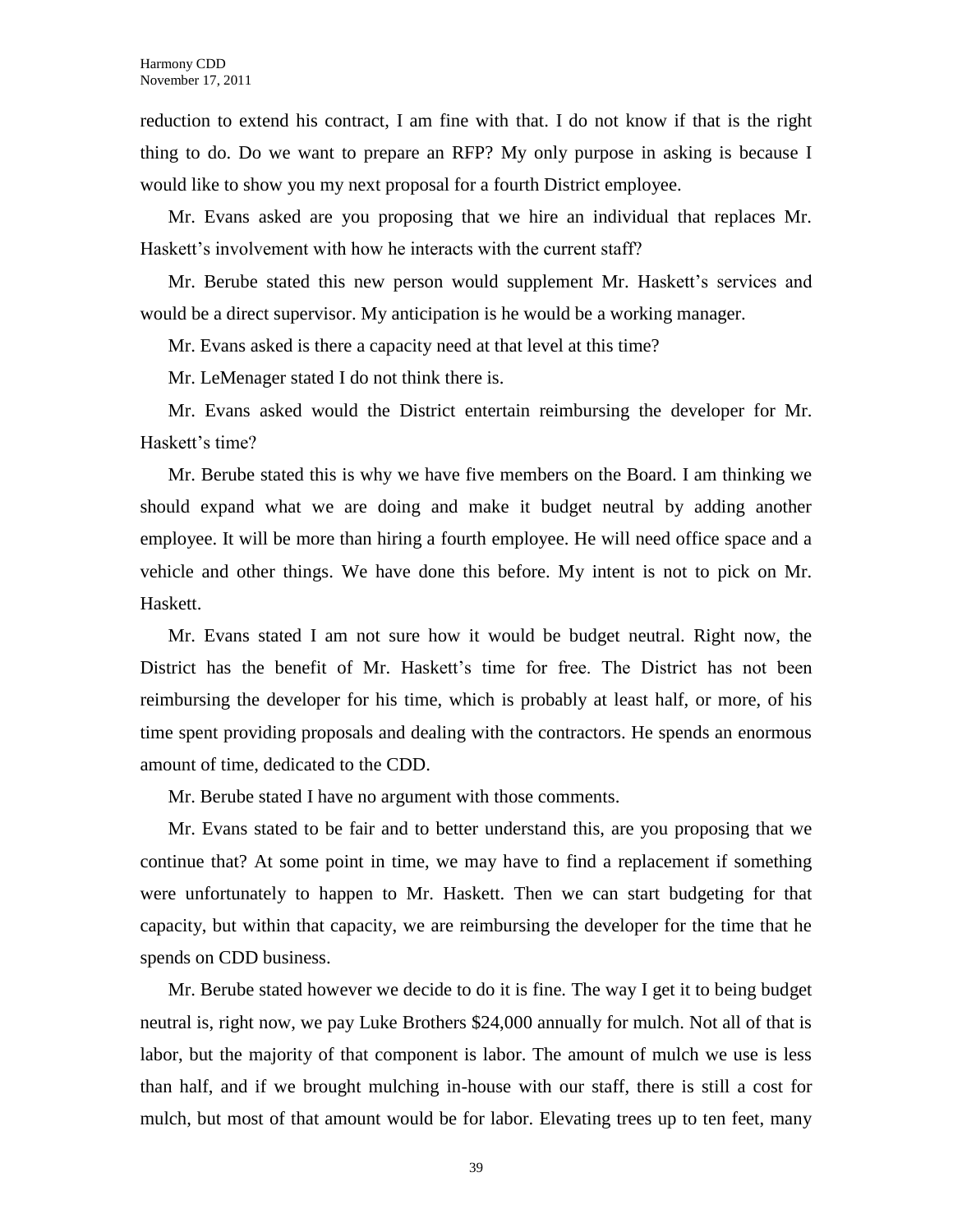people can handle that. We are paying Luke Brothers \$18,000 annually for that task now. The big addition there would be some equipment to trim the trees, a wood chipper and a truck to haul it away.

Mr. Evans stated I understand all that. But there is a balance to micro-managing and simply managing. We just need to find a happy medium between the two. I understand sometimes you take your car in for a tune-up and you decide you want to change the plugs and the filters before it ever gets there and then you negotiate with the mechanic on what that amount is, but there is a balance for the unity of service and responsibility. This is definitely something we can discuss at a later time.

Mr. Qualls stated I understand what you mean when you refer to them as "District employees," but these employees are all employed by the District Manager, and it is the District Manager whose job is to manage the works of the District, pursuant to Chapter 190, Florida Statutes.

Mr. Moyer stated Severn Trent does have a field management department.

Mr. Evans stated we need to explore that option.

Mr. Moyer stated if you want a field manager, I can provide you with a very good field manager who manages Celebration and four or five other Districts in Osceola County.

Mr. Berube stated we are on a roll of hiring our own staff to be more self-sufficient.

Mr. LeMenager stated we are discussing where we go in the future. My concern is that you are doing this piecemeal. To the extent that we want to talk about a different way to manage the day-to-day operations, perhaps we can ask Mr. Moyer to invite a field manager to talk to us about the kinds of things that can be done. That would be a topic for a workshop. It is certainly something to be discussed. We all recognize that a number of years into the future, the developer will not be here anymore and we need to run things ourselves. I am not sure we are at that point yet. It sounds like Mr. Moyer already has a solution for a field manager who operates in multiple communities and he can just add us to his list.

Mr. Evans stated we can include this item during our tree workshop.

Mr. LeMenager stated that is a good idea.

Mr. Berube asked did we schedule that workshop for January?

Mr. Evans stated we are thinking about January.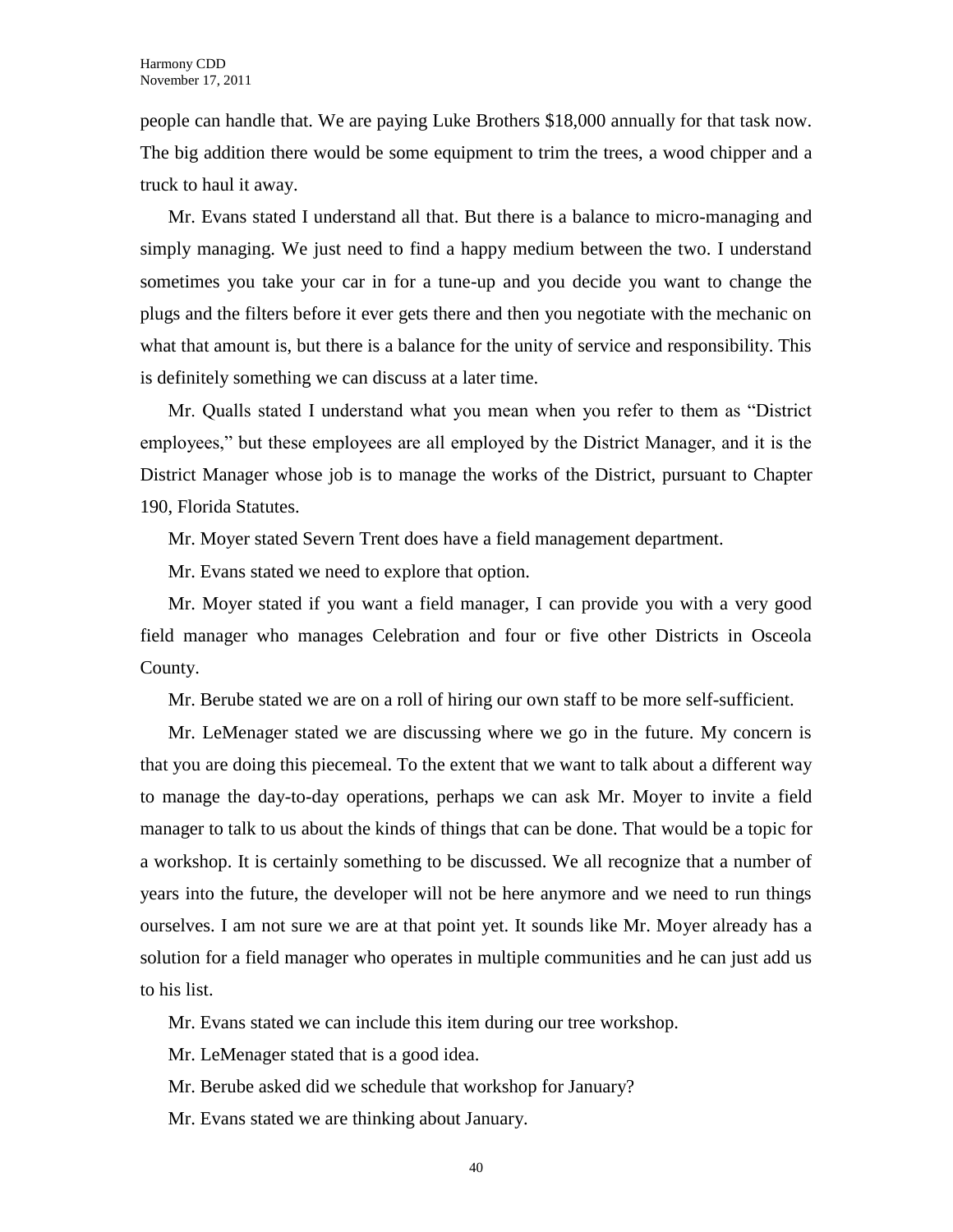Mr. LeMenager stated I think we should discuss it then. We have specifically tabled a proposal based on the fact that we want to discuss trees and the sycamores and so forth. If we want to expand that workshop to include a discussion with respect to the future organization, we can have two topics at the workshop.

Mr. Evans stated hearing the consensus of the Board, we will hold our next workshop on Thursday, January 26, 2012, immediately following the regular meeting which will begin at 9:00 a.m.

#### **EIGHTH ORDER OF BUSINESS Audience Comments**

Mr. Evans stated we have had more audience members arrive after the audience comment portion earlier in the meeting, and I would like to give them an opportunity to make any comments.

A Resident asked is there anyone monitoring the pool cleaning service?

Mr. Haskett stated yes.

The Resident stated a while back, my nephew was there and he was standing in the pool and he went under. He came up and said the floor on the bottom was very dirty. When I asked around about this, they said the pool was cleaned on Friday, and this happened the next day, Saturday. It should not have been dirty.

Mr. Evans stated I cannot speak to this because I do not know what happened between the time that the pool was cleaned and the time he was in the pool.

The Resident stated when I mentioned it to someone, they said sometimes there are heavy winds and rain, but that had not happened just the day before we were at the pool. There was no reason why he should come out of the water and say the pool was dirty.

Mr. Evans stated I do not know what the case may have been.

Mr. Haskett stated if this had been put into the complaint log, we would have addressed it at that time.

Ms. Kassel stated if there is any issue, you should call the District Management office and report it. That is how management learns about it but we also learn about it because we see the communication log. If there are any patterns, we can deal with it.

The Resident stated I did not really follow up with anyone on this.

Mr. LeMenager stated you need to get it on the list and then we will review it.

Mr. Moyer stated the phone number to our office is 407-566-1935.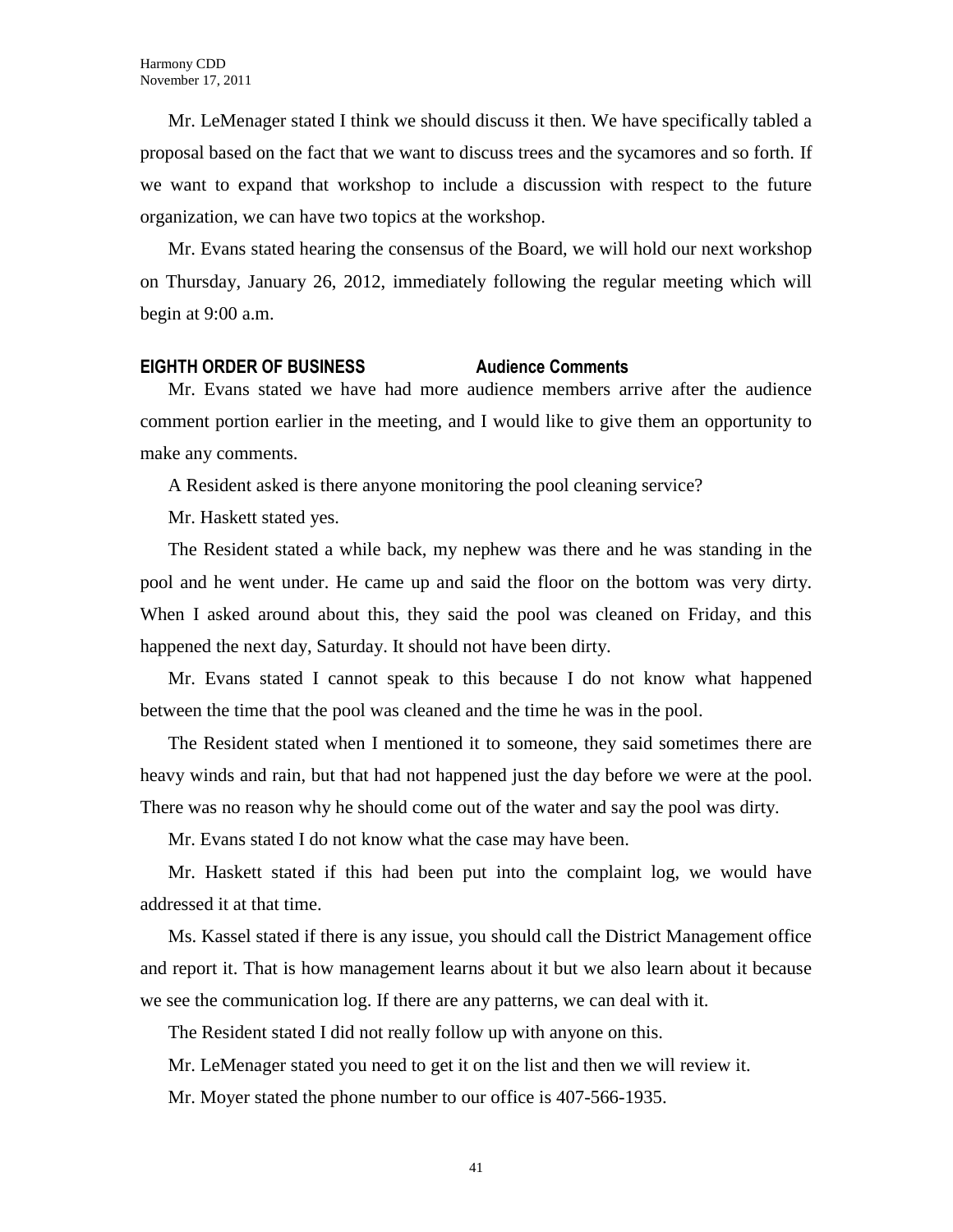A Resident stated I know cars parking on the street is an ongoing issue, but on Bracken Fern at the corner of Button Bush, there seems to be a problem with so many cars parking there. The sanitation truck is having difficulties moving around in that area.

Ms. Kassel stated that is a County issue because they are County roads. Unfortunately, there is nothing the CDD can do about it. If you think there is some kind of violation, you can contact the County.

The Resident stated this problem has been going on for eight years. I come from New York, and at some point overnight, like 11:00 p.m., all cars must be off the street.

Ms. Kassel stated that is an issue for the County to address. If you want to get those County Ordinances changed, you need to do that through the County. It is nothing that the CDD has control over. Our powers in the CDD are quite limited, and the roads are owned by the County. We cannot change County Ordinances; we do not have that power.

The Resident stated ever since I moved here, there is the CDD, the HOA, and the County, and I am stuck in the middle. Anytime I discuss anything with any of those groups, it does not go anywhere and I am caught in the middle of these three groups.

Ms. Kassel asked what has the County said when you approached them on this issue?

The Resident stated the same thing they said about the leaves on the roadway that is now causing a problem with drainage in Cypress and it will happen eventually in Birchwood.

A Resident stated the first problem with the cars parked on the street is there are kids playing on the street. When the cars are parked on both sides of the road, the kids do not see cars coming. The second problem is, I sat on my porch the other day at 6:00 and watched the sanitation trucks go to Button Bush Loop in order to come back to Bracken Fern, and cars are parked on both sides of the street. When I called the District, they told me it was a Harmony problem, so we get frustrated because we get the run around. We have called about cars that are parked the wrong way on a street, or else they are parked on a side street that is really narrow and there is no room for another car to drive by the car parked at the end of the sidewalk. It is an ongoing battle.

Ms. Kassel stated if a car is parked in a non-parking location or parked the wrong way, that is a violation that you report to the sheriff who can issue a ticket. People have gotten tickets for left wheels on the curb. Definitely call the sheriff for those issues.

Mr. Berube stated they have gotten tickets for parking within 30 feet of a corner.